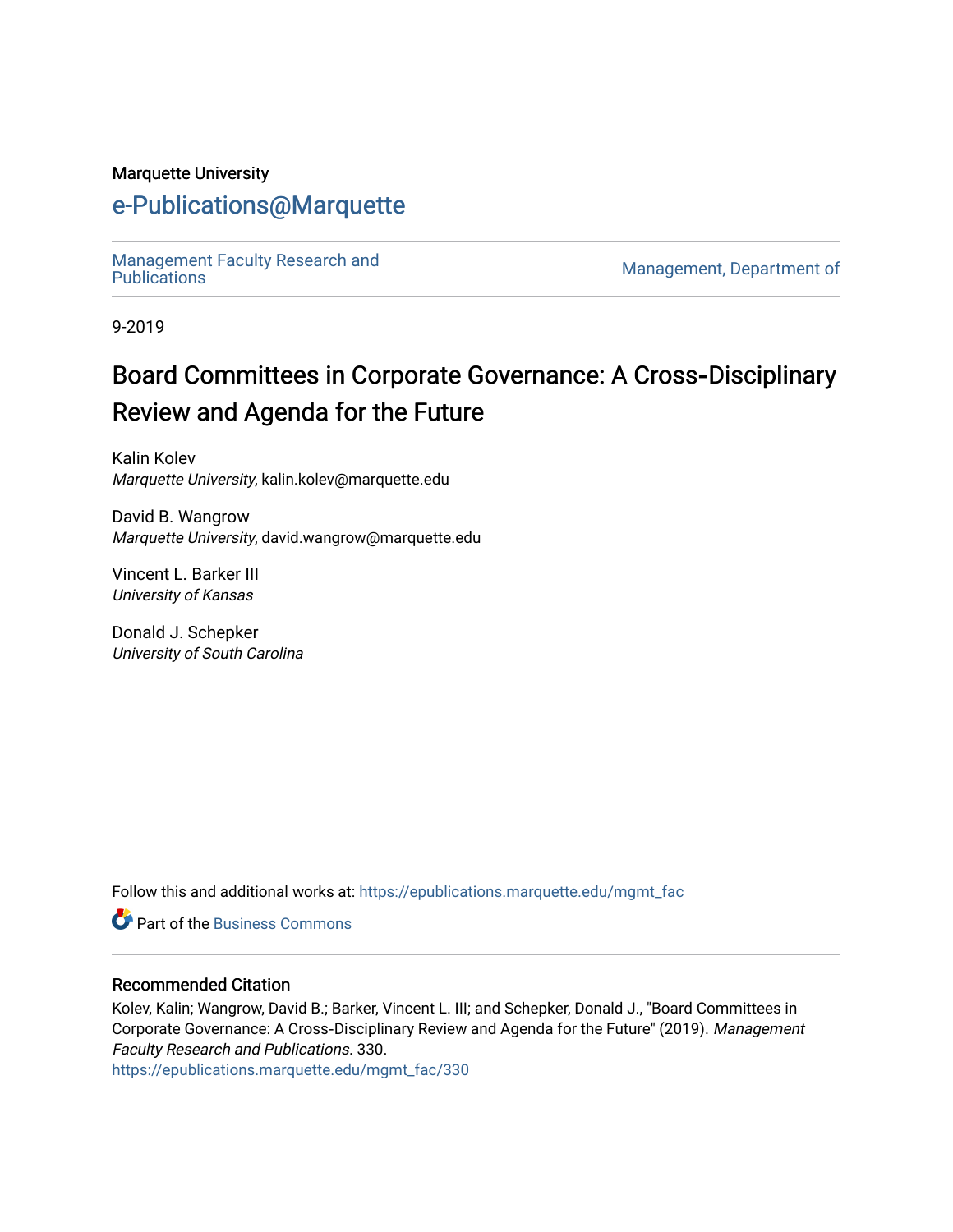**Marquette University**

# **e-Publications@Marquette**

## *Management Faculty Research and Publications/College of Business*

*This paper is NOT THE PUBLISHED VERSION;* **but the author's final, peer-reviewed manuscript.** The published version may be accessed by following the link in the citation below.

*Journal of Management Studies*, Vol. 56, No. 6 (September, 2019): 1138-1193. DOI. This article is © Wiley and permission has been granted for this version to appear in [e-Publications@Marquette.](http://epublications.marquette.edu/) Wiley does not grant permission for this article to be further copied/distributed or hosted elsewhere without the express permission from Wiley.

# Board Committees in Corporate Governance: A Cross-Disciplinary Review and Agenda for the Future

Kalin D. Kolev Marquette University David B. Wangrow Marquette University Vincent L. Barker III University of Kansas Donald J. Schepker University of South Carolina

## Abstract

The importance of board committees – specialized subgroups that exist to perform many of the board's most critical functions, such as setting executive compensation, identifying potential board members, and overseeing financial reporting – has grown over time due to increased legal requirements and greater complexity of the environment in which firms operate. This has resulted in a large body of work examining board committees across the accounting, finance, and management disciplines. However, this research has developed rather independently within each discipline, preventing scholars and practitioners from developing a comprehensive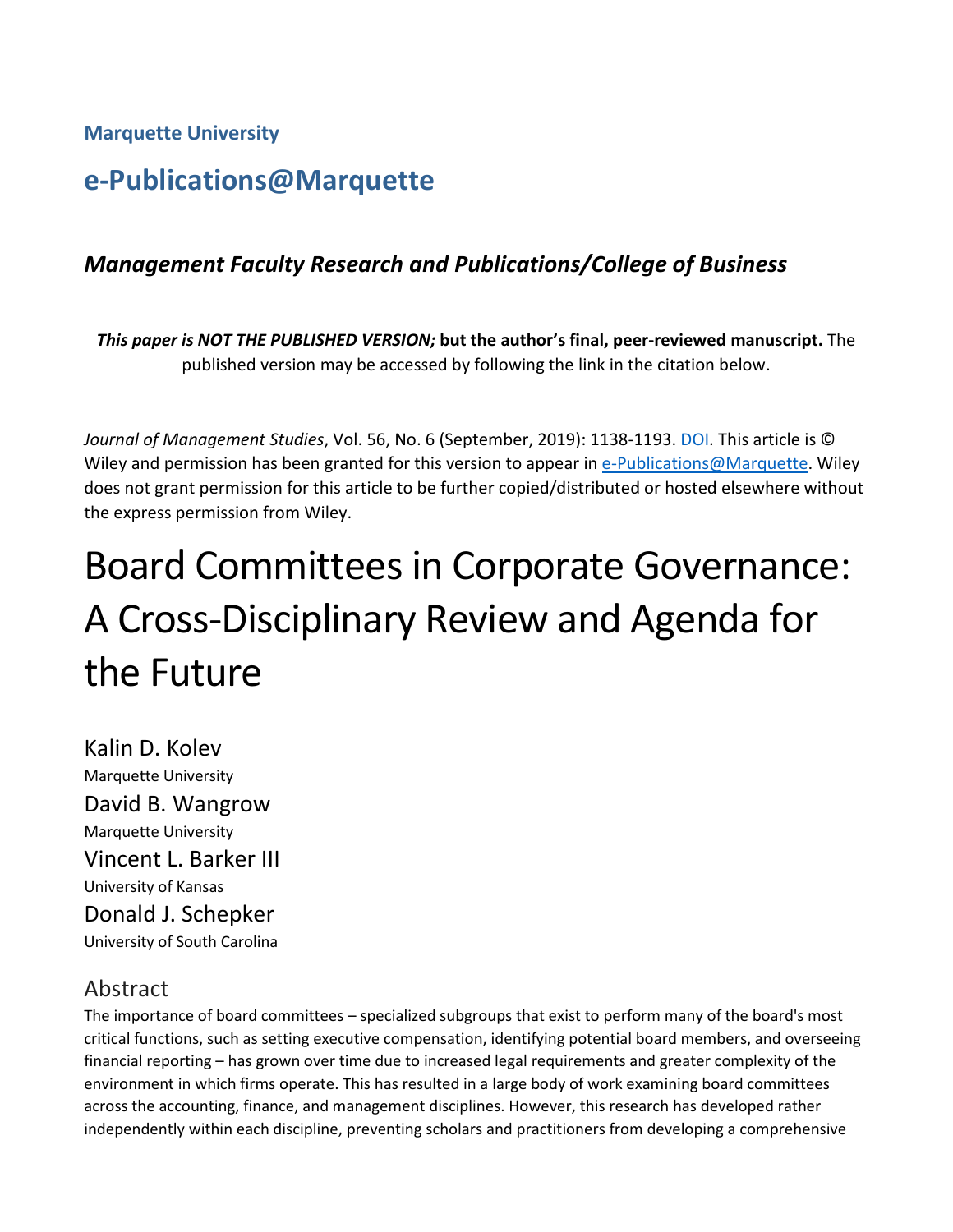understanding of board committees. To address this issue, we conduct a comprehensive review of the literature that: 1) summarizes and synthesizes antecedents and outcomes associated with board committees in publiclytraded firms in English common law countries; and 2) offers a critical analysis of existing research, providing recommendations for advancements and new directions in board committee research.

## Introduction

Boards of directors are an integral part of a firm's governance system; monitoring and advising management (Jensen and Meckling, **[1976](https://onlinelibrary.wiley.com/doi/full/10.1111/joms.12444#joms12444-bib-0125)**) and providing access to resources for firm adaptation (Hillman and Dalziel, **[2003](https://onlinelibrary.wiley.com/doi/full/10.1111/joms.12444#joms12444-bib-0114)**; Pfeffer and Salancik, **[1978](https://onlinelibrary.wiley.com/doi/full/10.1111/joms.12444#joms12444-bib-0169)**). Not surprisingly, prior research places substantial attention on understanding what makes boards effective, including their composition, leadership structure, decision processes, and dynamics (Dalton et al., **[1998](https://onlinelibrary.wiley.com/doi/full/10.1111/joms.12444#joms12444-bib-0061)**; Johnson et al., **[2013](https://onlinelibrary.wiley.com/doi/full/10.1111/joms.12444#joms12444-bib-0127)**; Krause et al., **[2013](https://onlinelibrary.wiley.com/doi/full/10.1111/joms.12444#joms12444-bib-0139)**; Withers et al., **[2012](https://onlinelibrary.wiley.com/doi/full/10.1111/joms.12444#joms12444-bib-0194)**). While these studies inform our understanding of the entire board, it is the specialized subgroups – *the board's committees* – that exist to manage details associated with its most critical functions, such as setting executive compensation, identifying new members, and overseeing financial reporting.

Findings on the relationship between board structural characteristics and firm performance have been inconclusive (e.g., Dalton et al., **[1998](https://onlinelibrary.wiley.com/doi/full/10.1111/joms.12444#joms12444-bib-0061)**, **[2003](https://onlinelibrary.wiley.com/doi/full/10.1111/joms.12444#joms12444-bib-0062)**; Johnson et al., **[2013](https://onlinelibrary.wiley.com/doi/full/10.1111/joms.12444#joms12444-bib-0127)**). Additionally, boards have been criticized for failing to perform their fiduciary duties due to limited knowledge of firm intricacies, coordination and cohesion issues among directors, and social loafing among board members (Boivie et al., **[2016](https://onlinelibrary.wiley.com/doi/full/10.1111/joms.12444#joms12444-bib-0027)**). This has led some scholars to focus on board committees as the potential source for solving the inherent deficiencies of the full corporate board. Prior research has identified important features of committees that allow them to more diligently and comprehensively monitor and advise firm executives and thus contribute to firm outcomes. In particular, by being smaller, meeting more frequently, and drawing on the specialized expertise and abilities of their members, board committees can execute tasks with greater efficiency and expediency (Kesner, **[1988](https://onlinelibrary.wiley.com/doi/full/10.1111/joms.12444#joms12444-bib-0133)**). In addition, due to their well-defined purpose and clear expectations, it is suggested that board committees face greater scrutiny from various stakeholders, which reduces individual free-riding and encourages more effective implementation of their duties (Chen and Wu, **[2016](https://onlinelibrary.wiley.com/doi/full/10.1111/joms.12444#joms12444-bib-0046)**; Klein, **[2002a](https://onlinelibrary.wiley.com/doi/full/10.1111/joms.12444#joms12444-bib-0136)**).

The importance of board committees has grown over time due to increased legal requirements and growing complexity of the business environment. Significantly greater demands are placed on board members' time and attention, as evidenced by a nearly 50 per cent increase in committees' activities and meetings across S&P 1500 firms over the last 15 years (Adams et al., **[2015](https://onlinelibrary.wiley.com/doi/full/10.1111/joms.12444#joms12444-bib-0004)**). A long-established precept in organization theory is that firms develop specialized structures to handle complexity (Lawrence and Lorsch, **[1967](https://onlinelibrary.wiley.com/doi/full/10.1111/joms.12444#joms12444-bib-0146)**). For example, the multitude of transactions in which executives engage makes overseeing their activities more difficult, requiring the board to devise, approve and implement more intricate compensation contracts. Specialized committees, such as the compensation committee, enable boards to handle this complexity through subgroup-focused responsibility and expertise, while also limiting the demands placed on individual directors. Therefore, the specialized expertise of board committees is critical to the board's ability to reach effective decisions and fulfil its fiduciary duties.

However, the nature of committees and their specialized focus is likely to lead to dynamics substantively different from those of the full board and may also create potential problems for both firm governance and adaptation to changing circumstances. Appointment to a major board committee represents higher status and importance for any director (Zhu et al., **[2014](https://onlinelibrary.wiley.com/doi/full/10.1111/joms.12444#joms12444-bib-0198)**). Status differences may be associated with greater director power. Hence, committees may represent a greater power nexus within the overall board of directors. Because board committees are smaller than the overall board, power is vested in a small number of directors for managing the specific issues within a committee's domain. While research on boards of directors overall suggests that smaller groups of directors will act more quickly (Goodstein et al., **[1994](https://onlinelibrary.wiley.com/doi/full/10.1111/joms.12444#joms12444-bib-0099)**), smaller groups are less likely to have a diversity of perspectives. Thus, if important board committees, such as the nominating committee, are dominated by a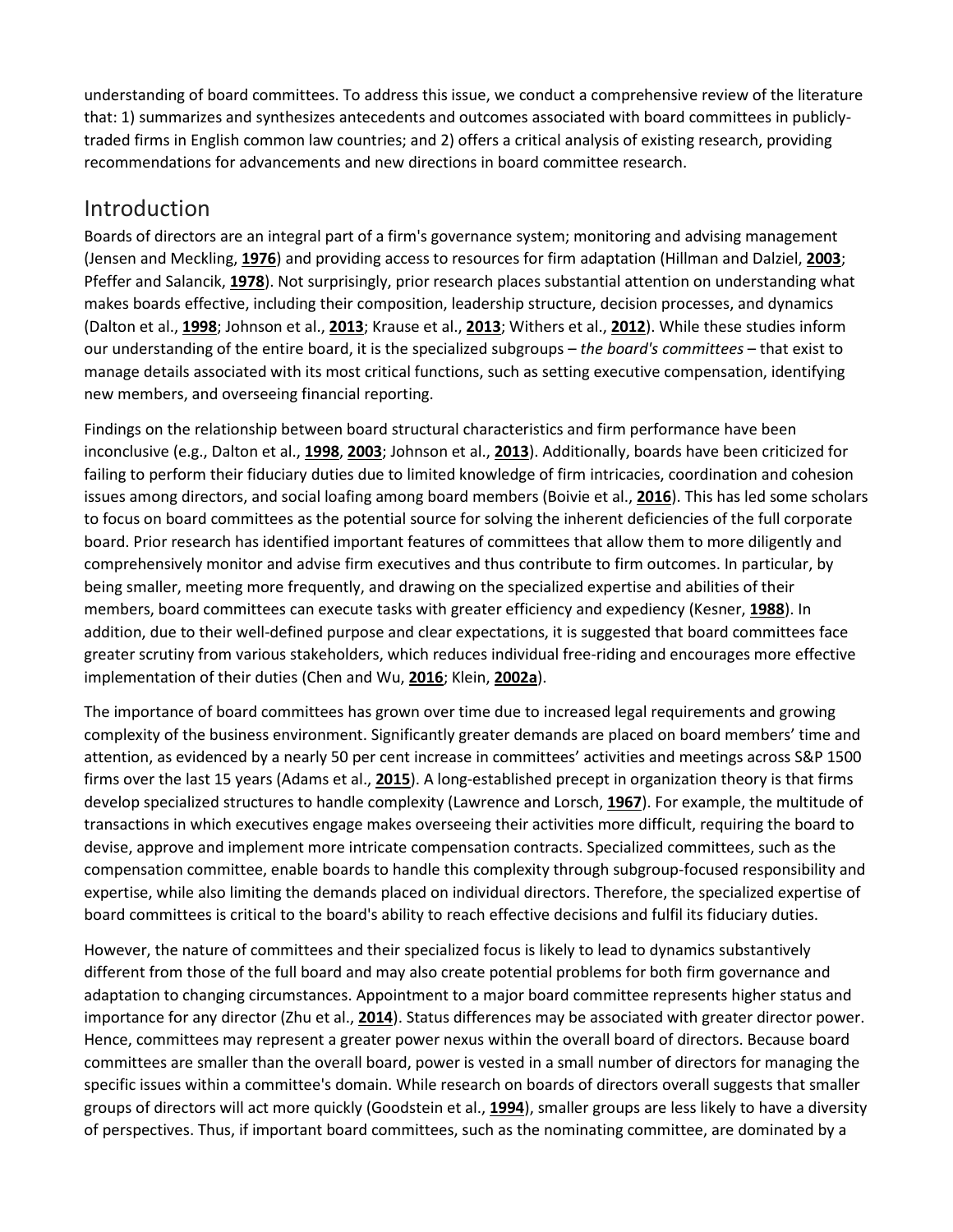smaller, homogenous group of directors, the resource dependence role of the board (e.g., Hillman and Dalziel, **[2003](https://onlinelibrary.wiley.com/doi/full/10.1111/joms.12444#joms12444-bib-0114)**; Pfeffer and Salancik, **[1978](https://onlinelibrary.wiley.com/doi/full/10.1111/joms.12444#joms12444-bib-0169)**) could be compromised by a misalignment of firm resource needs with director capabilities and social capital. Thus, the vesting of certain board powers in a smaller subset of directors has the potential to both facilitate and impede the effectiveness of the board.

As a result, research focused on board committee composition, dynamics, and impact on organizational outcomes is growing, particularly in the disciplines of accounting, finance, and management. This is illustrated in Table **[1](https://onlinelibrary.wiley.com/doi/full/10.1111/joms.12444#joms12444-tbl-0001)**, which highlights the dramatic increase in studies examining board committees since 2001. However, board committee research has generally developed independently within these disciplines and the rich insights from each have remained confined to their respective fields. Additionally, due to substantial changes in governance, study samples and research questions prior to 2001 may not reflect recent governance practices. The lack of a systematic and integrative review of the literature prevents scholars and practitioners from developing a comprehensive understanding of what we know, don't know, and should know about board committees. To address this gap, we conduct a multidisciplinary review of board committee research, which aims to provide several contributions. First, we offer a summary of existing management, finance and accounting research on board committees and synthesize the main findings. In doing so, we outline and assess the main antecedents of board committees and the key outcomes that board committees influence. Second, we identify weaknesses and gaps in prior research that have prevented a more detailed understanding of board committees. In particular, we posit that our understanding of how committees operate is rather limited because scholars have extensively relied on committee structural characteristics. Instead, we suggest that a greater focus on social and human capital of committee members, for example, may further enhance our understanding of how committees operate in today's governance environment. Lastly, we focus on several underexplored areas and offer recommendations for moving board committee research forward in a manner more tightly integrated within the broader field of corporate governance.

| Year         | <b>Studies</b> |
|--------------|----------------|
| Before 1990  | 5              |
| 1990 to 1995 | 4              |
| 1996 to 2000 | 16             |
| 2001 to 2005 | 32             |
| 2006 to 2010 | 40             |
| 2011 to 2015 | 39             |
| 2016 to 2018 | 6              |

Table 1. Studies examining board committees (from this literature review) by year

Our paper is organized as follows. First, we outline and define key board committees and their roles. Second, we detail our review criteria and categorize our review of antecedents and outcomes of board committees. Based on our findings from reviewing existing research, we then identify opportunities for future research to advance and expand our understanding of board committees' role in corporate governance.

## Review of the Board Committee Literature

## Board Committees Defined

Board committees exist for distinct purposes and are subgroups of directors currently sitting on a corporation's board. Table **[2](https://onlinelibrary.wiley.com/doi/full/10.1111/joms.12444#joms12444-tbl-0002)** outlines the purpose, composition requirements and typical functions of the three most common board committees for public firms in English common law countries, such as the United States, the United Kingdom, Canada, and Australia: audit, compensation, and nominating/governance committees.**[1](https://onlinelibrary.wiley.com/doi/full/10.1111/joms.12444#joms12444-note-1001_24)**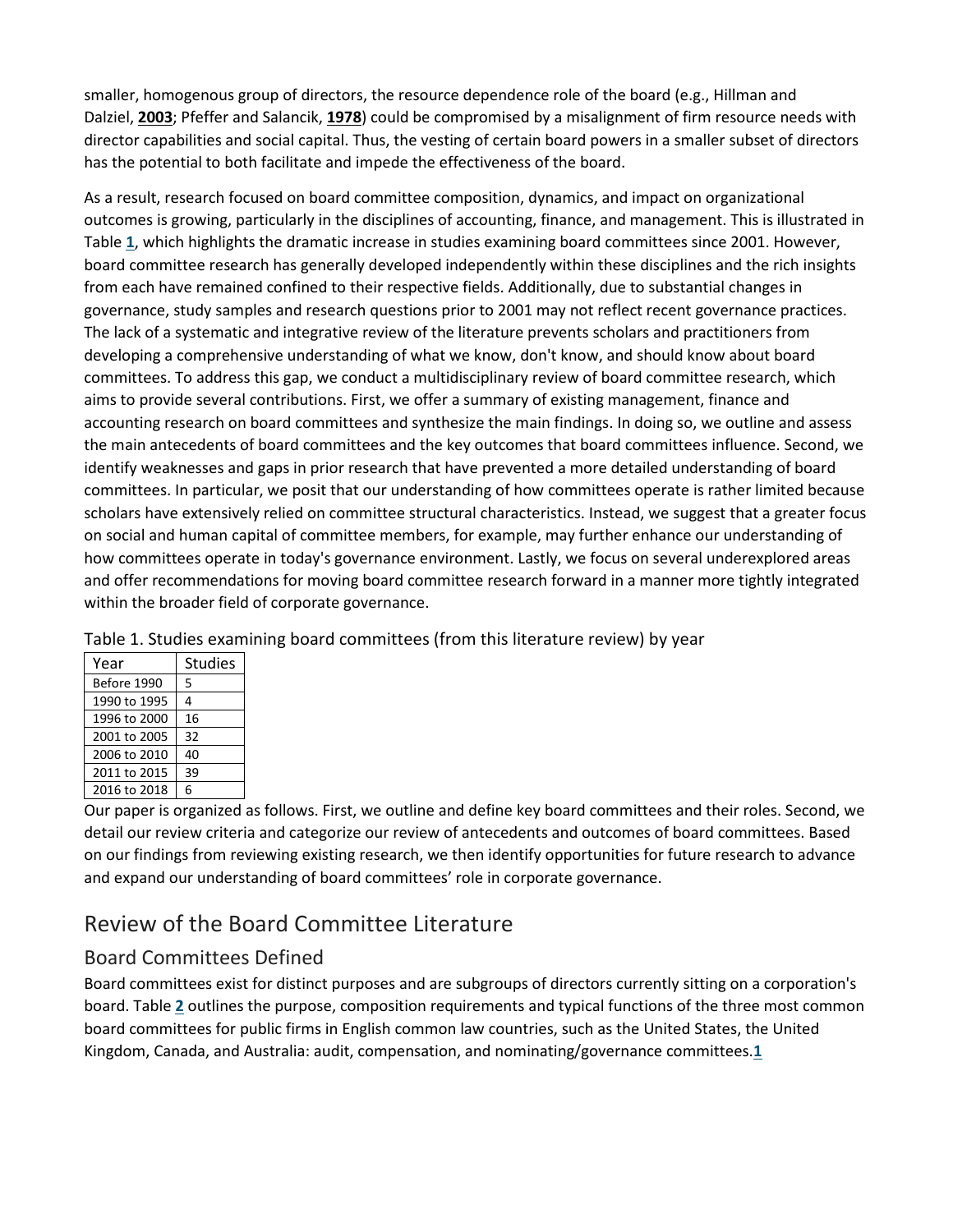| Committee                             | Membership<br>requirements* | Purpose                               | <b>Typical functions</b>                     |
|---------------------------------------|-----------------------------|---------------------------------------|----------------------------------------------|
| Audit                                 | Independent outside         | Oversee financial                     | Hire, manage and, if necessary,              |
| Required: USA                         | directors, one member       | reporting and                         | change auditor.                              |
| Required of large                     | must be a financial         | disclosure.                           | Oversee financial reporting and              |
| firms: UK, Canada and                 | expert.                     |                                       | accounting.                                  |
| Australia                             |                             |                                       | Acquire other resources and                  |
|                                       |                             |                                       | expertise necessary for financial            |
|                                       |                             |                                       | reporting and disclosure.                    |
|                                       |                             |                                       | Monitor the effectiveness of                 |
|                                       |                             |                                       | internal audit and management                |
|                                       |                             |                                       | controls.                                    |
|                                       |                             |                                       | Monitor corporate governance,                |
|                                       |                             |                                       | regulatory compliance, and risk              |
|                                       |                             |                                       | management.                                  |
| Compensation                          | Independent outside         | Recommend to the                      | Determine the terms of                       |
| Required: USA                         | directors.                  | board compensation                    | engagement and compensation                  |
| Required of large<br>firms: Australia |                             | structures of<br>executives and board | for the CEO and other senior                 |
| Comply or Explain: UK                 |                             | members.                              | executives.<br>Oversee stock option packages |
| and Canada**                          |                             |                                       | and understand their effect on               |
|                                       |                             |                                       | overall compensation.                        |
|                                       |                             |                                       | Operate long term,                           |
|                                       |                             |                                       | performance-related pay plans                |
|                                       |                             |                                       | for executives.                              |
| Nominating /                          | Fully independent           | Seek and recommend                    | Find candidates with proper                  |
| Governance                            | outside directors           | new board members.                    | credentials that can also work               |
| Required: USA                         | (NYSE), majority of         |                                       | with current board chairman and              |
| Comply or Explain: UK,                | independent directors       |                                       | members.                                     |
| Canada and Australia                  | (NASDAQ).                   |                                       | Assess each director's                       |
|                                       |                             |                                       | performance, including meeting               |
|                                       |                             |                                       | attendance and impact of other               |
|                                       |                             |                                       | directorships.                               |
|                                       |                             |                                       | Make recommendations on re-                  |
|                                       |                             |                                       | election.<br>Recommend board members for     |
|                                       |                             |                                       | committee memberships.                       |
| Other non-required                    | None                        | Varies                                | Functions are specific to the                |
| committees (e.g.,                     |                             |                                       | charter of the non-required                  |
| Executive, Strategy,                  |                             |                                       | committee.                                   |
| Finance,                              |                             |                                       | Often associated with focus on a             |
| Environmental,                        |                             |                                       | specific problem and / or                    |
| CSR)                                  |                             |                                       | signaling commitment to                      |
|                                       |                             |                                       | concerns of shareholders and                 |
|                                       |                             |                                       | other external stakeholders.                 |

Table 2. Requirements and responsibilities of board committees in public firms

*Sources*: Calkoen [\(2017\)](https://onlinelibrary.wiley.com/doi/full/10.1111/joms.12444#joms12444-bib-0033), Chen and Wu [\(2016\)](https://onlinelibrary.wiley.com/doi/full/10.1111/joms.12444#joms12444-bib-0046), Laux and Laux [\(2009\)](https://onlinelibrary.wiley.com/doi/full/10.1111/joms.12444#joms12444-bib-0145), Tricker [\(2015\)](https://onlinelibrary.wiley.com/doi/full/10.1111/joms.12444#joms12444-bib-0184), Withers et al. [\(2012\)](https://onlinelibrary.wiley.com/doi/full/10.1111/joms.12444#joms12444-bib-0194) \* USA member requirements are stated. UK, Canada and Australia have similar but not identical requirements.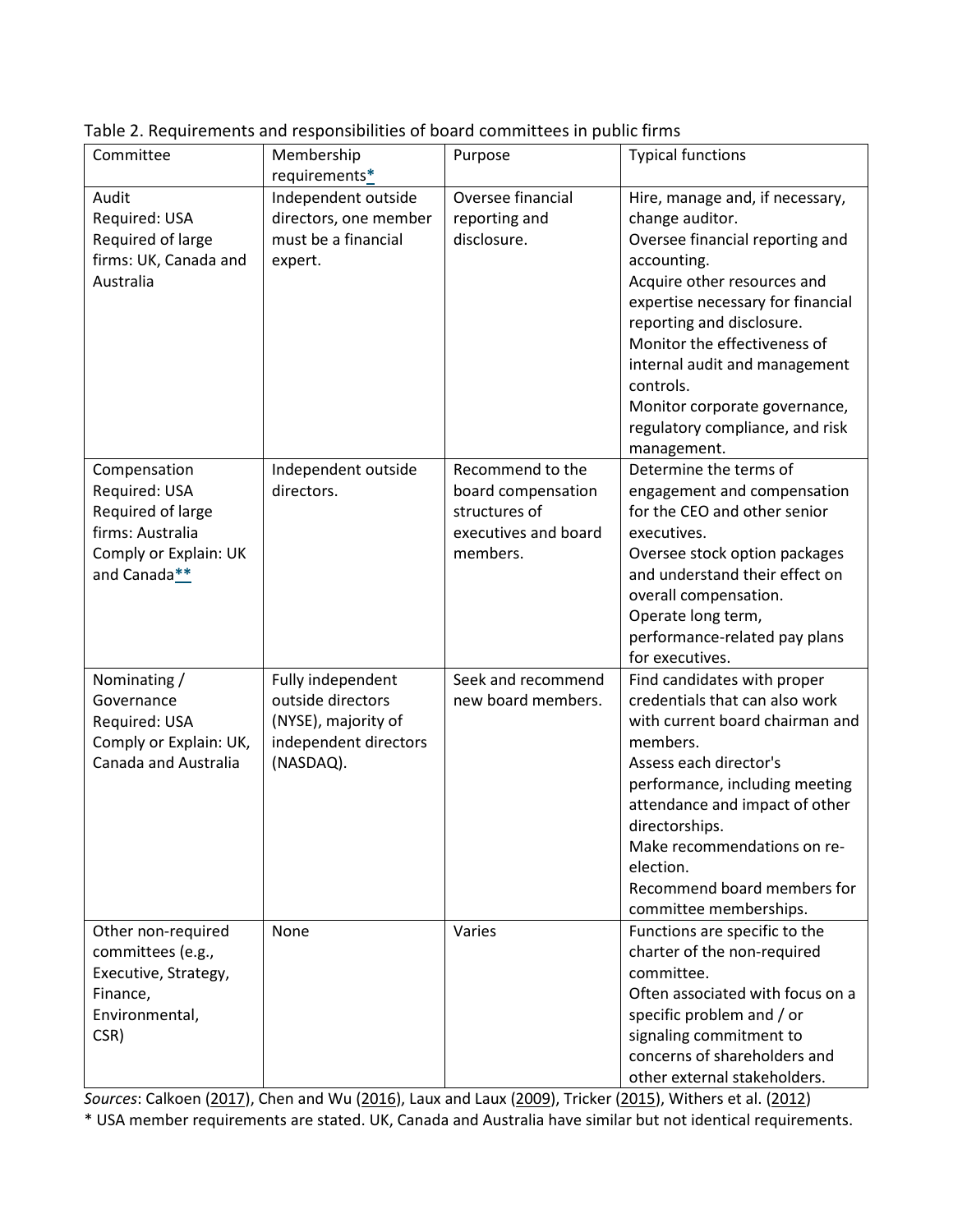\*\* Comply or explain means committee existence or composition is strongly recommended by governance codes for firms. Deviations from board committee recommendations (i.e., non-compliance) must be explained in public securities filings.

In the Unites States, certain committees have become required by law or stock exchange rules in the last several decades. For example, the Sarbanes–Oxley Act of 2002 (hereafter referred to as SOX) required all US-based publicly-traded firms to have an audit committee. Later, the two main US stock exchanges (NYSE and NASDAQ) enacted requirements that all listed firms' boards have compensation and nominating committees. Because countries with institutions based in common law tend to have strong property rights and investor protections, the major stock exchanges in Australia, Canada and the United Kingdom now require, at least for large firms, the existence of audit committees (Calkoen, **[2017](https://onlinelibrary.wiley.com/doi/full/10.1111/joms.12444#joms12444-bib-0033)**; Tricker, **[2015](https://onlinelibrary.wiley.com/doi/full/10.1111/joms.12444#joms12444-bib-0184)**). Relatedly, governance codes in these countries strongly recommend that large public firms have compensation and nominating committees whereby firms must file yearly governance documents that either attest to the existence of these committees or explain why the firm does not need the committee (i.e., this is commonly referred to as the 'comply or explain' rule in the UK). In practice, large public firms in the UK tend to comply with the governance code. Indeed, 90 per cent of FTSE 350 firms have both compensation and nominating committees (Calkoen, **[2017](https://onlinelibrary.wiley.com/doi/full/10.1111/joms.12444#joms12444-bib-0033)**). Compliance also tends to be very high in Canada and Australia for large firms.**[2](https://onlinelibrary.wiley.com/doi/full/10.1111/joms.12444#joms12444-note-1002_35)**

Firms' boards may also have additional committees specifically focused on areas such as strategic planning, the environment, or corporate social responsibility (CSR) that are not required by law but may reflect firm strategy, industry norms or a board's response to an issue or event. Boards continue to add committees, with over 75 per cent of S&P 500 firms having at least one committee beyond those required and 41 per cent having at least two additional committees as of 2016 (Ernst and Young Center for Board Matters, **[2018](https://onlinelibrary.wiley.com/doi/full/10.1111/joms.12444#joms12444-bib-0077)**).

## Method for Identifying Board Committee Studies

Following a process similar to previous highly-cited high quality reviews (see Haleblian et al., **[2009](https://onlinelibrary.wiley.com/doi/full/10.1111/joms.12444#joms12444-bib-0107)**), we executed five steps to control our review's scope and ensure that our coverage of relevant studies was logical and comprehensive. First, we focused on quantitative, empirical research of board committees in the accounting, finance and management literatures. Second, given space limitations and the substantial volume of board committee research, we limited our review to articles that had been published in leading journals or were among the 100 most relevant published articles for each keyword in an electronic keyword search (to be described shortly). The number of articles included in our literature review tables from each journal, along with abbreviations for the journal titles, are shown in Appendix **[I](https://onlinelibrary.wiley.com/doi/full/10.1111/joms.12444#joms12444-app-0001)**. Third, due to significant variations in regulations and corporate governance across countries (Donaldson and Davis, **[1994](https://onlinelibrary.wiley.com/doi/full/10.1111/joms.12444#joms12444-bib-0070)**; Tricker, **[2015](https://onlinelibrary.wiley.com/doi/full/10.1111/joms.12444#joms12444-bib-0184)**), we only included studies of board committees for firms in the US, UK, Canada and Australia. As discussed previously, such countries have strong investor protections and have been at the forefront of the board committee movement. Other countries, such as Germany, have two-tiered boards, while some have weak director independence rules, and emerging economies still have developing corporate governance regimes (Aguilera, **[2005](https://onlinelibrary.wiley.com/doi/full/10.1111/joms.12444#joms12444-bib-0009)**). As such, our selected studies represent economies where the board committee paradigm is the most developed, with the three main committees either required or heavily emphasized by legal or institutional requirements, especially for large firms.

Within the constraints of the first three steps, in our fourth step we used Google Scholar to search for keywords: *board committee*, *subcommittee*, *audit committee*, *nominating committee*, and *compensation committee*. This process yielded over 700 articles. Fifth, each article was reviewed to determine if it was relevant for this review. Many articles were eliminated because they did not specifically operationalize influences from or facets of one or more board committees, such as existence, composition, function, behaviour, or outcomes. Additionally, similar to previous reviews of board research (see Johnson et al., **[2013](https://onlinelibrary.wiley.com/doi/full/10.1111/joms.12444#joms12444-bib-0127)**), studies that examined not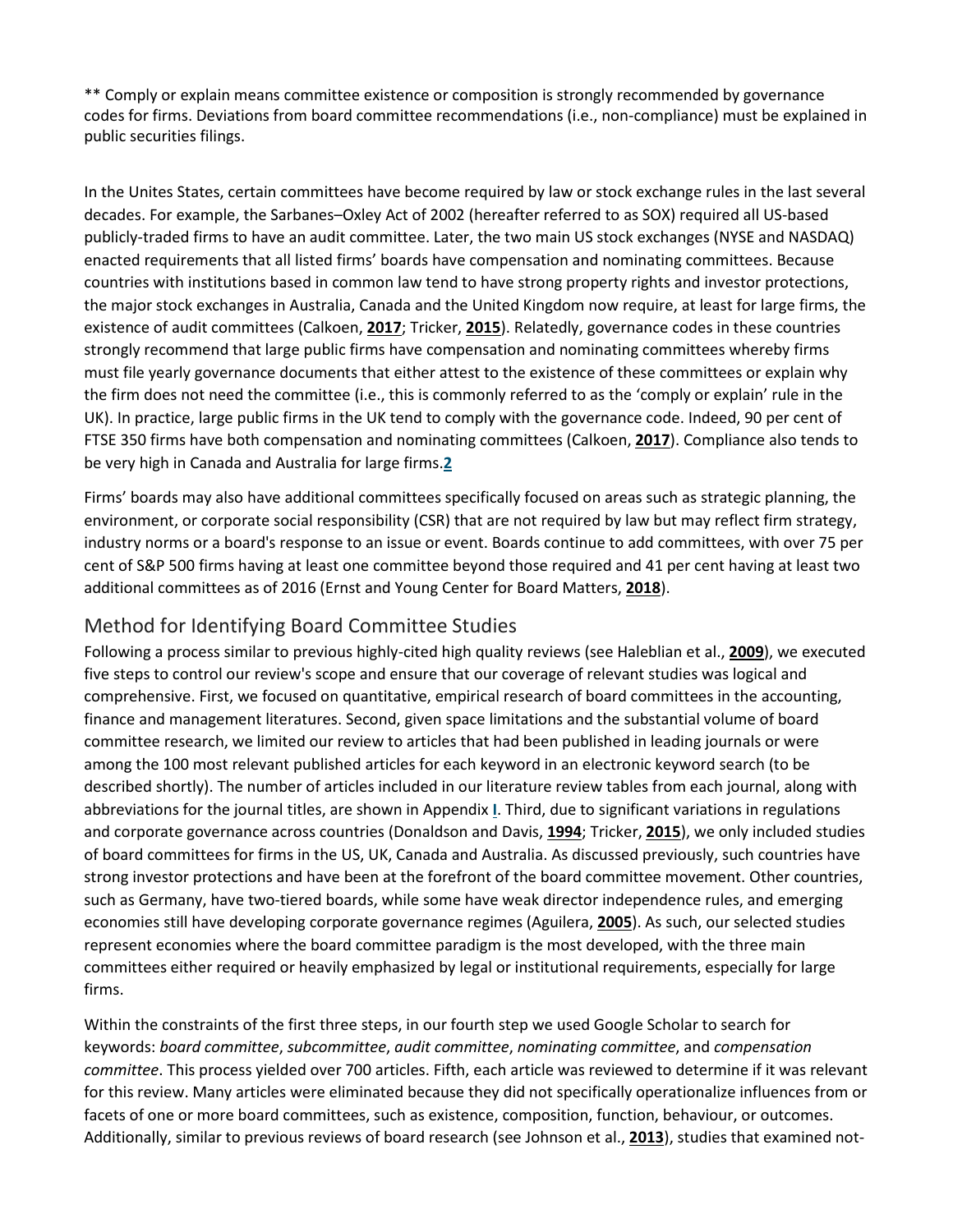for-profit boards were eliminated. Subsequently, our review process identified 142 articles for inclusion; 57 from management, 42 from finance, and 43 from accounting journals. Of the 142 articles, 83 examined audit committees, 59 studied compensation committees and 39 focused on nominating/governance committees. Other committees examined include: environmental (6 studies), executive (4), public affairs (2), CSR (2), and strategic planning (2). Committees relating to public policy, ethics, finance, or technology were each explored in one study.

After identifying the 142 articles, we then coded and categorized the articles. Primary variables and key findings were coded, enabling each article to first be placed into one of three categories: antecedents of board committees, outcomes associated with board committees, and non-required committees. Each article was then further grouped by its major topic within those three categories (e.g., executive compensation as an outcome). Thus, we report the 142 articles in seven literature review tables. Within each table, we then further subcategorized the articles by the focal topic of the study (e.g., committee composition for studies examining executive compensation). We also tried to identify the major theoretical frame used in the article. We were conservative in identifying the theoretical framework and only labelled it for a study in the tables if the authors clearly stated their theoretical background. As will be seen in the tables, some studies lack a theoretical frame as the authors took a more phenomenological focused approach in their study. The results from categorizing the articles are illustrated in Figure **[1](https://onlinelibrary.wiley.com/doi/full/10.1111/joms.12444#joms12444-fig-0001)** and form the basis for the following discussions of the antecedents and outcomes of board committees.



Figure 1 Overview of board committee research

## Antecedents of Board Committees [3](https://onlinelibrary.wiley.com/doi/full/10.1111/joms.12444#joms12444-note-1003_44)

A major research area has been the antecedents of board committees. Studies in this area examine questions such as: Why does the committee exist? What factors affect committee composition and independence? What factors influence committee practices (e.g., frequency of meetings)? Below, we discuss the following antecedents emphasized in prior research: legal requirements and institutional pressures, governance characteristics, director human capital and interlocks, director demography, and CEO behaviour (see Table **[3](https://onlinelibrary.wiley.com/doi/full/10.1111/joms.12444#joms12444-tbl-0003)**).

## Legal requirements and institutional pressure

A major driver of committee composition has been the mandatory legal requirements for greater diligence by committee members. In the US, SOX was the major catalyst for increased committee independence (i.e., reducing the number of insiders or affiliated directors), as audit, nominating and compensation committee independence rose to 92 per cent or more between 1998 and 2005 (Duchin et al., **[2010](https://onlinelibrary.wiley.com/doi/full/10.1111/joms.12444#joms12444-bib-0071)**).**[4](https://onlinelibrary.wiley.com/doi/full/10.1111/joms.12444#joms12444-note-1004_47)** SOX has also encouraged more frequent meetings of audit and nominating committees, discouraged CEO membership on the nominating committee, and led to greater director turnover, especially for audit committee members, whose annual departure rate increased by over four per cent between 2001 and 2004 (Linck et al., **[2008](https://onlinelibrary.wiley.com/doi/full/10.1111/joms.12444#joms12444-bib-0150)**; Valenti, **[2008](https://onlinelibrary.wiley.com/doi/full/10.1111/joms.12444#joms12444-bib-0187)**).

Stakeholder pressure also has increased committees' monitoring capabilities. For example, Cheng et al. (**[2010](https://onlinelibrary.wiley.com/doi/full/10.1111/joms.12444#joms12444-bib-0048)**) show that when an institutional investor is a lead plaintiff in a lawsuit against a firm, the firm's audit committee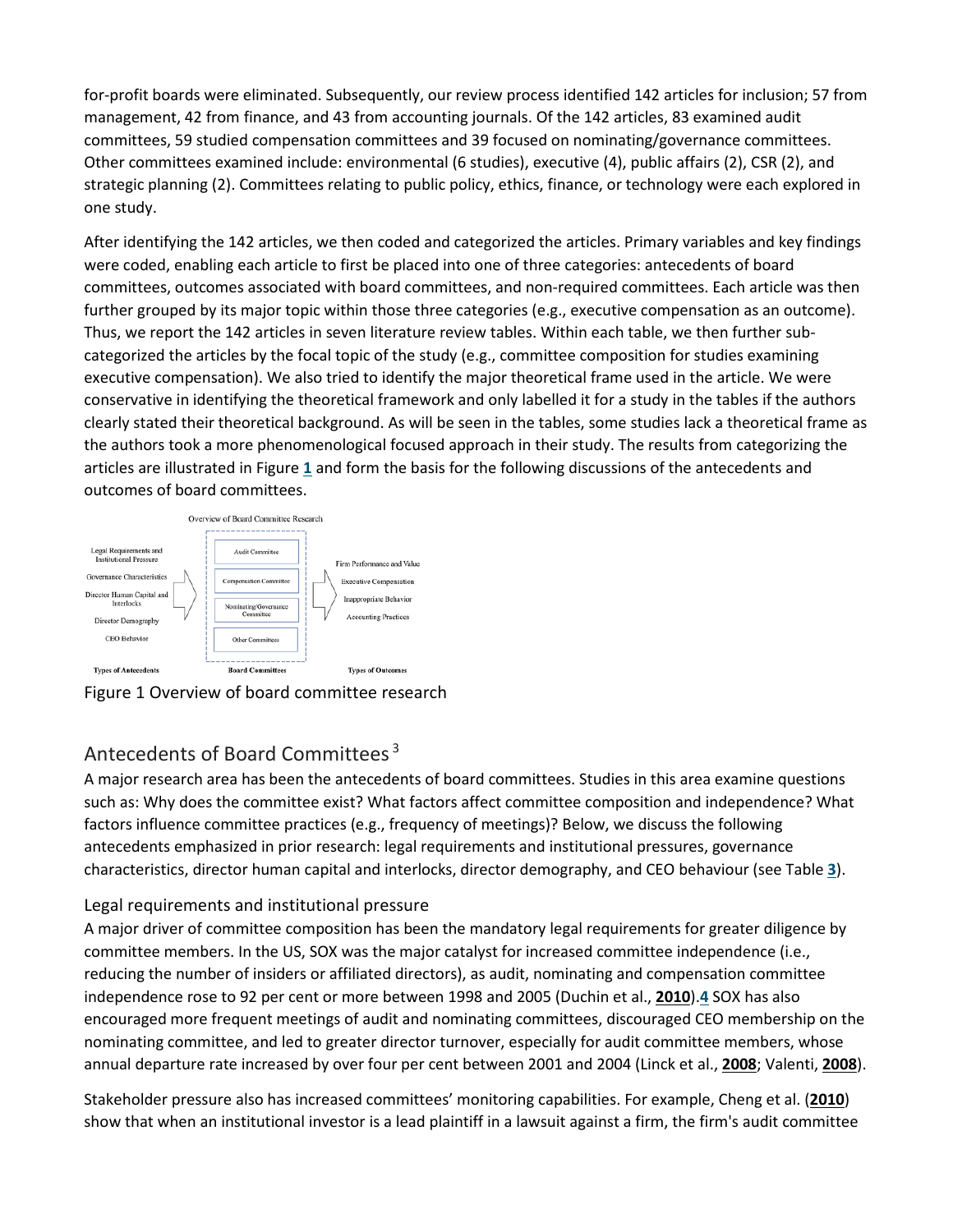independence improves by over four per cent two years after the lawsuit was filed. Similarly, the existence of activist campaigns, such as 'just vote no' campaigns designed to withhold votes toward the election of directors, has encouraged firms to remove the CEO from the compensation committee (Del Guercio et al., **[2008](https://onlinelibrary.wiley.com/doi/full/10.1111/joms.12444#joms12444-bib-0103)**).

Violation of legal requirements and established institutional norms, such as involvement in questionable activities, has been commonly examined as an antecedent to committee membership and composition. For example, Arthaud-Day et al. (**[2006](https://onlinelibrary.wiley.com/doi/full/10.1111/joms.12444#joms12444-bib-0014)**) find that following financial restatements, audit committees face a 70 per cent increase in the likelihood of member turnover. Similarly, Srinivasan (**[2005](https://onlinelibrary.wiley.com/doi/full/10.1111/joms.12444#joms12444-bib-0175)**) provides evidence that restatements for at least five quarters increase the likelihood of audit committee member removal by 10 per cent. Relatedly, when stock option backdating scandals occur, compensation and audit committee members are penalized by receiving fewer re-election votes and are more likely to step down (Ertimur et al., **[2012](https://onlinelibrary.wiley.com/doi/full/10.1111/joms.12444#joms12444-bib-0078)**). For instance, compensation committee members during the backdating period received 10 per cent fewer reelection votes compared to a two to three per cent penalty for other directors. Since such violations undermine a firm's legitimacy, the firm undertakes aggressive efforts to disassociate itself from the guilty actors and restore its credibility among stakeholders (Suchman, **[1995](https://onlinelibrary.wiley.com/doi/full/10.1111/joms.12444#joms12444-bib-0179)**). As a result, severe penalties accrue to committee members who are tasked with, but fail to ensure, compliance to existing norms and regulations.

#### Governance characteristics

Another important committee antecedent is the quality of the firm's governance. Anderson and Reeb (**[2004](https://onlinelibrary.wiley.com/doi/full/10.1111/joms.12444#joms12444-bib-0011)**), for instance, found that power wielded by founding-family members influenced nominating committee membership and, subsequently, board membership. Firms with weaker governance arrangements, such as the presence of overly sympathetic (i.e., cheerleader) directors, had, on average, 29 per cent fewer independent nominating committee members (Cohen et al., **[2012](https://onlinelibrary.wiley.com/doi/full/10.1111/joms.12444#joms12444-bib-0053)**). Similarly, weak governance systems have been associated with common membership among compensation and audit committees (Liao and Hsu, **[2013](https://onlinelibrary.wiley.com/doi/full/10.1111/joms.12444#joms12444-bib-0148)**). In contrast, strong-governance firms – those with more independent and active boards – are more likely to voluntarily form a governance committee (Huang et al., **[2009](https://onlinelibrary.wiley.com/doi/full/10.1111/joms.12444#joms12444-bib-0123)**).

#### Director human capital and interlocks

Many studies have used a human capital lens to examine how directors' characteristics impact their membership on, and overall composition of, various committees. Viewing multiple directorships as evidence of a director's quality (e.g., Fama and Jensen, **[1983](https://onlinelibrary.wiley.com/doi/full/10.1111/joms.12444#joms12444-bib-0083)**), Masulis and Mobbs (**[2014](https://onlinelibrary.wiley.com/doi/full/10.1111/joms.12444#joms12444-bib-0153)**) found that directors who sit on multiple boards are more likely to obtain additional committee memberships and chair a major committee. Those arguments are confirmed by Field et al. (**[2013](https://onlinelibrary.wiley.com/doi/full/10.1111/joms.12444#joms12444-bib-0092)**), who provide evidence that busy directors (i.e., those sitting on three or more boards) have greater experience, qualifications and network connections, increasing their chances of serving on audit and nominating committees by 20 and 40 per cent, respectively. Kesner (**[1988](https://onlinelibrary.wiley.com/doi/full/10.1111/joms.12444#joms12444-bib-0133)**) shows that characteristics indicating director competence and expertise in setting and overseeing the implementation of firm strategies, such as being an outsider, having business-related functional experience and serving longer on the board, are positively related to major committee membership. Similarly, Boivie et al. (**[2012](https://onlinelibrary.wiley.com/doi/full/10.1111/joms.12444#joms12444-bib-0028)**) provide evidence that audit committee chairs are 29 per cent less likely to exit the firm, suggesting that firms take steps to retain the knowledge and experience associated with committees leaders.

## Director demography

An emphasis in research on director demography has been the inclusion of female directors on board committees. Studies point to the existence of bias against female directors, suggesting little has changed from earlier findings that posit 'women are not window dressing but do not hold important positions on the boards of large corporations' (Kesner, **[1988](https://onlinelibrary.wiley.com/doi/full/10.1111/joms.12444#joms12444-bib-0133)**, p. 80). For example, after controlling for directors' experience, scholars have found that women are less likely to be appointed to committees responsible for key governance functions of US firms (Bilimoria and Piderit, **[1994](https://onlinelibrary.wiley.com/doi/full/10.1111/joms.12444#joms12444-bib-0025)**; Peterson and Philpot, **[2007](https://onlinelibrary.wiley.com/doi/full/10.1111/joms.12444#joms12444-bib-0168)**). Conyon and Mallin (**[1997](https://onlinelibrary.wiley.com/doi/full/10.1111/joms.12444#joms12444-bib-0056)**) found a similar bias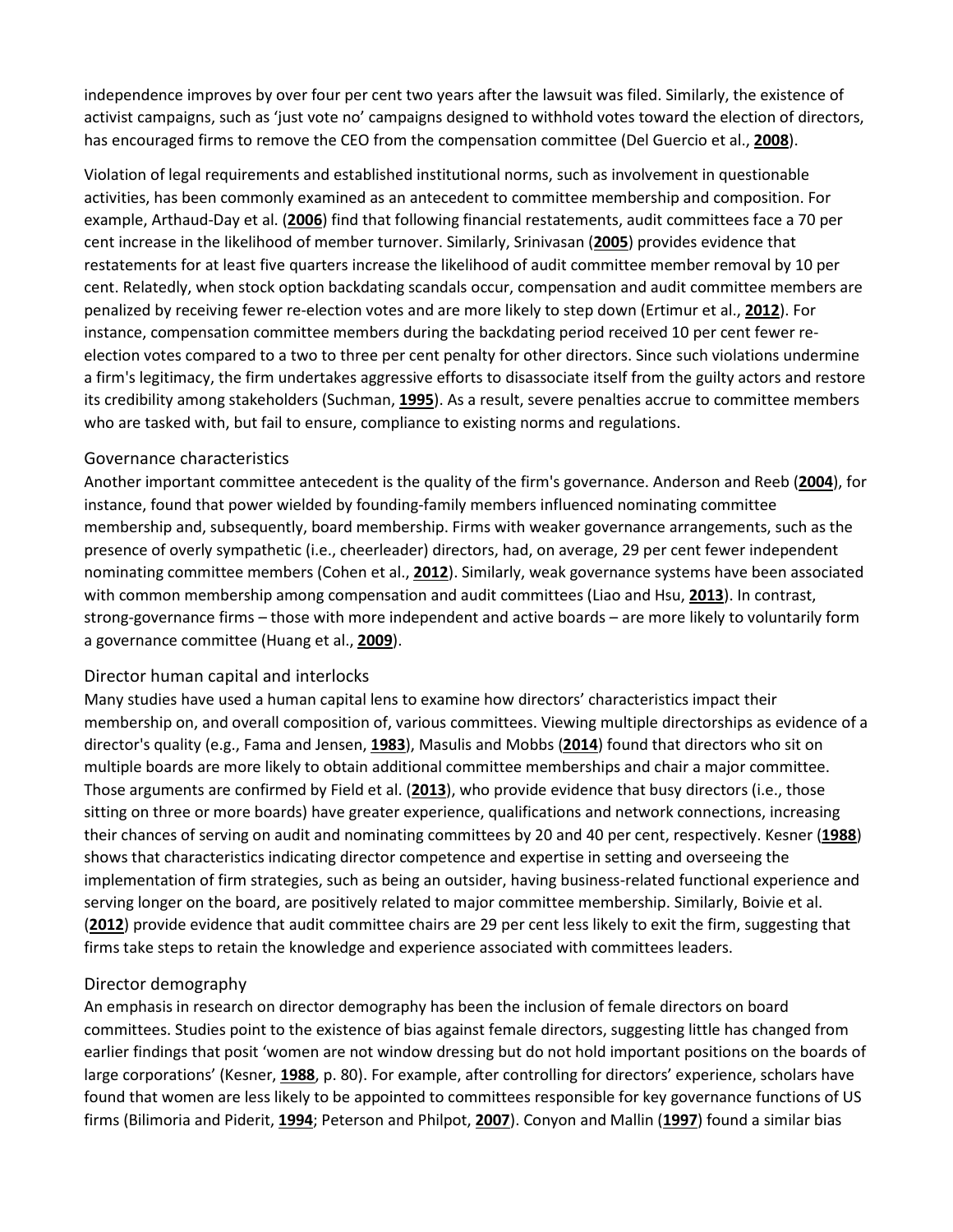against women being appointed to key committees in UK firms, with women comprising only 2.49 per cent of board memberships in FTSE350 firms and only half of female directors serving on major committees. These findings suggest that there is a continued prevalence of deeply held stereotypes against female board members, as evidenced by women having career experience valuable to the board but perceived as lacking the experience necessary to serve on key committees (Heilman et al., **[1989](https://onlinelibrary.wiley.com/doi/full/10.1111/joms.12444#joms12444-bib-0111)**; Hillman et al., **[2002](https://onlinelibrary.wiley.com/doi/full/10.1111/joms.12444#joms12444-bib-0116)**).

In a different vein, Zhu et al. (**[2014](https://onlinelibrary.wiley.com/doi/full/10.1111/joms.12444#joms12444-bib-0198)**) find that directors who are similar to other directors along certain demographic characteristics are more likely to be accepted as both members and chairs of major board committees. While these studies inform our understanding of committee composition, further exploration is needed. Specifically, examining if and how age, racial and functional background diversity are associated with the composition and effectiveness of board committees may increase our understanding of committee membership and function, as well as the degree to which boards embrace diversity. Additionally, as prior research has found that a firm's links to other firms with female directors is positively related to female board members (Hillman et al., **[2007](https://onlinelibrary.wiley.com/doi/full/10.1111/joms.12444#joms12444-bib-0117)**), extending this research to the committee level may offer a greater understanding of the causes and degree of bias against female and other minority directors.

#### CEO behavior

The ways in which CEOs influence committee formation have also been examined. Westphal and Bednar (**[2008](https://onlinelibrary.wiley.com/doi/full/10.1111/joms.12444#joms12444-bib-0191)**) showed that CEOs' use of ingratiating behaviour and persuasion towards representatives of institutional investors helped prevent the formation of an independent nominating committee. Jones et al. (**[2015](https://onlinelibrary.wiley.com/doi/full/10.1111/joms.12444#joms12444-bib-0128)**) offer empirical support for the argument that powerful CEOs are more likely to avoid or defy the adoption of a governance committee; a 20 per cent increase in CEO power relative to the board was associated with a 60 per cent decrease in adoption of a governance committee. While such power for CEOs is restricted to some degree by legal requirements, it still plays an important role in new director nomination and committee formation. Further research is encouraged to help understand how CEOs influence committee formation and composition, as well as new research that examines how power is developed and wielded within committees and in their interaction with CEOs.

## Outcomes of Board Committees

An extensive body of research has examined the outcomes of board committees, seeking to explain how board committees' existence, independence, composition and turnover influence important outcomes, including firm performance and value, executive compensation, financial misconduct and inappropriate behaviour, and accounting practices. It is important to acknowledge that while board committees might be instrumental in affecting the above outcomes, the full board also impacts those outcomes by ratifying committee decisions, although the extent to which authority is held and exercised at the board or committee level is largely unknown (see Tables **[4-9](https://onlinelibrary.wiley.com/doi/full/10.1111/joms.12444#joms12444-tbl-0004)**).

## Firm performance and value

A substantial volume of prior research has focused on how committee independence influences firm performance. Drawing on agency theory logic (Jensen and Meckling, **[1976](https://onlinelibrary.wiley.com/doi/full/10.1111/joms.12444#joms12444-bib-0125)**), scholars have argued that committee independence is critical for protecting shareholders' interests because it allows for objective assessment of firm strategies and constrains CEO opportunistic behaviour. Research on audit committee independence generally finds a positive relationship between independence and performance. For example, Aggarwal and colleagues in two studies found a positive impact from audit committee independence on firm value and market return (Aggarwal et al., **[2008](https://onlinelibrary.wiley.com/doi/full/10.1111/joms.12444#joms12444-bib-0007)**, **[2011](https://onlinelibrary.wiley.com/doi/full/10.1111/joms.12444#joms12444-bib-0006)**). Relatedly, the presence of expert independent audit committee members positively influences firm performance (Chan and Li, **[2008](https://onlinelibrary.wiley.com/doi/full/10.1111/joms.12444#joms12444-bib-0043)**), and the market positively receives announcements of financial experts joining audit committees (Davidson et al., **[2004](https://onlinelibrary.wiley.com/doi/full/10.1111/joms.12444#joms12444-bib-0064)**; DeFond et al., **[2005](https://onlinelibrary.wiley.com/doi/full/10.1111/joms.12444#joms12444-bib-0066)**). Nguyen and Nielsen (**[2010](https://onlinelibrary.wiley.com/doi/full/10.1111/joms.12444#joms12444-bib-0161)**) further illustrate the focus on and importance of committee member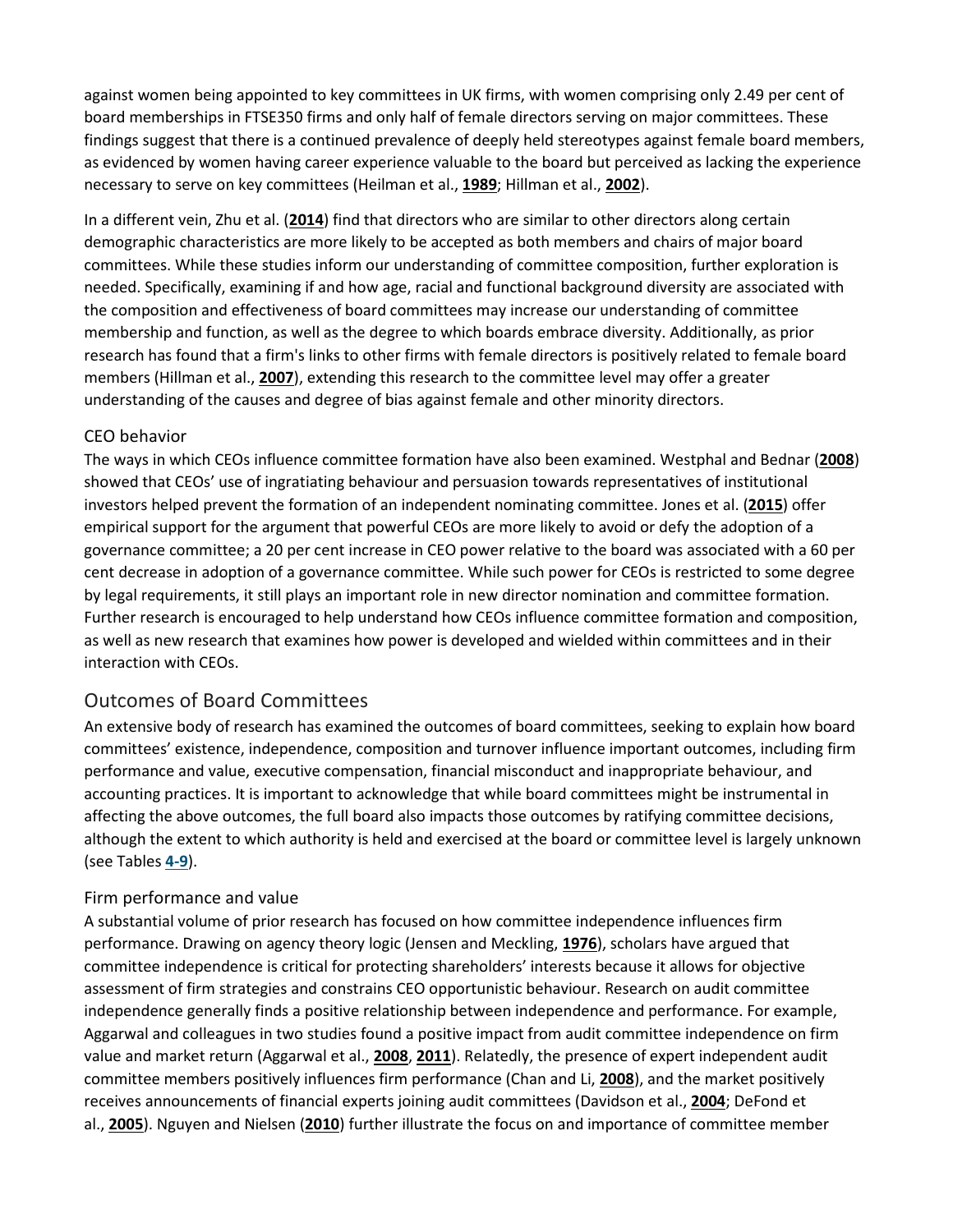independence by showing that the death of an independent audit committee member is associated with a two per cent abnormal drop in stock price. Notably, however, Klein (**[2002b](https://onlinelibrary.wiley.com/doi/full/10.1111/joms.12444#joms12444-bib-0137)**) reported a negative association between audit committee independence and financial performance.

Somewhat contrarily, studies examining the effects of nominating and compensation committee independence on firm performance have produced rather ambiguous results. Some studies report that when these two committees are independent, firms exhibit higher performance (Grove et al., **[2011](https://onlinelibrary.wiley.com/doi/full/10.1111/joms.12444#joms12444-bib-0102)**; Hoechle et al., **[2012](https://onlinelibrary.wiley.com/doi/full/10.1111/joms.12444#joms12444-bib-0119)**) and are more likely to avoid bankruptcy (Platt and Platt, **[2012](https://onlinelibrary.wiley.com/doi/full/10.1111/joms.12444#joms12444-bib-0170)**). Yet, other studies find a positive relationship between insiders on the nominating committee and market return, suggesting the importance of management participation in director selection (e.g., Callahan et al., **[2003](https://onlinelibrary.wiley.com/doi/full/10.1111/joms.12444#joms12444-bib-0035)**). In particular, Klein (**[1998](https://onlinelibrary.wiley.com/doi/full/10.1111/joms.12444#joms12444-bib-0135)**) provides evidence that a more independent compensation committee results in lower productivity from the firm's long-term assets. Similarly, Faleye (**[2007](https://onlinelibrary.wiley.com/doi/full/10.1111/joms.12444#joms12444-bib-0081)**) found nominating committee independence was associated with a 12 to 14 per cent lower market return. The equivocal pattern of findings for nominating and compensation committees suggests that committee independence may have positive benefits for some firms, while imposing burdens on others. However, these equivocal results may also be driven by reliance on datasets from different eras. In addition, the mixed results across different committee types should serve as caution against claims that independence is the panacea for reducing agency costs when examining the monitoring function of board committees.

Beyond the effects of committee independence, prior research also provides evidence regarding committees' attention to their tasks and firm performance. Falato et al. (**[2014](https://onlinelibrary.wiley.com/doi/full/10.1111/joms.12444#joms12444-bib-0080)**) found that a busy director who serves on another board in which that firm incurs the death of the CEO or board member was associated with a 1.37 per cent decrease in stock price, while Dey (**[2008](https://onlinelibrary.wiley.com/doi/full/10.1111/joms.12444#joms12444-bib-0068)**) found that an effective audit committee (e.g., fully independent, meets more often, has a financial expert) increases financial return for all levels of agency conflicts. No relationship has been found for committee gender and racial diversity with firm performance (Carter et al., **[2010](https://onlinelibrary.wiley.com/doi/full/10.1111/joms.12444#joms12444-bib-0041)**).

#### Executive compensation

As with firm performance, most studies have utilized agency theory to investigate relationships between committee characteristics and oversight of executive compensation. Consistent with agency theory, some studies find that strong committee governance constrains managerial attempts to capture larger and potentially unmerited financial compensation. For example, blockholders sitting on the compensation committee has been found to be associated with decreases in total CEO compensation and increases in equity incentives (Conyon and He, **[2004](https://onlinelibrary.wiley.com/doi/full/10.1111/joms.12444#joms12444-bib-0055)**). Similarly, Cyert et al. (**[2002](https://onlinelibrary.wiley.com/doi/full/10.1111/joms.12444#joms12444-bib-0058)**) report that doubling compensation committee members' stock ownership results in about a four per cent reduction in predicted CEO contingent compensation and about a five per cent reduction in predicted CEO equity compensation, while Sun and Cahan (**[2009](https://onlinelibrary.wiley.com/doi/full/10.1111/joms.12444#joms12444-bib-0180)**) show that CEO cash compensation is more tightly linked to accounting earnings for compensation committees with higher quality.**[6](https://onlinelibrary.wiley.com/doi/full/10.1111/joms.12444#joms12444-note-1006_97)**

Committee member independence has also been a point of emphasis in studies of compensation committees in non-US firms, with studies finding that independence positively moderates the relationships of non-proxy-based activism, involving verbal steps taken by activist shareholders (e.g., statements to the media), with Canadian CEO contingent compensation (Chowdhury and Wang, **[2009](https://onlinelibrary.wiley.com/doi/full/10.1111/joms.12444#joms12444-bib-0052)**) and U.K. top management pay with firm performance (Conyon and Peck, **[1998](https://onlinelibrary.wiley.com/doi/full/10.1111/joms.12444#joms12444-bib-0057)**). In contrast, the absence of diligent committee monitoring allows CEOs to extract greater pay. For example, CEOs enjoy bonuses relative to merger deal sizes that are approximately 100 per cent greater when they sit on the nominating committee (Grinstein and Hribar, **[2004](https://onlinelibrary.wiley.com/doi/full/10.1111/joms.12444#joms12444-bib-0101)**), and approximately 30 per cent greater total compensation when audit committee members are linked to, and socially dependent on, the CEO (Hwang and Kim, **[2009](https://onlinelibrary.wiley.com/doi/full/10.1111/joms.12444#joms12444-bib-0124)**). In line with those findings, Stathopolous et al. (**[2004](https://onlinelibrary.wiley.com/doi/full/10.1111/joms.12444#joms12444-bib-0176)**) provide evidence that total pay for UK CEOs, via issuance of in-the-money stock options, increases when they sit on the compensation committee.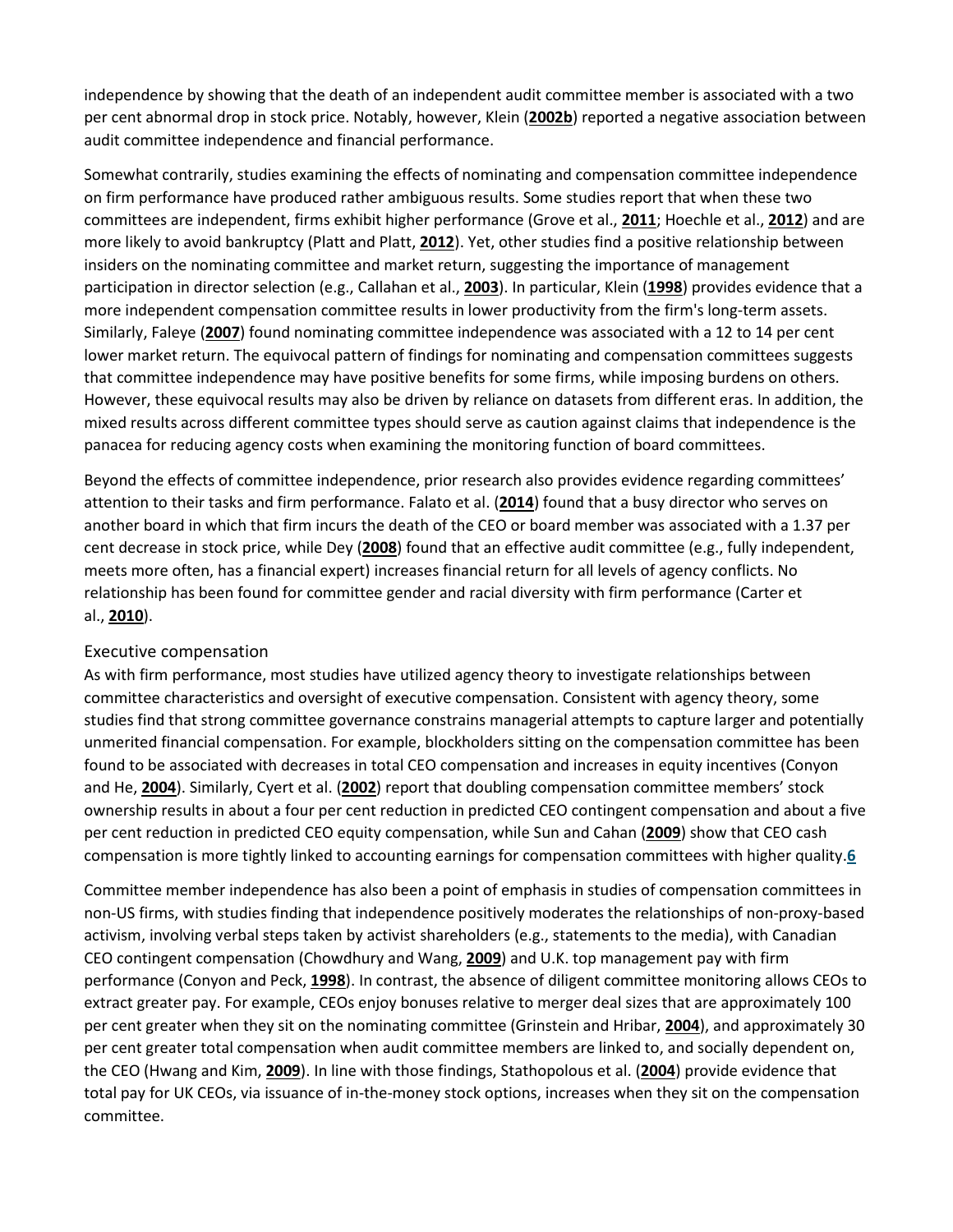However, some research offers findings which do not support agency theory arguments. Chhaochharia and Grinstein (**[2009](https://onlinelibrary.wiley.com/doi/full/10.1111/joms.12444#joms12444-bib-0050)**) fail to find evidence that compensation and nominating committee independence are related to CEO compensation. Moreover, Guthrie et al. (**[2012](https://onlinelibrary.wiley.com/doi/full/10.1111/joms.12444#joms12444-bib-0106)**) found that two outliers in Chhaochharia and Grinstein's study (Apple and Fossil) biased their study and, after accounting for outliers, find that requirements for compensation committee independence lead to increases in US CEO total pay; findings consistent with those of Masulis et al. (**[2012](https://onlinelibrary.wiley.com/doi/full/10.1111/joms.12444#joms12444-bib-0154)**) who report a positive relationship between foreign independent directors on the compensation committee and CEO pay. Finally, the presence of 'captured' board members on the compensation committee was found to not be associated with greater changes in CEO compensation and total CEO compensation (Daily et al., **[1998](https://onlinelibrary.wiley.com/doi/full/10.1111/joms.12444#joms12444-bib-0060)**). Captured board members are directors who are affiliated with the firm (i.e., personal or professional relationships with the firm or its executives) or are interdependent (i.e., appointed after the CEO started in his or her position). Such findings that conflict with agency theory arguments suggest that directors serving on powerful committees, regardless of whether they are independent, may prioritize their obligation to shareholders (Daily, **[1996](https://onlinelibrary.wiley.com/doi/full/10.1111/joms.12444#joms12444-bib-0059)**; Daily et al., **[1998](https://onlinelibrary.wiley.com/doi/full/10.1111/joms.12444#joms12444-bib-0060)**) or that an optimal contracting perspective, in which higher CEO compensation reflects the market price for greater managerial quality, supersedes agency theory in some contexts (Masulis et al., **[2012](https://onlinelibrary.wiley.com/doi/full/10.1111/joms.12444#joms12444-bib-0154)**).

Overall, our review of compensation committee influence reveals support for agency theory predictions of CEO compensation is rather mixed. This is likely why scholars use other theoretical frameworks with agency theory. In particular, recent work argues that committees' monitoring can be enhanced when members have sufficient knowledge and expertise. Building theory on knowledge transfer and exchange, Brandes et al. (**[2016](https://onlinelibrary.wiley.com/doi/full/10.1111/joms.12444#joms12444-bib-0029)**) examined how linking 'pin' directors (i.e., directors serving on the audit and compensation committees) are associated with reduced CEO compensation. In a study focusing on other top executives, Gore et al. (**[2011](https://onlinelibrary.wiley.com/doi/full/10.1111/joms.12444#joms12444-bib-0100)**) find support for the presence of a finance committee or a CEO with a financial background leading to lower incentive-based pay for the chief financial officer, arguing that this supported relationship is evidence that financial expertise is an important component of effective monitoring.

Moving away from agency theory, scholars have attempted to provide alternative explanations of how and why board committees impact executive compensation. Young and Buchholtz (**[2002](https://onlinelibrary.wiley.com/doi/full/10.1111/joms.12444#joms12444-bib-0196)**) employ social identity theory and the similarity-attraction paradigm to argue that CEOs are treated more favourably when they are demographically similar to the compensation committee. The authors find that CEO pay is more closely tied to firm performance when compensation committee members' tenure is more dissimilar to the CEO's tenure. Belliveau et al. (**[1996](https://onlinelibrary.wiley.com/doi/full/10.1111/joms.12444#joms12444-bib-0023)**) also examine similarity, but focus on social status differences between CEOs and their compensation committee chairs. Consistent with the position that social status affects influence and dependence among individuals, the study indicates that a CEO with higher relative social status than the compensation committee chair receives greater compensation. Alternatively, a compensation committee chair with higher social status than the CEO constrains CEO pay.

A nascent, but growing research stream focuses on the effects of CEO and compensation committee members' political beliefs on compensation. Using political psychology and upper echelon perspectives, Gupta and Wowak (**[2017](https://onlinelibrary.wiley.com/doi/full/10.1111/joms.12444#joms12444-bib-0105)**) found that politically conservative compensation committees, in which their members have donated more often, over a longer period of time and in greater amounts to the Republican party in the US, were positively associated with total CEO pay and greater rewards for strong financial performance. On the other hand, Chin and Semadeni (**[2017](https://onlinelibrary.wiley.com/doi/full/10.1111/joms.12444#joms12444-bib-0051)**) found that politically liberal CEOs and compensation committees, who prioritize both egalitarianism and equality, are associated with greater pay equality among non-CEO executives. These two studies are examples of how established management theory can be integrated with social constructs to offer new and relevant insights into corporate governance.

Finally, research has examined the criteria compensation committees use to determine executive compensation. In their test of which of two theories better explain CEO compensation, O'Reilly et al. (**[1988](https://onlinelibrary.wiley.com/doi/full/10.1111/joms.12444#joms12444-bib-0162)**) found no support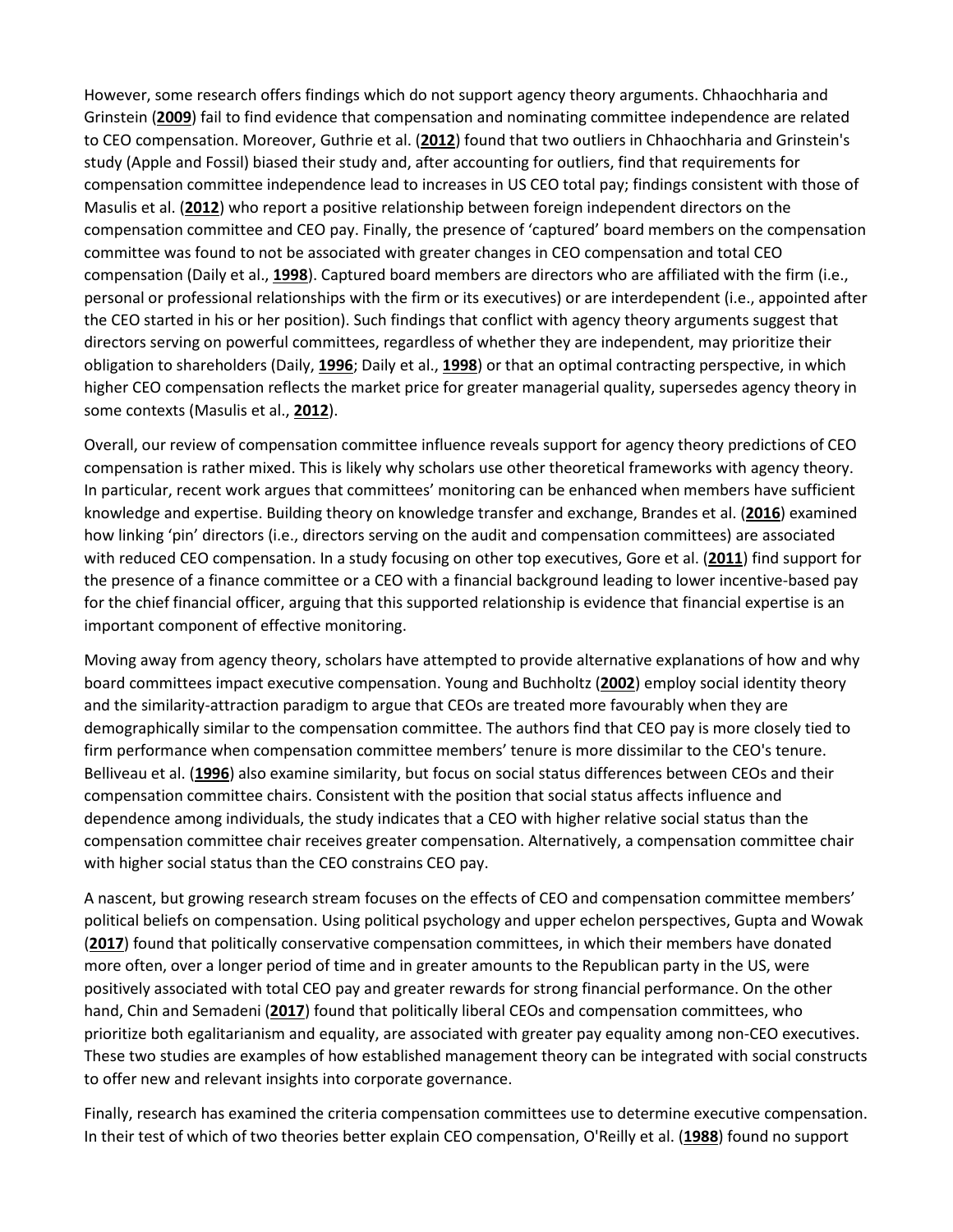for a tournament theory argument in which CEO pay is greater when a firm has more vice presidents. However, the authors found support for a model developed from social comparisons and suggested this finding indicates that compensation committee members' judgments on CEO pay are anchored by their own pay. Relatedly, scholars have argued that compensation committees may consider the regulatory environment (Perry and Zenner, **[2001](https://onlinelibrary.wiley.com/doi/full/10.1111/joms.12444#joms12444-bib-0165)**), anticipated market rates (Ezzamel and Watson, **[2002](https://onlinelibrary.wiley.com/doi/full/10.1111/joms.12444#joms12444-bib-0079)**), and compensation across unrelated firms (Faulkender and Yang, **[2010](https://onlinelibrary.wiley.com/doi/full/10.1111/joms.12444#joms12444-bib-0085)**) to determine CEO pay at their own firms.

#### Misconduct and inappropriate behaviour

Common types of questionable firm behaviour include earnings management, fraud/crime, and stock option manipulation. While financial reporting requires judgment, firms have techniques to create unjustifiably positive views of earnings, such as taking abnormal accruals. Research, however, has consistently shown that stronger monitoring by committees, measured as having a majority of independent directors serving on at least two of the three major committees, reduces abnormal accruals**[7](https://onlinelibrary.wiley.com/doi/full/10.1111/joms.12444#joms12444-note-1007_120)** (Faleye et al., **[2011](https://onlinelibrary.wiley.com/doi/full/10.1111/joms.12444#joms12444-bib-0082)**). For example, Klein (**[2002a](https://onlinelibrary.wiley.com/doi/full/10.1111/joms.12444#joms12444-bib-0136)**) found that audit committee independence was negatively associated with abnormal accruals. Badolato et al. (**[2014](https://onlinelibrary.wiley.com/doi/full/10.1111/joms.12444#joms12444-bib-0016)**) examined audit committees' status (i.e., career advancement, achievement and prestige) relative to management and financial expertise, finding that both were positively associated with lower abnormal accruals and reduced accounting irregularities. Bedard et al. (**[2004](https://onlinelibrary.wiley.com/doi/full/10.1111/joms.12444#joms12444-bib-0021)**) had similar findings, but also found that excluding audit committee members from receiving stock options reduced aggressive earnings management. Additionally, Bruynseels and Cardinaels (**[2013](https://onlinelibrary.wiley.com/doi/full/10.1111/joms.12444#joms12444-bib-0031)**) considered social network ties from friendships and advice networks between audit committee members and CEOs, finding that friendship ties were positively associated with earnings management, as well as auditors reporting internal control weaknesses and going-concerns. Finally, audit committee independence and legal expertise have been found to enhance the quality of financial reporting and reduce the likelihood of restatement (Abbott et al., **[2004](https://onlinelibrary.wiley.com/doi/full/10.1111/joms.12444#joms12444-bib-0001)**; Krishnan et al., **[2011](https://onlinelibrary.wiley.com/doi/full/10.1111/joms.12444#joms12444-bib-0141)**).

In a study of firms committing white collar crime, Schnatterly (**[2003](https://onlinelibrary.wiley.com/doi/full/10.1111/joms.12444#joms12444-bib-0172)**) found that actions associated with strong governance (i.e., audit committee independence, more frequent meetings) did not impact the likelihood of a first criminal event but did impact the likelihood of subsequent criminal activity. Uzun et al. (**[2004](https://onlinelibrary.wiley.com/doi/full/10.1111/joms.12444#joms12444-bib-0185)**) reported similar findings, but their study further suggested that the percentage of grey directors (i.e., outside directors having some non-board affiliation with the firm) on major committees was positively associated with fraud. Interestingly, while studies of fraud remain common today, we identified no committee studies in which crime is operationalized as criminal charges against firms following the 2002 passage of SOX in the US.

The manipulation of stock option pricing is another behaviour that has received attention. Bebchuk et al. (**[2010](https://onlinelibrary.wiley.com/doi/full/10.1111/joms.12444#joms12444-bib-0018)**) examined the opportunistic granting of stock options and found the existence of an independent compensation committee did not influence opportunistic stock option grants, but the presence of a large blockholder on an independent compensation committee reduced opportunistic grant timing by 71 per cent. Blockholders on the compensation committee, as well as an outsider as compensation committee chair, were also negatively associated with the likelihood of stock option repricing (Callaghan et al., **[2004](https://onlinelibrary.wiley.com/doi/full/10.1111/joms.12444#joms12444-bib-0034)**). However, directors serving on the compensation and nominating committee profited more from buying and selling their firm's stock than directors serving on the audit or other committees (Cao et al., **[2014](https://onlinelibrary.wiley.com/doi/full/10.1111/joms.12444#joms12444-bib-0036)**), suggesting information asymmetries may exist even among directors on the same board.

Overall, our review of prior work revealed that greater expertise and stronger diligence at the committee level, especially in the audit committee, are appropriate mechanisms for preventing or reducing managerial misconduct. However, we were surprised that little attention has been paid to committee member misconduct and how board committees restore trust following fraud and other types of inappropriate behaviour. Farber's (**[2005](https://onlinelibrary.wiley.com/doi/full/10.1111/joms.12444#joms12444-bib-0084)**) results suggest that firms recovering from fraud have more frequent audit committee meetings, while Chan et al. (**[2012](https://onlinelibrary.wiley.com/doi/full/10.1111/joms.12444#joms12444-bib-0044)**) found that audit committee size was positively associated with adopting clawback provisions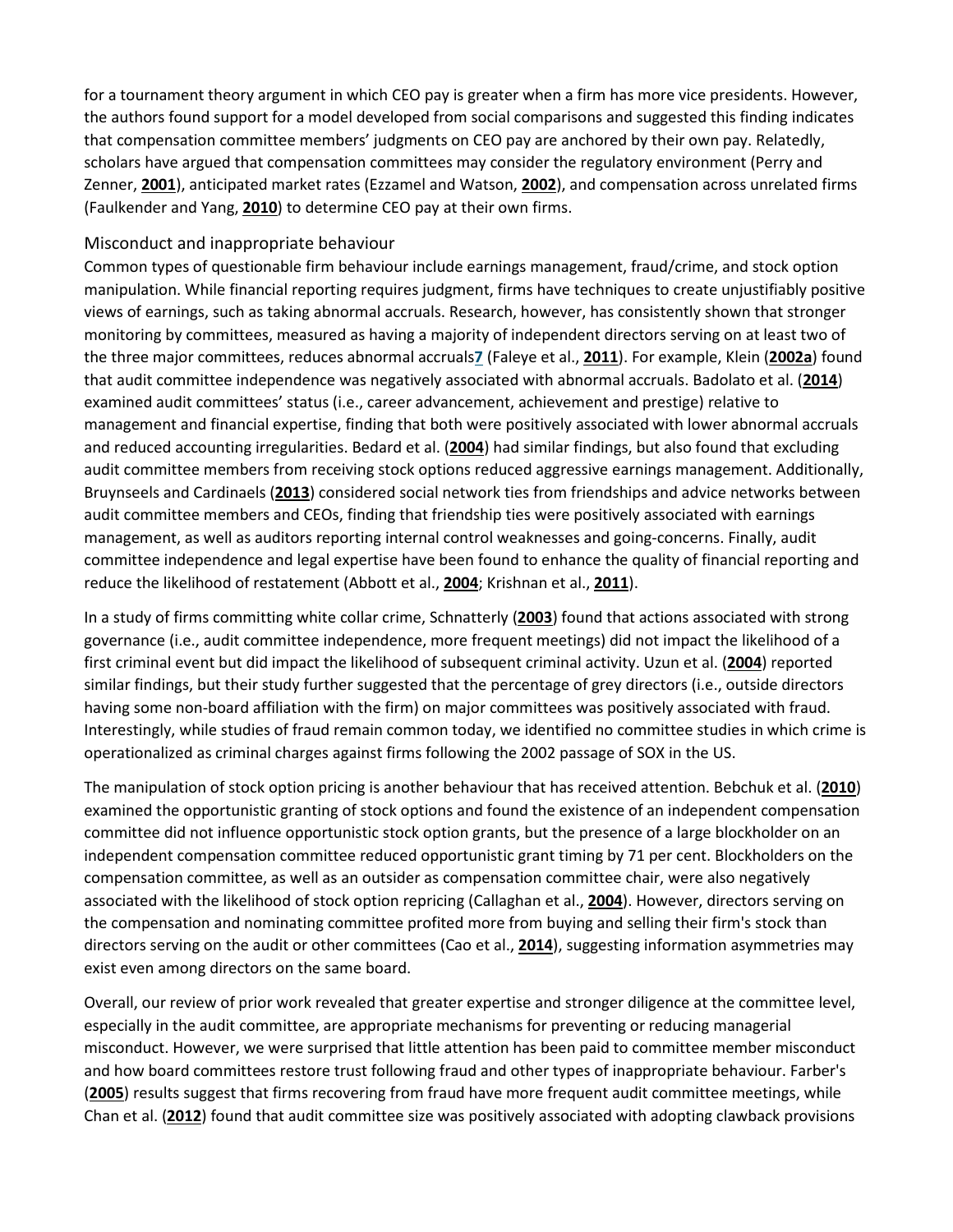(i.e., compensation recovery provisions that allow the firm to recoup compensation from its executives involved in accounting improprieties). Yet, no research was identified that examined changes in nominating or compensation committee membership or function when firms were attempting to recover from trust violations.

## Accounting practices

Research primarily from the accounting field has also examined how audit committee diligence and quality impact accounting practices. For example, financial reporting quality, measured as fewer restatements and discretionary accruals, was improved by the audit committee having greater legal and accounting expertise (Krishnan et al., **[2011](https://onlinelibrary.wiley.com/doi/full/10.1111/joms.12444#joms12444-bib-0141)**), as well as a greater number of accounting and industry experts (Cohen et al., **[2013](https://onlinelibrary.wiley.com/doi/full/10.1111/joms.12444#joms12444-bib-0054)**). Similarly, fully independent and active audit committees were associated with a reduced likelihood of restatements and larger recognition of loan loss provisions (Abbott et al., **[2004](https://onlinelibrary.wiley.com/doi/full/10.1111/joms.12444#joms12444-bib-0001)**; Leventis et al., **[2013](https://onlinelibrary.wiley.com/doi/full/10.1111/joms.12444#joms12444-bib-0147)**). Indeed, in pre-IPO firms the mere presence of an audit committee can reduce accruals (Venkataraman et al., **[2008](https://onlinelibrary.wiley.com/doi/full/10.1111/joms.12444#joms12444-bib-0189)**). Finally, effective audit committees help managers make more accurate earnings forecasts that result in positive market reactions (Karamanou and Vafeas, **[2005](https://onlinelibrary.wiley.com/doi/full/10.1111/joms.12444#joms12444-bib-0132)**).

## Other firm-level outcomes

The relationship of committee composition with other firm outcomes has also received attention. Gomulya and Boeker (**[2016](https://onlinelibrary.wiley.com/doi/full/10.1111/joms.12444#joms12444-bib-0098)**) studied CEO replacement following a financial restatement and found a positive relationship between replacing an audit committee member and the likelihood of CEO replacement, suggesting that multiple actors could receive blame for financial misconduct. In addition, Zhang (**[2008](https://onlinelibrary.wiley.com/doi/full/10.1111/joms.12444#joms12444-bib-0197)**) found that the likelihood of a new CEO's dismissal was reduced by the presence of an independent nominating committee when the CEO was hired, and further reduced when nominating committee members had fewer other directorships. Guo and Masulis (**[2015](https://onlinelibrary.wiley.com/doi/full/10.1111/joms.12444#joms12444-bib-0104)**) found that nominating committee independence resulted in more effective CEO monitoring and discipline. In line with those findings, Anderson et al. (**[2004](https://onlinelibrary.wiley.com/doi/full/10.1111/joms.12444#joms12444-bib-0012)**) reported that firms with larger and independent audit committees have lower costs of debt financing (i.e., they obtain debt more cheaply). Further, research has indicated that greater committee independence can limit firm involvement in value-decreasing acquisitions (Faleye et al., **[2011](https://onlinelibrary.wiley.com/doi/full/10.1111/joms.12444#joms12444-bib-0082)**; Fracassi and Tate, **[2012](https://onlinelibrary.wiley.com/doi/full/10.1111/joms.12444#joms12444-bib-0095)**). Indeed, the relationship of major board committee independence with outcomes such as leadership, structural change and more effective financing provides strong support for the beneficial role of independence for major board committees. Comparing these results with the equivocal findings on the link between board committee independence and firm performance suggests that performance may be less controllable by board committees than more proximal drivers of performance.

## Less traditional committees

A small number of studies examined the function and outcomes of other less traditional committees which have yielded valuable insights into firms' priorities and actions. The presence of a strategic planning committee was found to be related to executives participation in strategic planning (Henke, **[1986](https://onlinelibrary.wiley.com/doi/full/10.1111/joms.12444#joms12444-bib-0112)**) and a lesser likelihood of focusing on short-term financial outcomes at the expense of long-term initiatives (Beekun et al., **[1998](https://onlinelibrary.wiley.com/doi/full/10.1111/joms.12444#joms12444-bib-0022)**). The presence of an environmental committee was found to increase transparency related to environmental issues (Peters and Romi, **[2014](https://onlinelibrary.wiley.com/doi/full/10.1111/joms.12444#joms12444-bib-0167)**), improve a firm's environmental performance (Walls et al., **[2012](https://onlinelibrary.wiley.com/doi/full/10.1111/joms.12444#joms12444-bib-0190)**), and reduce industry fines (Davidson and Worrell, **[2001](https://onlinelibrary.wiley.com/doi/full/10.1111/joms.12444#joms12444-bib-0063)**). While these studies provide insights regarding the presence and actions of less common committees, further research examining the roles and impact of such committees is needed. Firms and their boards may be pre-dispositioned to prioritize certain issues (e.g., strategic planning, environmental) and, thus, the presence of a committee may only be a related outcome. Additionally, external stakeholders, analysts and media may emphasize that specific domains require firm attention following a reputation damaging event (e.g., environmental violation), resulting in a committee being formed that may or may not have the necessary intentions and discretion to prioritize actions over other firm initiatives. Studies examining the actions and outcomes of firms adding such committees following poor performance in the associated domain may yield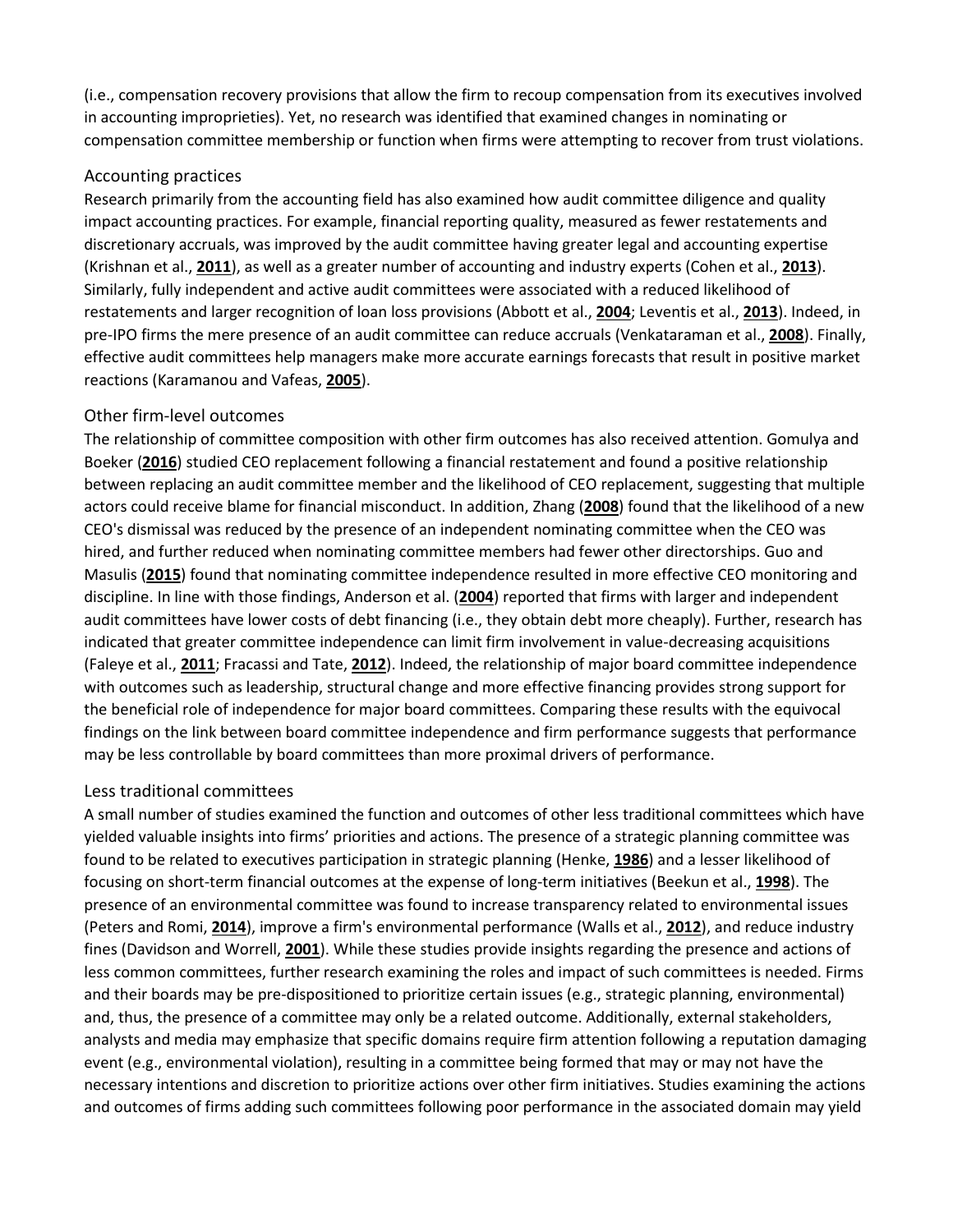valuable insights into how such committees affect executive behavior, stakeholder perceptions of the firm, and firm outcomes.

## Cross-Disciplinary Comparison

One advantage of a cross-disciplinary approach to reviewing board committee research is capturing a sizeable breadth of the literature, as well as differences in theoretical and empirical specifications. As noted previously, committee research has accumulated in isolation across the management, finance and accounting disciplines. However, one similarity across disciplines is the relative dominance of agency theory as a theoretical framework (see Tables **[4](https://onlinelibrary.wiley.com/doi/full/10.1111/joms.12444#joms12444-tbl-0004)** through **[9](https://onlinelibrary.wiley.com/doi/full/10.1111/joms.12444#joms12444-tbl-0009)**).

| Authors, Year;      | Theoretical   | Type         | Key findings (Country, if not solely United States; e, if     |
|---------------------|---------------|--------------|---------------------------------------------------------------|
| Journal             | frame         |              | endogeneity was addressed in methods)                         |
| Legal requirements  |               |              |                                                               |
| and institutional   |               |              |                                                               |
| pressure            |               |              |                                                               |
| Armstrong, Core,    |               | A            | Firms required to increase audit committee independence       |
| and Guay, 2014;     |               |              | had a greater decrease in information asymmetry. (e)          |
| <b>JFE</b>          |               |              |                                                               |
| Arthaud-Day,        | RD, Agency,   | A            | Audit committee member turnover was 70% more likely           |
| Certo, Dalton, and  | Institutional |              | following restatements. Stock market reaction to              |
| Dalton, 2006; AMJ   |               |              | restatements and external prompting for restatements were     |
|                     |               |              | not found to increase the likelihood of audit committee       |
|                     |               |              | member turnover.                                              |
| Cheng, Huang, Li,   | Agency        | A            | Institutional lead plaintiff leads to greater independence of |
| and Lobo, 2010;     |               |              | the audit committee. (e)                                      |
| <b>JFE</b>          |               |              |                                                               |
| Del Guercio, Seery, |               | $\mathsf{C}$ | 54 activist campaigns identified in which the proponent       |
| and                 |               |              | requests one or more specific and measurable actions, such    |
| Woidtke, 2008; JFE  |               |              | as removing the CEO from the compensation committee.          |
| Duchin, Matsusaka   |               | A, C,        | From 1998 to 2005, percentage of independent directors        |
| and Ozbas, 2010;    |               | N            | rose on audit committees from 81 to 95% on audit              |
| <b>JFE</b>          |               |              | committees, 72 to 92% on nominating committees, and 85        |
|                     |               |              | to 94% on compensation committees. (e)                        |
| Ertimur, Ferri, and |               | A, C         | Audit committee members penalized via fewer votes when        |
| Maber, 2012; JFE    |               |              | up for re-election when backdating has occurred, but less     |
|                     |               |              | than compensation committee members. For firms involved       |
|                     |               |              | in backdating, significant penalties (votes withheld when up  |
|                     |               |              | for re-election) accrued to compensation committee            |
|                     |               |              | members, particularly those who served during backdating      |
|                     |               |              | period.                                                       |
| Linck, Netter, and  |               | A, N         | After SOX, audit and nominating committee members met         |
| Yang, 2008; RFS     |               |              | more often, some firms increased audit committee chair and    |
|                     |               |              | member compensation, and director turnover increased          |
|                     |               |              | substantially - particularly for audit committee members.     |
| Laing and           |               | All          | U.K. firms, especially larger ones, followed the Cadbury      |
| Weir, 1999; MD      |               |              | Committee's recommendation that they employ a board           |
|                     |               |              | committee structure, but there is little evidence that this   |
|                     |               |              | positively impacted firm performance. (United Kingdom)        |

Table 3. Antecedents of board committee existence and characteristics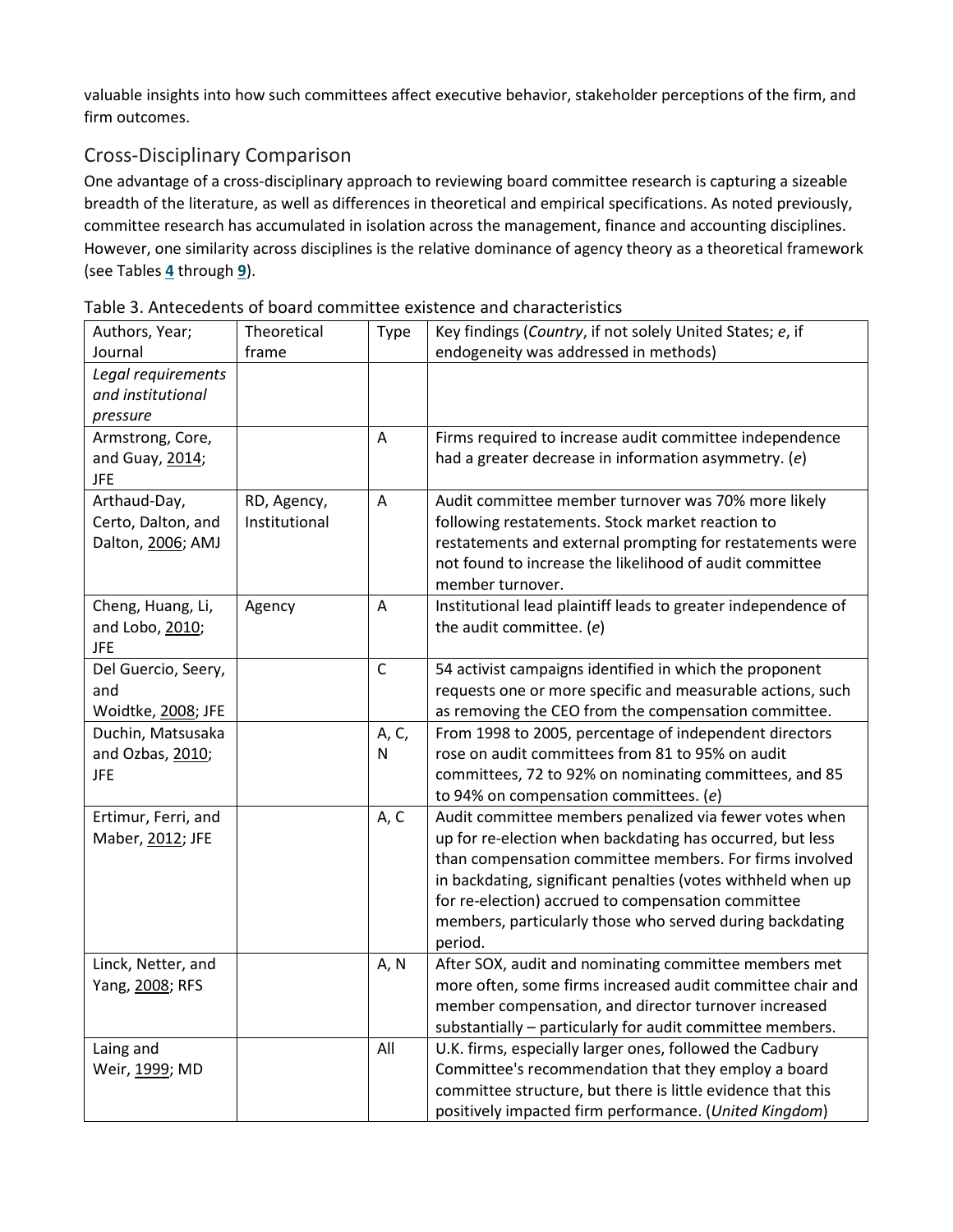| Srinivasan, 2005;                    | <b>Efficient labour</b> | A            | High risk of turnover for audit committee members when                                                             |
|--------------------------------------|-------------------------|--------------|--------------------------------------------------------------------------------------------------------------------|
| <b>JAR</b>                           | markets, Agency         |              | there are severe income-decreasing restatements. The                                                               |
|                                      |                         |              | relationship was weaker for income-increasing                                                                      |
|                                      |                         |              | restatements.                                                                                                      |
| Valenti, 2008; JBE                   | Agency, RD              | A, N         | SOX was positively related to audit committee members                                                              |
|                                      |                         |              | who were CPAs or CFOs, but negatively related to CEO<br>membership on nominating committees.                       |
| Governance                           |                         |              |                                                                                                                    |
| characteristics                      |                         |              |                                                                                                                    |
| Anderson and                         | Agency,                 | ${\sf N}$    | Founding-family presence on the nominating committee is                                                            |
| Reeb, 2004; ASQ                      | Stewardship             |              | negatively associated with the proportion of directors that                                                        |
|                                      |                         |              | are independent. (e)                                                                                               |
| Cohen, Frazzini,                     | Agency                  | $\mathsf{N}$ | Firms with overly sympathetic (i.e., cheerleader) directors                                                        |
| and Malloy, 2012;                    |                         |              | have 29% fewer independent nominating committee                                                                    |
| <b>MS</b>                            |                         |              | directors, are 30% less likely to be majority independent,                                                         |
|                                      |                         |              | and more likely to have CEO serve on the nominating                                                                |
|                                      | Substitution            |              | committee. (e)                                                                                                     |
| Huang, Lobo, and<br>Zhou, 2009; CGIR |                         | G            | Firms with a larger, more independent and more active                                                              |
|                                      |                         |              | board, higher agency costs, and past occurrence of class-<br>action lawsuits are more likely to voluntarily form a |
|                                      |                         |              | governance committee. Governance committees constrain                                                              |
|                                      |                         |              | managerial opportunism by reducing aggressive financial                                                            |
|                                      |                         |              | reporting. (e)                                                                                                     |
| Liao and                             |                         | A, C         | Common membership among compensation and audit                                                                     |
| Hsu, 2013; CGIR                      |                         |              | committee is more likely in firms with weak corporate                                                              |
|                                      |                         |              | governance and lacking financial and committee resources.                                                          |
|                                      |                         |              | Firms with common membership have poorer earnings                                                                  |
|                                      |                         |              | quality and weaker pay-performance sensitivity. (e)                                                                |
| Shivdasani and                       | Bargaining              | $\mathsf{N}$ | Firms appoint fewer independent outside directors and                                                              |
| Yermack, 1999;                       | power theory of         |              | more directors with potential conflicts of interest when CEO                                                       |
| <b>JOF</b>                           | director                |              | serves on the nominating committee or no nominating                                                                |
|                                      | selection               |              | committee exists. CEO involvement with director selections                                                         |
|                                      |                         |              | negatively moderates the relationship of independent<br>director announcements with stock price reactions. (e)     |
| Vafeas, 1999; JFE                    | Contracting,            | All          | U.K. firms with a greater number of committees have more                                                           |
|                                      | Agency                  |              | board meetings. No relationship found for the number of                                                            |
|                                      |                         |              | committees with firm value. (United Kingdom, e)                                                                    |
| Director human                       |                         |              |                                                                                                                    |
| capital and                          |                         |              |                                                                                                                    |
| interlocks                           |                         |              |                                                                                                                    |
| Boivie, Graffin, and                 | Self-                   | A, C         | Serving as chair of the audit committee reduces the                                                                |
| Pollock, 2012; AMJ                   | determination           |              | likelihood of a director exiting the board by 29%, but serving                                                     |
|                                      |                         |              | as compensation committee chair increases the likelihood of                                                        |
|                                      |                         |              | a director exiting the firm by 23%.                                                                                |
| Cai, Garner, and                     |                         | A, C,        | Directors serving on the audit, compensation and<br>governance committees receive fewer retention votes.           |
| Walkling, 2009;<br><b>JOF</b>        |                         | G            | Compensation committee members receive fewer votes                                                                 |
|                                      |                         |              | when the CEO receives higher abnormal compensation.                                                                |
|                                      |                         |              | Fewer votes for governance committee members increase                                                              |
|                                      |                         |              | the likelihood of poison pill removal. Governance committee                                                        |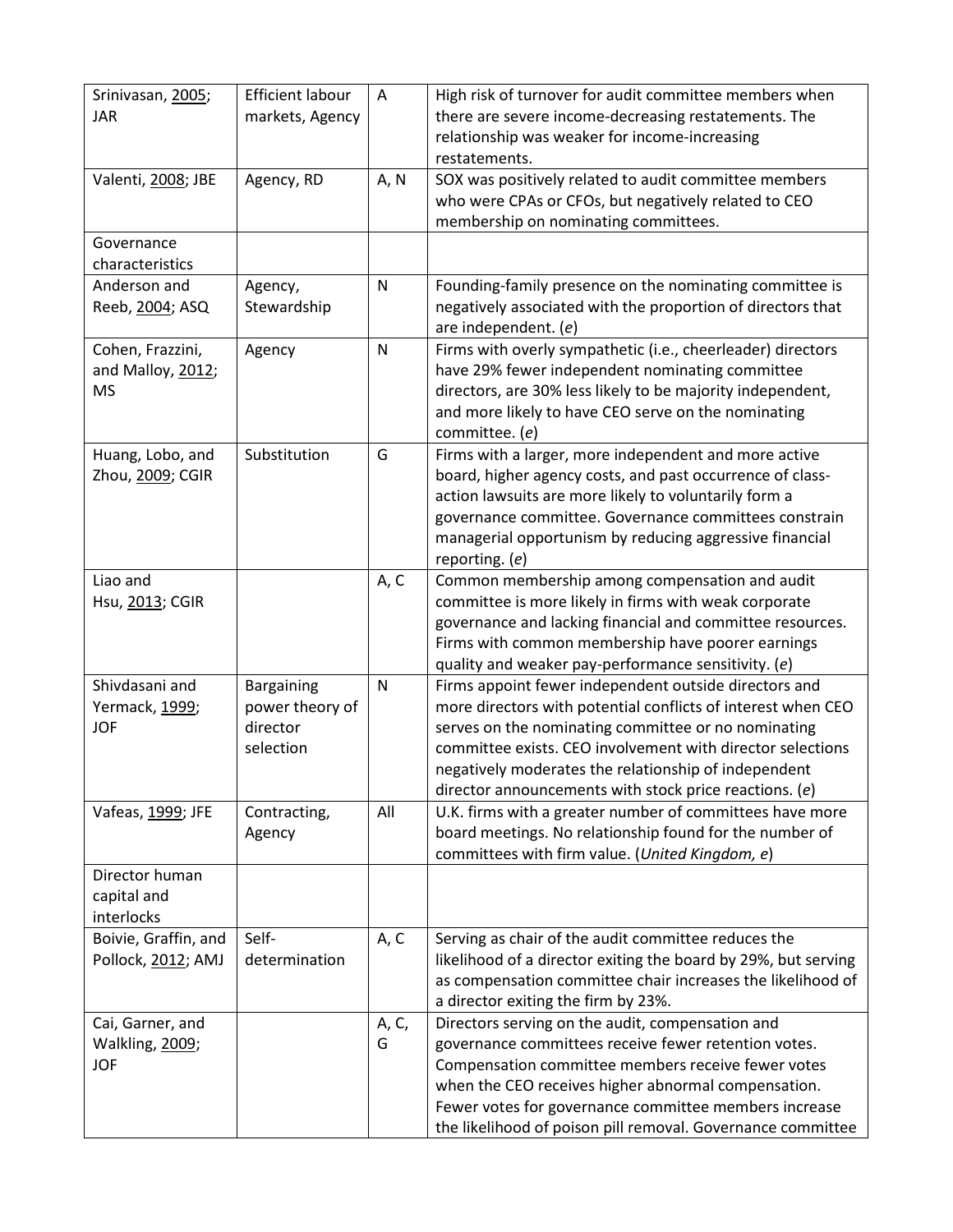|                                                               |                                 |                      | member vote distribution influences the likelihood of                                                                                                                                                                                                                                        |
|---------------------------------------------------------------|---------------------------------|----------------------|----------------------------------------------------------------------------------------------------------------------------------------------------------------------------------------------------------------------------------------------------------------------------------------------|
|                                                               |                                 |                      | declassification. (e)                                                                                                                                                                                                                                                                        |
| Erkens and<br>Bonner, 2012; TAR                               |                                 | A, N                 | Firm status (i.e., larger, better connected, more admired) is<br>negatively related to the probability of naming an<br>accounting financial expert to the audit committee. Social<br>status is lower for accounting financial experts on board<br>than other directors.                      |
| Ferris,<br>Jagannathan, and<br>Pritchard, 2003;<br><b>JOF</b> | Agency                          | A, C                 | Directors with more than two appointments participate in<br>more committee meetings, have more committee<br>memberships, and chair more committees than directors<br>with one or two directorships.                                                                                          |
| Field, Lowry, and<br>Mkrtchyan, 2013;<br><b>JFE</b>           | Director Human<br>Capital       | A, N                 | Director busyness is positively related to serving on the audit<br>and nominating committees. (e)                                                                                                                                                                                            |
| Kesner, 1988; AMJ                                             | Agency, RD                      | A, C,<br>N, G,<br>Ex | Board members that are outsiders, have business-related<br>functional experience and have served longer on the board<br>are positively associated with major committee<br>membership. Gender was not related to major board<br>committee membership.                                         |
| Masulis and<br>Mobbs, 2014; JFE                               |                                 | A, C,<br>N           | Major committee membership is associated with<br>significantly fewer absences. Sitting on more prestigious<br>boards is positively related to being a member of the audit<br>or compensation committee. (e)                                                                                  |
| Director<br>demography                                        |                                 |                      |                                                                                                                                                                                                                                                                                              |
| <b>Bilimoria</b> and                                          | Experience- and                 | C, Ex,               | Men were preferred for membership on compensation and                                                                                                                                                                                                                                        |
| Piderit, 1994; AMJ                                            | gender-based<br>biased views    | PA                   | executive committees, while women were preferred for<br>public affairs committees.                                                                                                                                                                                                           |
| Conyon and<br>Mallin, 1997; CGIR                              |                                 | A, C,<br>N           | While there are few women on the boards of UK firms, their<br>membership on key board committees is even lower.<br>(United Kingdom, e)                                                                                                                                                       |
| Peterson and<br>Philpot, 2007; JBE                            | <b>RD</b>                       | All                  | Women more likely to sit on public-affairs committee and<br>less likely to sit on executive committee. No relationship<br>found between gender and sitting on nominating,<br>compensation, finance and audit committees.                                                                     |
| Zhu, Shen, and<br>Hillman, 2014; ASQ                          | SC, Re-<br>categorization       | A, C,<br>N, G,<br>Ex | Similarity to committee members positively related to<br>likelihood of being appointed as major committee member<br>or chair. Incumbents' prior experience with demographically<br>different directors is positively related to likelihood of being<br>appointed chair of a major committee. |
| CEO behavior                                                  |                                 |                      |                                                                                                                                                                                                                                                                                              |
| Jones, Li, and<br>Cannella, 2015;<br><b>JOM</b>               | Institutional                   | N, G                 | CEOs more powerful than the board are more likely to avoid<br>adoption of a governance committee. Firms with a<br>nominating committee adopted governance committees<br>faster. Prior service on any committee positively related to<br>serving on inaugural governance committee. (e)       |
| Stern and<br>Westphal, 2010;<br>ASQ                           | Interpersonal<br>attraction, SN | N                    | Increased likelihood of manager or outside director receiving<br>a board appointment when they exhibit ingratiating<br>behaviour towards a CEO or director on the nominating<br>committee.                                                                                                   |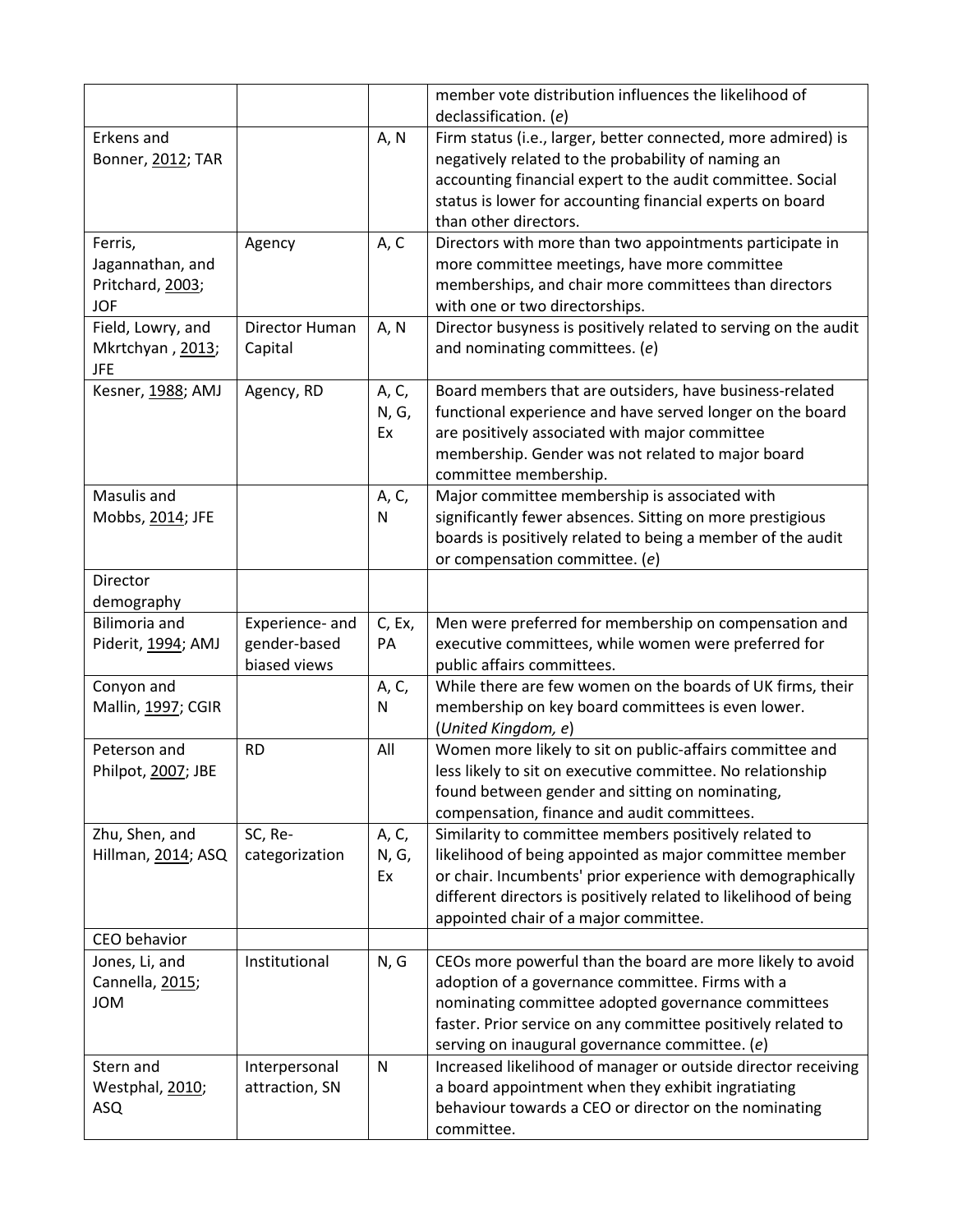| Westphal and      | Interpersonal     | - N | CEO ingratiating behaviour and persuasion attempts are     |
|-------------------|-------------------|-----|------------------------------------------------------------|
| Bednar, 2008; ASQ | Influence, Social |     | negatively related to creation of a nominating committee.  |
|                   | Influence         |     | CEO persuasion attempts with institutional investors       |
|                   |                   |     | negatively moderate the relationship between institutional |
|                   |                   |     | ownership and the creation of independent nominating       |
|                   |                   |     | committee. (e)                                             |

For Theoretical Frame: (RD) Resource Dependence Theory, (SC) Social Comparison Theory, (SN) Social Networking Theory.

Type indicates which committees were examined in the study: (A) Audit, (C) Compensation, (Ex) Executive, (G) Governance, (N) Nominating, (PA) Public Affairs.

Table 4. Outcomes: Firm performance and value

| Authors, Year; Journal         | Theoretical       | <b>Type</b>               | Key findings (Country, if not solely United      |
|--------------------------------|-------------------|---------------------------|--------------------------------------------------|
|                                | frame             |                           | States; e, if endogeneity was addressed in       |
|                                |                   |                           | methods)                                         |
| Committee independence         |                   |                           |                                                  |
| affecting firm performance and |                   |                           |                                                  |
| value                          |                   |                           |                                                  |
| Aggarwal, Erel, Ferreira, and  | Agency            | Α                         | Audit committee independence is positively       |
| Matos, 2011; JFE               |                   |                           | related to firm performance. (Canada, United     |
|                                |                   |                           | Kingdom, United States, Australia; e)            |
| Aggarwal, Erel, Stulz and      |                   | $\boldsymbol{\mathsf{A}}$ | Audit committee independence is associated       |
| Williamson, 2008; RFS          |                   |                           | with higher firm value. (Canada, United Kingdom, |
|                                |                   |                           | United States, Australia, e)                     |
| Callahan, Millar, and          | <b>Bargaining</b> | $\mathsf{N}$              | CEO and other insider membership on              |
| Schulman, 2003; JCF            | power theory      |                           | nominating committee is positively related to    |
|                                | of director       |                           | market return. Number of nominating              |
|                                | selection         |                           | committee meetings is negatively related to      |
|                                |                   |                           | market return. Delegating nominating             |
|                                |                   |                           | responsibility to another committee with CEO     |
|                                |                   |                           | involvement is positively related to market      |
|                                |                   |                           | return. Percentage of outside CEOs on            |
|                                |                   |                           | nominating committee is negatively related to    |
|                                |                   |                           | market return.                                   |
| Chan and Li, 2008; CGIR        | Agency            | A                         | Presence of expert, independent directors on the |
|                                |                   |                           | audit committee enhances firm value. (e)         |
| Chhaochharia and               |                   | A, C,                     | With new rules for committee independence,       |
| Grinstein, 2007; JOF           |                   | N                         | firms with fewer independent committees have     |
|                                |                   |                           | higher abnormal stock returns. Effect greatest   |
|                                |                   |                           | for medium/large firms, with less abnormal       |
|                                |                   |                           | returns for small firms without independence,    |
|                                |                   |                           | suggesting independence requirements impose      |
|                                |                   |                           | significant costs on small firms.                |
| Daily, 1996; SMJ               | Agency, RD        | A                         | Affiliated directors on the audit committee are  |
|                                |                   |                           | positively related to pre-packaged bankruptcy    |
|                                |                   |                           | filings and negatively related to time spent in  |
|                                |                   |                           | reorganization.                                  |
| Faleye, 2007; JFE              | Agency            | ${\sf N}$                 | Nominating committee independence negatively     |
|                                |                   |                           | related to firm value, positively related to     |
|                                |                   |                           | director turnover, and positively moderates      |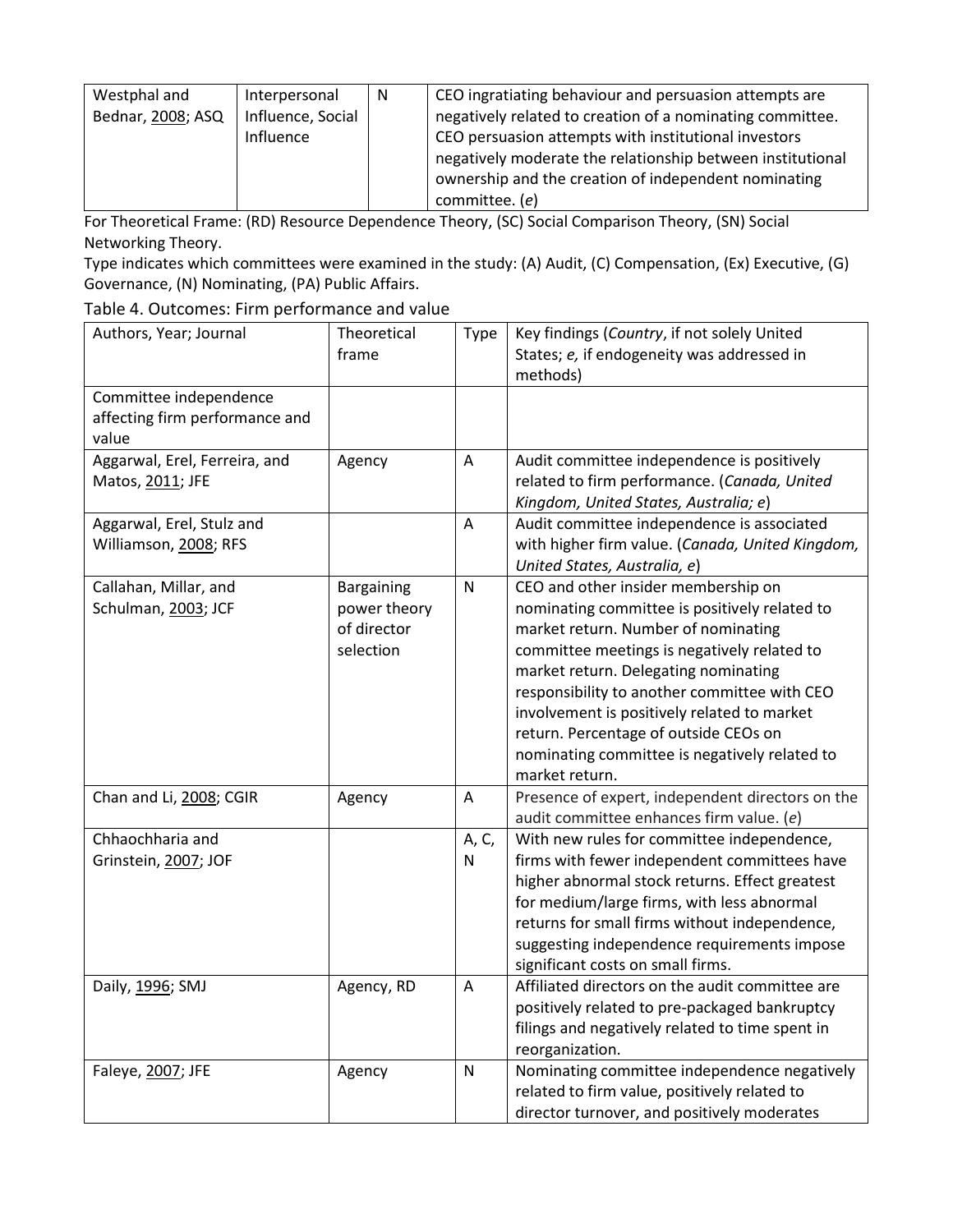|                                   |             |              | impact of shareholder wealth changes on CEO          |
|-----------------------------------|-------------|--------------|------------------------------------------------------|
|                                   |             |              | compensation. (e)                                    |
| Grove, Patelli, Victoravich, and  | Agency      | A, C         | Weak evidence of a negative association of           |
| Xu, 2011; CGIR                    |             |              | affiliated committees with financial performance     |
|                                   |             |              | in the period leading to the financial crisis. $(e)$ |
| Hoechle, Schmid, Walter, and      | Agency      | $\mathsf{N}$ | An independent nominating committee is               |
| Yermack, 2012; JFE                |             |              | negatively related to excess firm value and          |
|                                   |             |              | positively related to cumulative abnormal            |
|                                   |             |              | returns from a diversifying acquisition.             |
|                                   |             |              | Diversified firms are less likely to have an         |
|                                   |             |              | independent nominating committee. (e)                |
| Klein, 1998; JLE                  | Agency, FR  | $\mathsf C$  | Percentage of outside directors on the               |
|                                   |             |              | compensation committee is negatively related to      |
|                                   |             |              | productivity. The market reacts positively to the    |
|                                   |             |              | announcement of an increased percentage of           |
|                                   |             |              | outside directors on the compensation                |
|                                   |             |              | committee. (e)                                       |
| Klein, 2002b; TAR                 | Agency, TCE | A            | Audit committee independence is positively           |
|                                   |             |              | related to board size and independence and           |
|                                   |             |              | negatively related to firm growth and financial      |
|                                   |             |              | performance. (e)                                     |
| Nguyen and Nielsen, 2010; JFE     | Agency      | A, N         | The death of an independent member of the            |
|                                   |             |              | audit or nominating committee is negatively          |
|                                   |             |              | associated with abnormal negative returns. (e)       |
| Platt and Platt, 2012; JBR        | Agency, RD, | A, C,        | Major committee's size and percentage of             |
|                                   | Stewardship | N            | independent directors positively related and         |
|                                   |             |              | percentage of grey directors on the audit and        |
|                                   |             |              | compensation committee negatively related to         |
|                                   |             |              | firm avoiding bankruptcy.                            |
| Director expertise affecting firm |             |              |                                                      |
| performance and value             |             |              |                                                      |
| Davidson, Xie, and Xu, 2004;      | Agency      | A            | Newly announced audit committee members              |
| <b>JAPP</b>                       |             |              | with experience in financial oversight, employed     |
|                                   |             |              | by a CPA firm, or working as an audit consultant     |
|                                   |             |              | are positively associated with cumulative            |
|                                   |             |              | abnormal returns.                                    |
| DeFond, Hann, and Hu, 2005;       |             | A            | Naming an accounting financial expert to the         |
| <b>JAR</b>                        |             |              | audit committee is positively related to market      |
|                                   |             |              | reaction; this relationship is positively            |
|                                   |             |              | moderated by strong governance.                      |
| Interlocks affecting firm         |             |              |                                                      |
| performance and value             |             |              |                                                      |
| Fich and Shivdasani, 2007; JFE    |             | Α            | Investor reactions at interlocked firms are more     |
|                                   |             |              | negative if a director being sued serves on the      |
|                                   |             |              | interlocked firm's audit committee. Outside          |
|                                   |             |              | directors are more likely to lose other board        |
|                                   |             |              | appointments when the outside director sits on       |
|                                   |             |              | the audit committee of the interlocked firm.         |
| Kang, 2008; AMJ                   | Signalling, | A, G         | Reputational penalties, measured as cumulative       |
|                                   | Attribution |              | abnormal returns, are associated with                |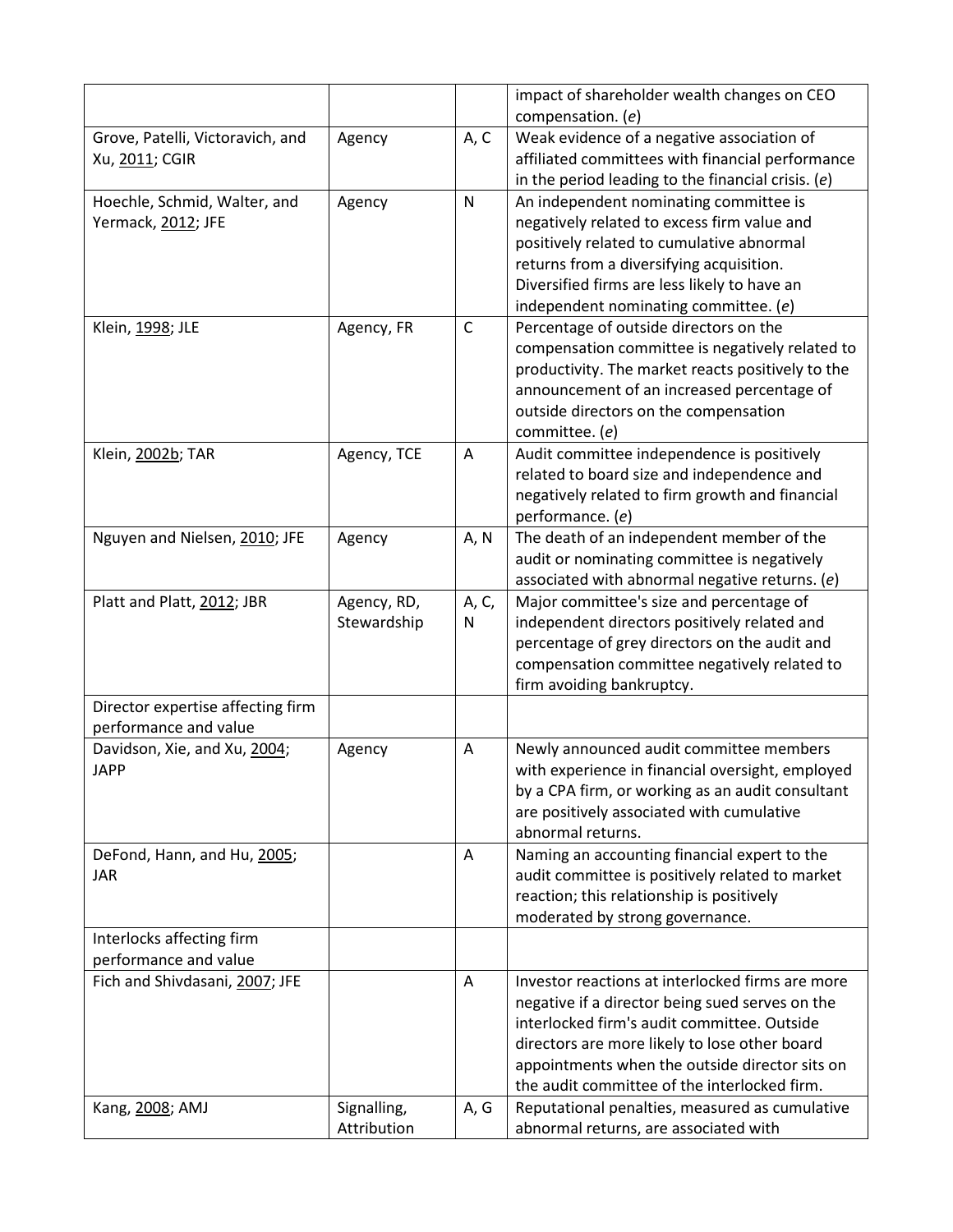| Committee                                                              |                              |              | interlocked board members serving as audit chair<br>of an accused or associated firm and for an<br>interlocked board member being the governance<br>committee chair of the associated, but not the<br>accused, firm.                                                                                                                                                                                                                                                                                                                                        |
|------------------------------------------------------------------------|------------------------------|--------------|-------------------------------------------------------------------------------------------------------------------------------------------------------------------------------------------------------------------------------------------------------------------------------------------------------------------------------------------------------------------------------------------------------------------------------------------------------------------------------------------------------------------------------------------------------------|
| characteristics/composition<br>affecting firm performance and<br>value |                              |              |                                                                                                                                                                                                                                                                                                                                                                                                                                                                                                                                                             |
| Carter, D'Souza, Simkins, and<br>Simpson (2010); CGIR                  | RD, Human<br>Capital, Agency | A, C,<br>N   | No significant relationship found between the<br>gender or ethnic diversity of important board<br>committees and financial performance for a<br>sample of major US corporations. (e)                                                                                                                                                                                                                                                                                                                                                                        |
| Dey, 2008; JAR                                                         | Agency                       | A            | Audit committee effectiveness is positively<br>related to the level of agency conflicts and to<br>financial and market performance for all levels of<br>agency within firms. (e)                                                                                                                                                                                                                                                                                                                                                                            |
| Fich, Cai, and Tran, 2011; JFE                                         | Agency                       | $\mathsf C$  | A busy compensation committee leads to more<br>rent extraction in target firms. CEOs of target<br>firms get more options and shareholders suffer<br>more value loss. (e)                                                                                                                                                                                                                                                                                                                                                                                    |
| Falato, Kadyrzhanova, and<br>Lel, 2014; JFE                            | Agency                       | A, C,<br>N   | CEO or a director's death at firm A makes other<br>interlocked directors on major committees of<br>firm B busier and this results in lower cumulative<br>abnormal returns. Results are stronger for the<br>audit committee. (e)                                                                                                                                                                                                                                                                                                                             |
| Faleye, Hoitash, and<br>Hoitash, 2011; JFE                             | Agency                       | A, C,<br>N   | Independent directors serving on at least 2 of the<br>3 monitoring committees improve board's<br>monitoring quality (e.g., increased sensitivity of<br>turnover to firm performance, less discretionary<br>accruals, reduced excess compensation). Yet,<br>improved monitoring jeopardizes board advising<br>quality and results in lower acquisition<br>performance and lower innovation. In firms with<br>high advising needs, weaknesses in board<br>advising outweigh the benefits of intense<br>monitoring and lead to reduction in firm value.<br>(e) |
| Gerety, Hoi, and Robin, 2001;<br><b>FM</b>                             | Agency                       | N            | Relationship of stock market reaction to<br>proposals of incentive plans for board members<br>is negatively moderated by the CEO being on or<br>the firm not having a nominating committee.                                                                                                                                                                                                                                                                                                                                                                 |
| Yermack, 1997; JOF                                                     |                              | $\mathsf{C}$ | Firms receive lower cumulative abnormal returns<br>following option awards when the compensation<br>committee includes a non-executive board chair<br>or an outside blockholder. CEOs can change the<br>timing of stock option grants by influencing the<br>timing of the compensation meeting.                                                                                                                                                                                                                                                             |

For Theoretical Frame: (FR) Free Rider, (RD) Resource Dependence Theory, (TCE) Transaction Cost Economics.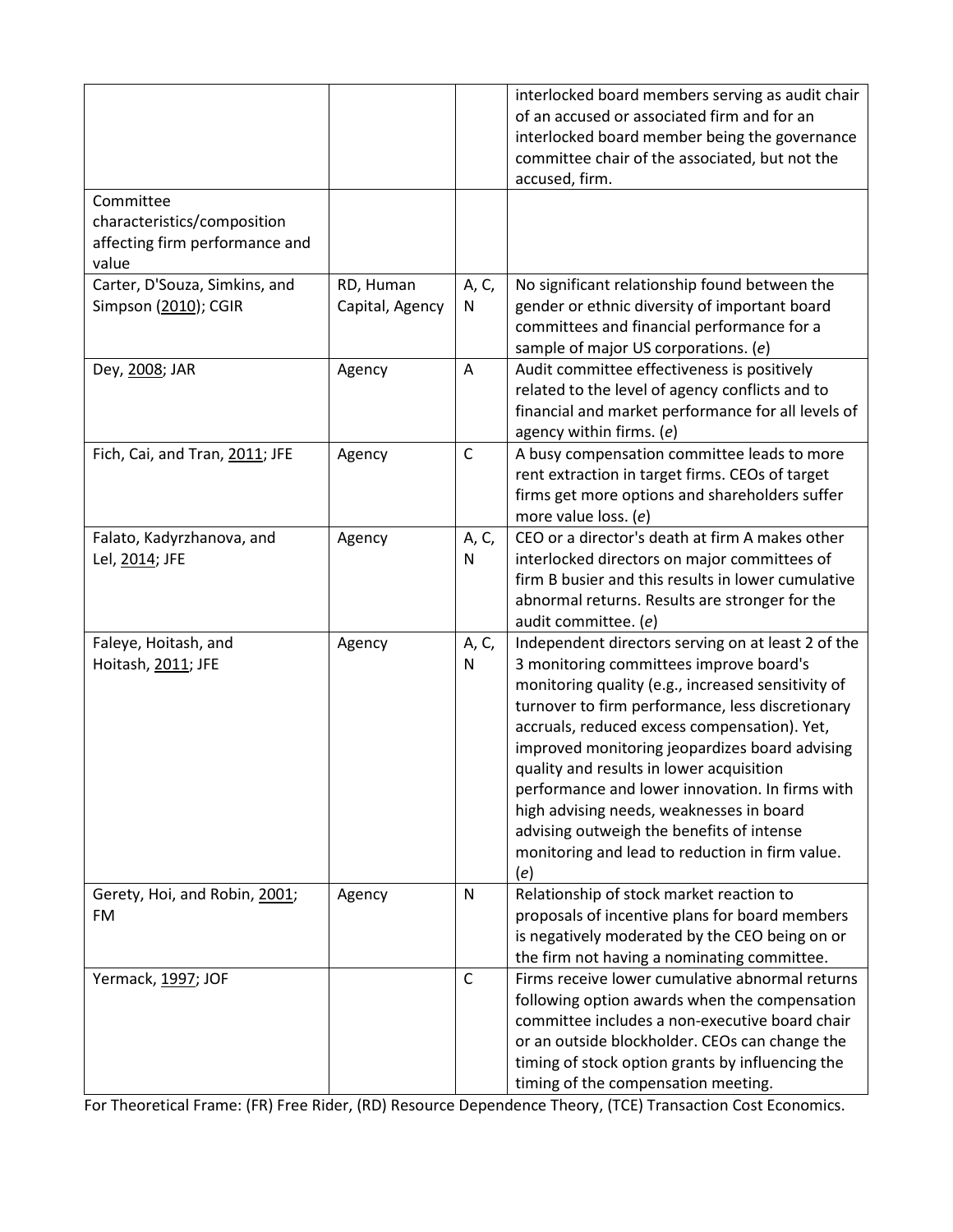Type indicates which committees were examined in the study: (A) Audit, (C) Compensation, (G) Governance, (N) Nominating.<br>Table E. Out

| Table 5. Outcomes: Executive compensation |             |      |                                                           |  |
|-------------------------------------------|-------------|------|-----------------------------------------------------------|--|
| Authors, Year; Journal                    | Theoretical | Type | Key findings (Country, if not solely United States; e, if |  |
|                                           | frame       |      | endogeneity was addressed in methods)                     |  |
| Committee                                 |             |      |                                                           |  |
| independence                              |             |      |                                                           |  |
| Capezio, Shields, and                     | Agency, MP, | C    | Non-executive members on Australian firms' compensation   |  |
| O'Donnell, 2011; JMS                      | Behavioural |      | committees positively associated with non-incentive CEO   |  |
|                                           | Agency      |      | pay, but no relationship found between compensation       |  |
|                                           |             |      | committee independence and CEO incentive pay and total    |  |
|                                           |             |      | pay. (Australia, e)                                       |  |
| Chhaochharia and                          |             | C, N | Following the passage of SOX, firms previously            |  |
| Grinstein, 2009; JOF                      |             |      | noncompliant with new requirements have a 17%             |  |
|                                           |             |      | reduction in compensation associated with board           |  |
|                                           |             |      | independence. No effect found for nominating and          |  |
|                                           |             |      | compensation committee independence with CEO              |  |
|                                           |             |      | compensation. (e)                                         |  |
| Chowdhury and                             | Salience,   | C    | Compensation committee independence positively            |  |
| Wang, 2009; JOM                           | Agency      |      | moderates the relationship of non-proxy-based activism    |  |
|                                           |             |      | with the portion of Canadian CEOs' compensation that is   |  |
|                                           |             |      | contingent. No significant interaction found for          |  |
|                                           |             |      | compensation committee independence and proxy-based       |  |
|                                           |             |      | activism. (Canada)                                        |  |
| Conyon and                                |             | C, N | Outside directors on the remuneration committee of UK     |  |
| Peck, 1998; AMJ                           |             |      | firms positively influenced the relationship of top       |  |
|                                           |             |      | management pay with corporate performance. Outside        |  |
|                                           |             |      | directors on the nominating committee did not influence   |  |
|                                           |             |      | the pay-for-performance relationship. (United Kingdom)    |  |
| Daily, Johnson,                           | Agency, SC, | C    | Affiliated or interdependent directors were not found to  |  |

Table compensation<br>Itive compensation

| Dally, JOHNSON,                                   | Agelicy, SC,         | J    | Allinated of interdependent directors were not found to                                                                                                                                                                                                                                                  |
|---------------------------------------------------|----------------------|------|----------------------------------------------------------------------------------------------------------------------------------------------------------------------------------------------------------------------------------------------------------------------------------------------------------|
| Ellstrand, and                                    | Institutional,       |      | change the level, or the mix of types, of compensation.                                                                                                                                                                                                                                                  |
| Dalton, 1998; AMJ                                 | Stewardship          |      |                                                                                                                                                                                                                                                                                                          |
| Ferrell, Liang, and<br>Renneboog, 2016; JFE       | Agency               | C    | For worldwide firms, including non-investment trust firms<br>in the FTSE250, independent compensation committee<br>negatively related to CEO total compensation. Excessive<br>CEO pay negatively related to corporate social<br>responsibility. (Canada, United Kingdom, United States,<br>Australia, e) |
| Focke, Maug, and<br>Niessen-Ruenzi, 2017;<br>JFE. |                      | C    | The effect of a firm's prestige on CEO compensation is<br>stronger in firms with independent compensation<br>committees. (e)                                                                                                                                                                             |
| Guthrie, Sokolowsky,<br>and Wan, 2012; JOF        |                      | C, N | Requirements for compensation committee independence<br>increased CEO and non-CEO executive compensation.                                                                                                                                                                                                |
| Hwang and Kim, 2009;<br>JFE                       | Agency               | A    | CEOs whose audit committees are conventionally<br>independent, but socially linked to the CEO, receive larger<br>bonuses than equivalent CEOs whose audit committees are<br>conventionally and socially independent.                                                                                     |
| Main and<br>Johnston, 1993; ABR                   | Agency,<br>Anchoring | C    | Presence of a compensation committee in UK firms<br>positively associated with CEO pay, but not associated with<br>the incentive structure of pay. (United Kingdom)                                                                                                                                      |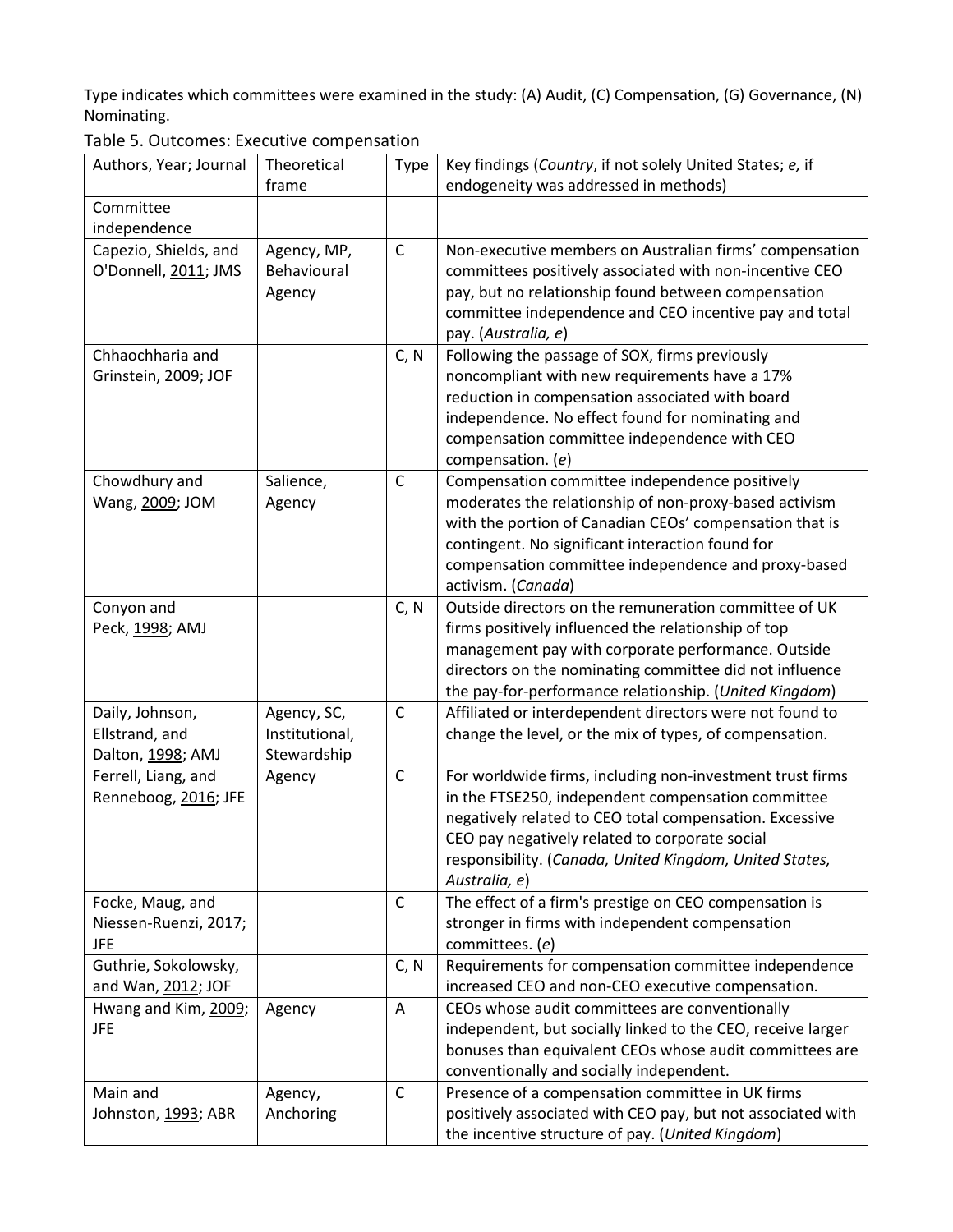| Masulis, Wang and<br>Xie, 2012; JAE                   | Agency                                     | A, C         | Foreign independent directors on audit committees are<br>positively associated with restatements. Foreign<br>independent director on compensation committee are<br>associated with higher CEO compensation and a lower<br>percentage of equity-based CEO compensation. (e)                                                                                                                                                                                                     |
|-------------------------------------------------------|--------------------------------------------|--------------|--------------------------------------------------------------------------------------------------------------------------------------------------------------------------------------------------------------------------------------------------------------------------------------------------------------------------------------------------------------------------------------------------------------------------------------------------------------------------------|
| Committee<br>composition                              |                                            |              |                                                                                                                                                                                                                                                                                                                                                                                                                                                                                |
| Belliveau, O'Reilly,<br>and Wade, 1996; AMJ           | sc, sn                                     | $\mathsf{C}$ | Compensation committee chair status associated with<br>reduced CEO compensation. CEOs with higher social status<br>than the compensation committee chair receive 16%<br>higher pay. CEOs paired with a low-status compensation<br>committee chair receive higher pay than CEOs paired with<br>a high-status chairs.                                                                                                                                                            |
| Brandes, Dharwadkar,<br>and Suh, 2016; SMJ            | Agency, UE                                 | A, C         | Member overlap among compensation and audit<br>committees suppresses total compensation and is<br>positively associated with salary, but not equity, as a<br>proportion of total compensation. Committee overlap<br>negatively associated with total compensation and<br>positively associated with CEO salary. Committee overlap<br>has a stronger negative effect on total and equity based<br>compensation when less conservative accounting practices<br>are followed. (e) |
| Conyon and He, 2004;<br><b>JMAR</b>                   | Agency, MP,<br>SOC                         | C            | Venture capitalists on compensation committee and<br>committee member pay negatively associated and<br>blockholders positively associated with equity incentives.<br>Compensation committee member pay positively<br>associated with CEO compensation. No support for<br>managerial power model determinants with CEO<br>compensation and equity.                                                                                                                              |
| Grinstein and<br>Hribar, 2004; JFE                    | Agency, MP                                 | N            | CEO on the nominating committee associated with greater<br>CEO bonus pay. (e)                                                                                                                                                                                                                                                                                                                                                                                                  |
| Stathopoulos,<br>Espenlaub, and<br>Walker, 2004; JMAR | Agency, MP,<br><b>Perceived Cost</b>       | $\mathsf C$  | Other executives on UK compensation committees<br>negatively associated with non-executive salary plus bonus<br>and positively associated with non-executive total pay. CEO<br>or only non-executives on compensation committee<br>positively associated with CEO total pay. CEO on<br>compensation committee negatively associated with other<br>executives' long term pay. (United Kingdom)                                                                                  |
| Young and<br>Buchholtz, 2002; JMI                     | Agency,<br>Stewardship,<br>Social Identity | C            | Age dissimilarity between compensation committee<br>members and the CEO positively related to CEO total<br>compensation change. Relationship negatively moderated<br>by firm performance. Firm performance positively<br>moderates relationship between tenure dissimilarity and<br>change in total CEO compensation.                                                                                                                                                          |
| Political orientation                                 |                                            |              |                                                                                                                                                                                                                                                                                                                                                                                                                                                                                |
| Chin and<br>Semadeni, 2017; SMJ                       | UE                                         | C            | The liberalism of the compensation committee strengthens<br>the positive relationship between CEO liberalism and TMT<br>horizontal pay equality. (e)                                                                                                                                                                                                                                                                                                                           |
| Gupta and<br>Wowak, 2017; ASQ                         | Agency, UE                                 | $\mathsf C$  | Compensation committee political conservatism is<br>positively related to CEO pay. Financial performance                                                                                                                                                                                                                                                                                                                                                                       |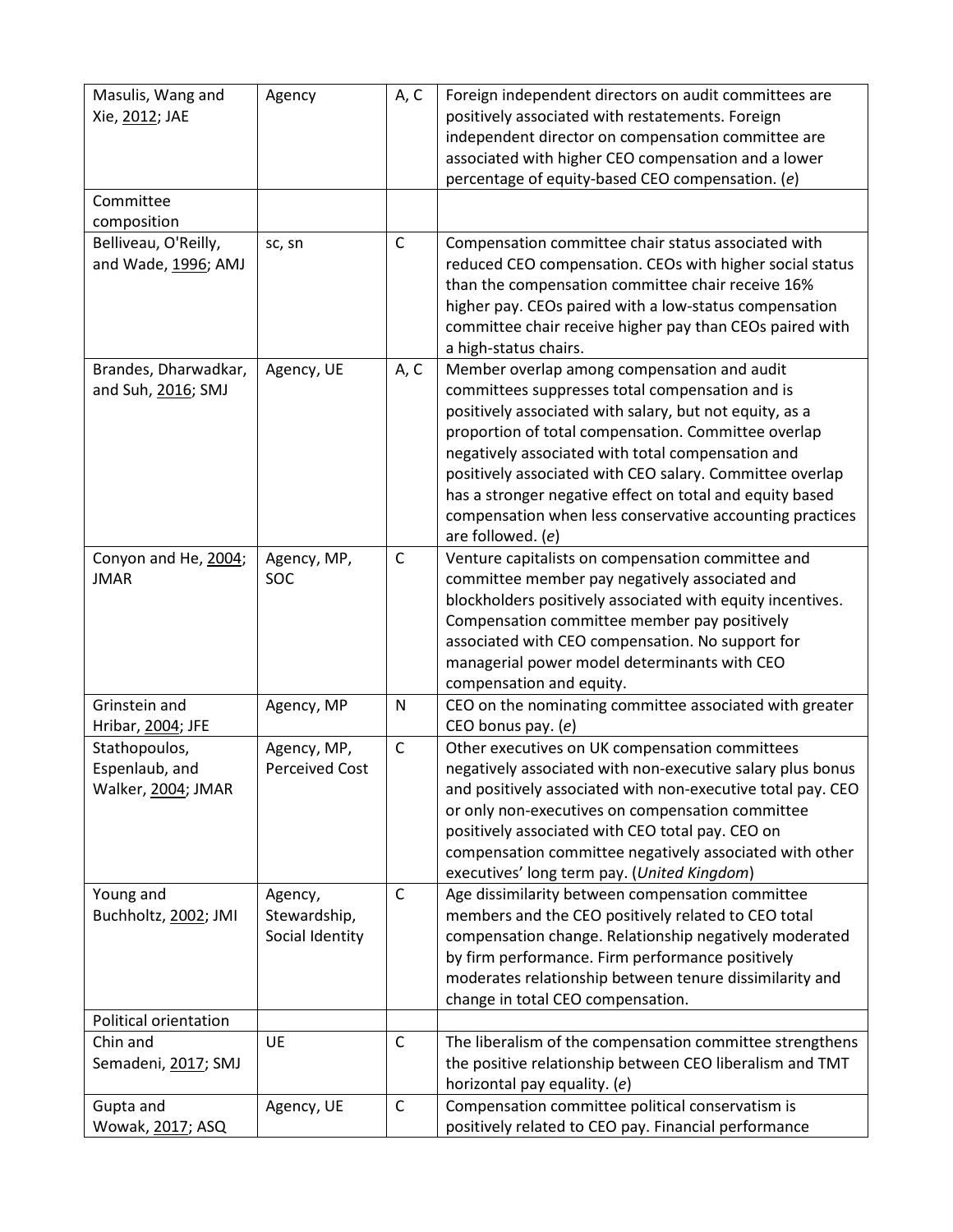|                                           |                              |              | positively moderates the relationship of compensation                                                                                                                                                                                                                                                                                                                               |
|-------------------------------------------|------------------------------|--------------|-------------------------------------------------------------------------------------------------------------------------------------------------------------------------------------------------------------------------------------------------------------------------------------------------------------------------------------------------------------------------------------|
|                                           |                              |              | committee conservatism and CEO pay. (e)                                                                                                                                                                                                                                                                                                                                             |
| Committee<br>characteristics              |                              |              |                                                                                                                                                                                                                                                                                                                                                                                     |
| Cyert, Kang, and<br>Kumar, 2002; MS       | Agency, MP,<br>Options       | $\mathsf{C}$ | Compensation committee members' stock ownership in<br>company negatively related to CEO base salary, equity<br>compensation, and discretionary compensation.<br>Compensation committee members' stock ownership<br>negatively associated with CEO discretionary compensation<br>in small, but not large, firms.                                                                     |
| Persons, 2006; JBE                        |                              | C            | No reduction in compensation for firms with fraud or<br>lawsuits if there is a larger compensation committee.<br>Compensation committee characteristics not associated<br>with CEO dismissal if there is fraud or lawsuit.                                                                                                                                                          |
| Sun and Cahan, 2009;<br><b>CGIR</b>       | Agency                       | C            | CEO current compensation more positively associated with<br>accounting earnings when firms have higher compensation<br>committee quality. Positive effect of compensation<br>committee quality on the association between CEO current<br>compensation and accounting earnings is less in high<br>growth or loss-making firms. (e)                                                   |
| Tosi and Gomez-<br>Mejia, 1989; ASQ       | Agency                       | C            | Monitoring of CEO pay is positively related to<br>compensation committee influence in both management<br>and owner controlled firms.                                                                                                                                                                                                                                                |
| Committee anchoring                       |                              |              |                                                                                                                                                                                                                                                                                                                                                                                     |
| Adut, Cready, and<br>Lopez, 2003; TAR     |                              | $\mathsf{C}$ | Compensation committees intervene to modify the firm's<br>net income used to determine CEO compensation when<br>there are reported restructurings; The extent of the<br>intervention is dependent on the frequency of the<br>restructurings and CEO tenure.                                                                                                                         |
| Bizjak, Lemmon, and<br>Naveen, 2008; JFE  |                              | C            | Boards use various criteria (e.g., referencing peer firms,<br>firm size, relative performance) to determine CEO<br>compensation structure.                                                                                                                                                                                                                                          |
| <b>Ezzamel and</b><br>Watson, 2002; JMS   | Equity, SC                   | $\mathsf{C}$ | UK compensation committees adjust CEO pay in line with<br>anticipated market rates, rather than being consistent with<br>pay changes for other committee members. (United<br>Kingdom)                                                                                                                                                                                               |
| Faulkender and<br>Yang, 2010; JFE         |                              | $\mathsf C$  | Compensation committees seem to endorse compensation<br>peer groups that include unrelated firms, possibly because<br>such firms would potentially ratchet up the level of pay for<br>the CEOs                                                                                                                                                                                      |
| Fich, Starks, and<br>Yore, 2014; JFE      | Agency                       | $\mathsf C$  | Deal-making firms' boards are significantly less likely than<br>non-deal-making boards to cite financial performance<br>measures as justification for increasing CEO pay and to<br>mention growth as a rationale for compensation decisions.<br>However, deal-making boards are more likely to rely upon<br>measures of CEO non-financial performance to justify pay<br>raises. (e) |
| O'Reilly, Main, and<br>Crystal, 1988; ASQ | SC, Anchoring,<br>Tournament | $\mathsf C$  | Strong support for social comparison and anchoring<br>theories, with compensation committee member pay                                                                                                                                                                                                                                                                              |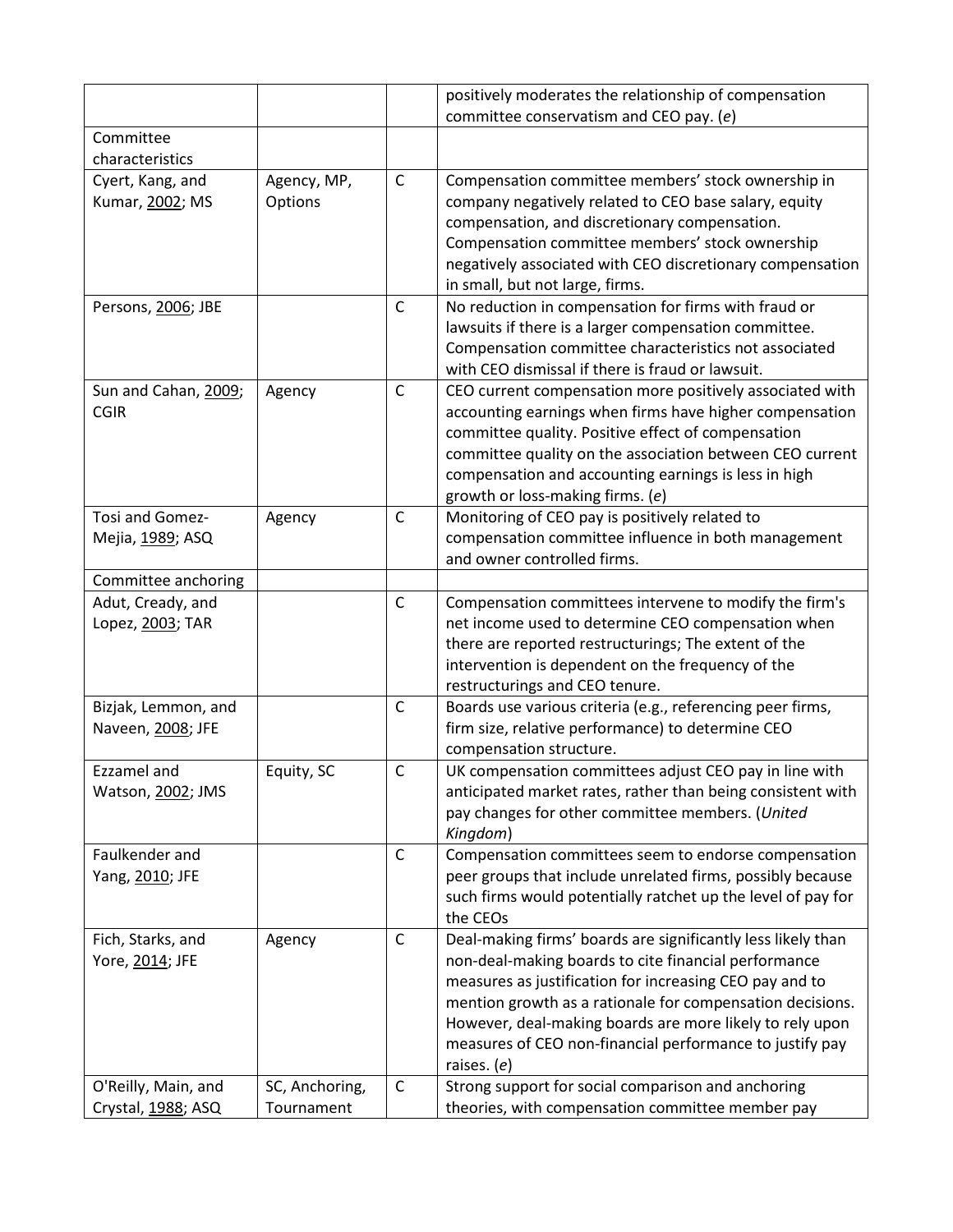|                   | associated with CEO compensation. No support for<br>tournament theory in predicting CEO compensation. |
|-------------------|-------------------------------------------------------------------------------------------------------|
| Perry and         | Compensation committees consider the regulatory                                                       |
| Zenner, 2001; JFE | environment when making CEO compensation decisions.                                                   |

For Theoretical Frame: (MP) Managerial Power Theory, (SC) Social Comparison Theory, (SN) Social Networking Theory, (SOC) Standard Optimal Contracting Theory, (UE) Upper Echelons Theory.

Type indicates which committees were examined in the study: (A) Audit, (C) Compensation, (N) Nominating.

|  |  | Table 6. Outcomes: Misconduct and inappropriate behavior |  |  |  |
|--|--|----------------------------------------------------------|--|--|--|
|--|--|----------------------------------------------------------|--|--|--|

| Authors, Year; Journal                                   | Theoretical<br>frame | Type           | Key findings (Country, if not solely United States; e, if<br>endogeneity was addressed in methods)                                                                                                                                                                                                                                                                                                                               |
|----------------------------------------------------------|----------------------|----------------|----------------------------------------------------------------------------------------------------------------------------------------------------------------------------------------------------------------------------------------------------------------------------------------------------------------------------------------------------------------------------------------------------------------------------------|
| Committee                                                |                      |                |                                                                                                                                                                                                                                                                                                                                                                                                                                  |
| independence                                             |                      |                |                                                                                                                                                                                                                                                                                                                                                                                                                                  |
| Bebchuk, Grinstein, and<br>Peyer, 2010; JOF              |                      | $\mathsf{C}$   | An independent compensation committee alone does not<br>reduce likelihood of the receipt of lucky stock option grants.<br>However, the presence of at least one large blockholder on<br>an independent compensation committee reduces the<br>likelihood of opportunistic timing of option grants by 71%.                                                                                                                         |
| Bedard, Chtourou, and<br>Courteau, 2004; AJPT            | Agency               | A              | Financial expertise constrain aggressive earnings<br>management. Strong negative relationship for audit<br>committee member independence with excluding stock<br>options from compensation and aggressive earnings<br>management. No relationship found for audit committee<br>activity and earnings management. $(e)$                                                                                                           |
| <b>Brochet and</b><br>Srinivasan, 2014; JFE              |                      | $\overline{A}$ | Independent directors on the audit committee have a<br>greater likelihood of being named a defendant in a class<br>action lawsuit than directors not on the audit committee. $(e)$                                                                                                                                                                                                                                               |
| Bruynseels and<br>Cardinaels, 2013; TAR                  | Agency, SN           | A              | Audit committees with friendship-related social network ties<br>to the CEO purchase fewer audit services, engage in more<br>earnings management, and are less likely to issue going-<br>concern opinions or report internal control weaknesses.<br>Social ties between audit committee members and CEOs that<br>were formed from advice networks do not influence the<br>quality of audit committee oversight. (e)               |
| Callaghan, Saly, and<br>Subramaniam, 2004;<br><b>JOF</b> |                      | $\mathsf{C}$   | Percentage of insiders on compensation committee<br>negatively related to option repricing and is a more<br>important predictor than percentage of insiders on the full<br>board or insider stock ownership. Presence of a blockholder<br>on the compensation committee reduces likelihood of<br>repricing, while the presence of a nonexecutive chairman on<br>the compensation committee increases likelihood of<br>repricing. |
| Carcello and<br>Neal, 2000; TAR                          | Agency               | Α              | A greater percentage of affiliated directors on the audit<br>committee reduces the likelihood of the firm's auditor<br>issuing a going-concern report.                                                                                                                                                                                                                                                                           |
| Felo, 2001; JBE                                          | Agency               | $\mathsf{C}$   | Ratio of insiders on compensation committee positively<br>related to firm not having an ethics program.                                                                                                                                                                                                                                                                                                                          |
| Klein, 2002a; TAR                                        | Agency               | A              | Audit committees with less than 50% independent directors<br>associated with larger adjusted abnormal accruals.<br>Movement to a minority-independent audit committee                                                                                                                                                                                                                                                            |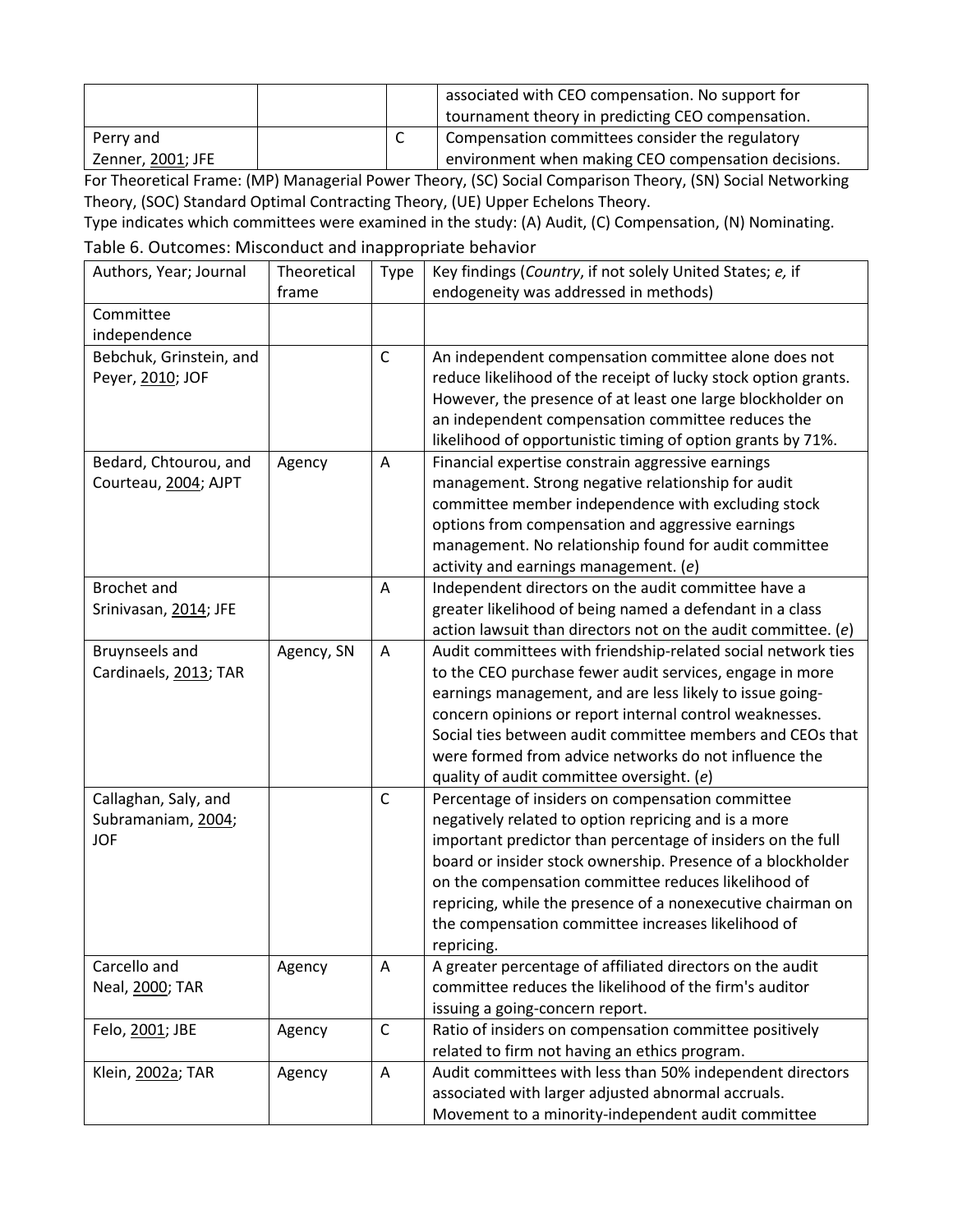|                                             |                       |            | associated with large increases in adjusted abnormal<br>accruals. (e)                                                                                                                                                      |
|---------------------------------------------|-----------------------|------------|----------------------------------------------------------------------------------------------------------------------------------------------------------------------------------------------------------------------------|
| Krishnan, 2005; TAR                         | Agency                | Α          | Audit committee independence and financial expertise on<br>the audit committee negatively associated with internal<br>control problems.                                                                                    |
| Larcker, Richardson,<br>and Tuna, 2007; TAR |                       | A          | No relationships between affiliated directors on the audit<br>committee and number of audit committee meetings with<br>abnormal accruals, earnings restatements, and future<br>performance. (e)                            |
| Schnatterly, 2003; SMJ                      | Agency                | Α          | Greater levels of audit committee independence and<br>meetings are not related to the likelihood of a first crime, but<br>may help prevent subsequent crimes.                                                              |
| Uzun, Szewczyk, and<br>Varma, 2004; FAJ     | Agency                | A, C,<br>N | The presence of an audit committee was negatively<br>associated with fraud, but presence of a compensation<br>committee and grey directors on major committees was<br>positively associated with fraud.                    |
| Committee<br>composition                    |                       |            |                                                                                                                                                                                                                            |
| Beasley, 1996; TAR                          | Agency                | Α          | Outside director ratio associated with lower financial<br>statement fraud. Audit committee presence (pre-SOX) and<br>its interaction with the ratio of outside directors not<br>associated with financial statement fraud. |
| Cao, Dhaliwal, Li, and<br>Yang, 2014; MS    | SN                    | A, C,<br>N | Directors on the nominating or compensation committee<br>receive higher than average returns from stock purchases<br>than other directors, while there is no such advantage for<br>directors on the audit committee. (e)   |
| DeFond and<br>Jiambalvo, 1991; TAR          |                       | Α          | Presence of an audit committee (pre-SOX) negatively<br>associated with overstated earnings.                                                                                                                                |
| Naiker and<br>Sharma, 2009; TAR             | Revolving<br>Door     | A          | Former audit partners on the audit committee, regardless of<br>affiliation with the firm's current auditor, are negatively<br>related to the reporting of internal control deficiencies. $(e)$                             |
| Committee<br>characteristics                |                       |            |                                                                                                                                                                                                                            |
| Ndofor, Wesley, and<br>Priem, 2015; JOM     | Agency,<br>Complexity | Α          | The relationship of industry and firm complexity with<br>fraudulent reporting is negatively moderated by more<br>stringent audit committee monitoring. (e)                                                                 |
| Badolato, Donelson,<br>and Ege, 2014; JAE   | Agency                | Α          | Audit committees with higher status and financial expertise<br>are associated with lower accounting irregularities and<br>abnormal accruals. (e)                                                                           |
| Chan, Chen, Chen, and<br>Yu, 2012; JAE      |                       | Α          | There is a positive relationship between audit committee size<br>and clawback adoption.                                                                                                                                    |
| Farber, 2005; TAR                           | Agency                | Α          | Fraudulent firms associated with fewer audit committee<br>meetings and financial experts on audit committee. Firms<br>adjusting governance to findings of fraud have more audit<br>committee meetings.                     |
| Keune and<br>Johnstone, 2012; TAR           | ED, ARP               | Α          | Negative relationship found for audit committees with<br>greater financial expertise with likelihood of waiving material<br>misstatements.                                                                                 |

For Theoretical Frame: (ARP) Auditor Reputation Protection, (ED) Economic Dependence, (SN) Social Networking Theory.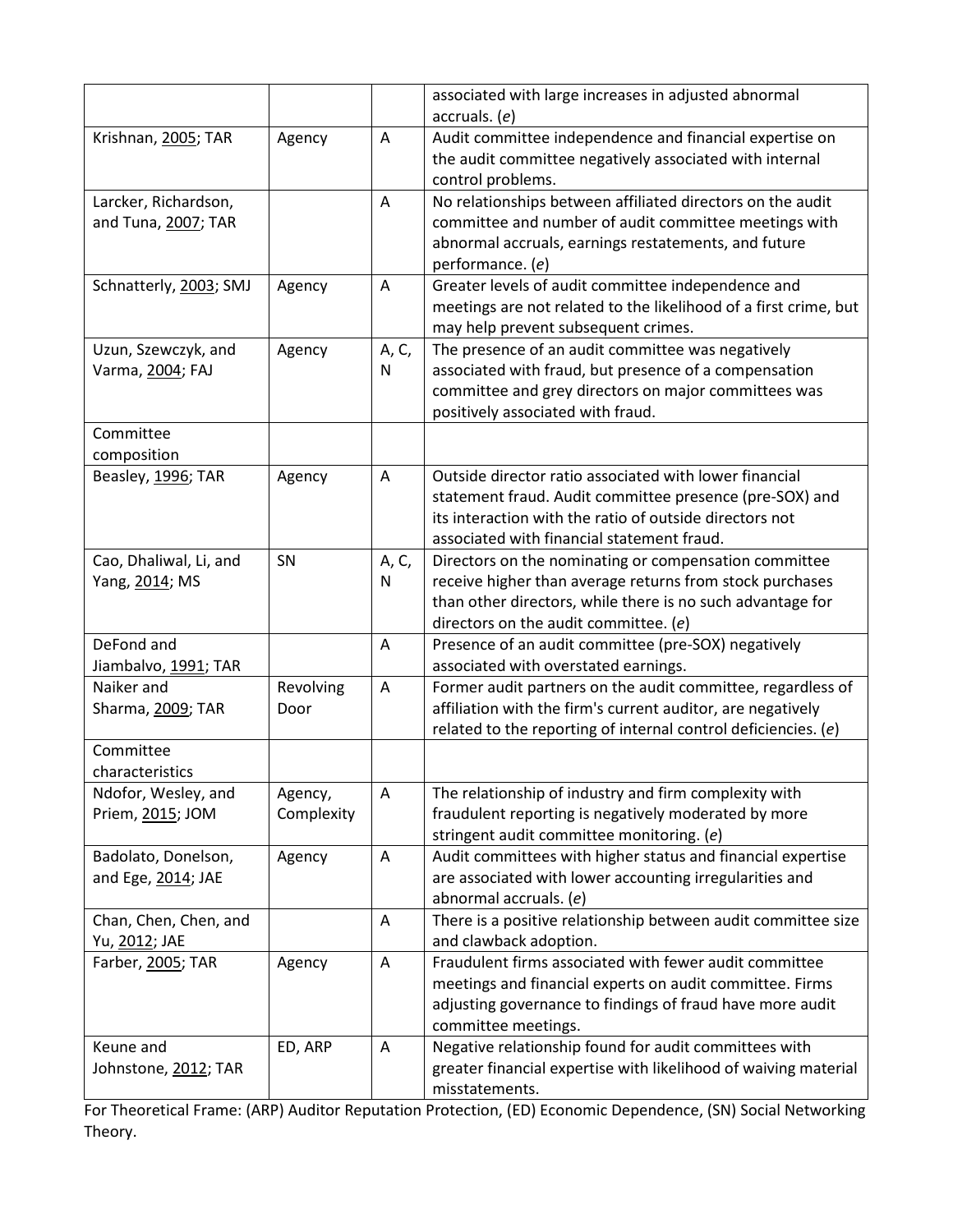Type indicates which committees were examined in the study: (A) Audit, (C) Compensation, (N) Nominating. Table 7. Outcomes: Accounting practices

|                   | ັັ          |             |                                                                     |
|-------------------|-------------|-------------|---------------------------------------------------------------------|
| Authors, Year;    | Theoretical | <b>Type</b> | Key findings (Country, if not solely United States; e, if           |
| Journal           | frame       |             | endogeneity was addressed in methods)                               |
| Committee         |             |             |                                                                     |
| independence      |             |             |                                                                     |
| Abbott et         |             | A           | Likelihood of restatement is less for firms with fully independent  |
| al., 2004; AJPT   |             |             | and more active audit committees who include a financial            |
|                   |             |             | expert. $(e)$                                                       |
| Abbott et         |             | Α           | Audit committee independence and inclusion of financial             |
| al., 2003; AJPT   |             |             | expertise are positively associated with audit fees. $(e)$          |
| Carcello and      | Agency      | Α           | Audit committee independence, governance expertise and              |
| Neal, 2003: TAR   |             |             | member stock ownership positively related retaining an auditor      |
|                   |             |             | after issuance of an unfavourable report. Auditor dismissal         |
|                   |             |             | positively related to subsequent audit committee member             |
|                   |             |             | turnover.                                                           |
| Karamanou and     | Agency      | Α           | Managers in firms with more effective audit committee               |
| Vafeas, 2005; JAR |             |             | structures (e.g., higher ratio of independent members, larger       |
|                   |             |             | size, more frequent meetings, and higher ratio of financial         |
|                   |             |             | experts) more likely to make or update earnings forecasts.          |
|                   |             |             | Forecasts in firms with more effective audit committee              |
|                   |             |             | structures likely to have less precise, but more accurate           |
|                   |             |             | forecasts, and more likely to result in a positive market reaction. |
| Committee         |             |             |                                                                     |
| composition       |             |             |                                                                     |
| Cohen et          | <b>RD</b>   | A           | Audit committees with more members who are both accounting          |
| al., 2013; TAR    |             |             | and industry experts perform better than audit committees with      |
|                   |             |             | just accounting experts, or, in some cases, audit committees        |
|                   |             |             | with only financial supervisory expertise. (e)                      |
| Gaynor et         | Agency      | A           | Audit committee members more likely to have joint provision         |
| al., 2006; TAR    |             |             | preferences similar to investors if audit quality improves and      |
|                   |             |             | more reluctant than investors to recommend joint provisions         |
|                   |             |             | when public disclosures are required.                               |
| Hoitash et        | Agency      | A           | Number of audit committee meetings, but not audit committee         |
| al., 2009; TAR    |             |             | size, positively associated with material weaknesses disclosed.     |
|                   |             |             | (e)                                                                 |
| Knapp, 1987; TAR  | Exchange    | Α           | Audit committee members more likely to support auditors,            |
|                   |             |             | instead of management, during audit disputes. Audit committee       |
|                   |             |             | member less likely to support the auditor when disputes were        |
|                   |             |             | not related to technical standards or when the firm is in a strong  |
|                   |             |             | financial position.                                                 |
| Naiker et         |             | A           | Former audit firm partners, regardless of affiliation, on the audit |
| al. 2012; TAR     |             |             | committee reduce non-audit services purchased from the              |
|                   |             |             | auditor.                                                            |
| Venkataraman, et  |             | Α           | In pre-IPO situations, the presence of an audit committee is        |
| al. 2008; TAR     |             |             | negatively associated with accruals.                                |
| Committee         |             |             |                                                                     |
| characteristics   |             |             |                                                                     |
| Abbott et al.     |             | A           | Firms with effective audit committees less likely to outsource      |
|                   |             |             |                                                                     |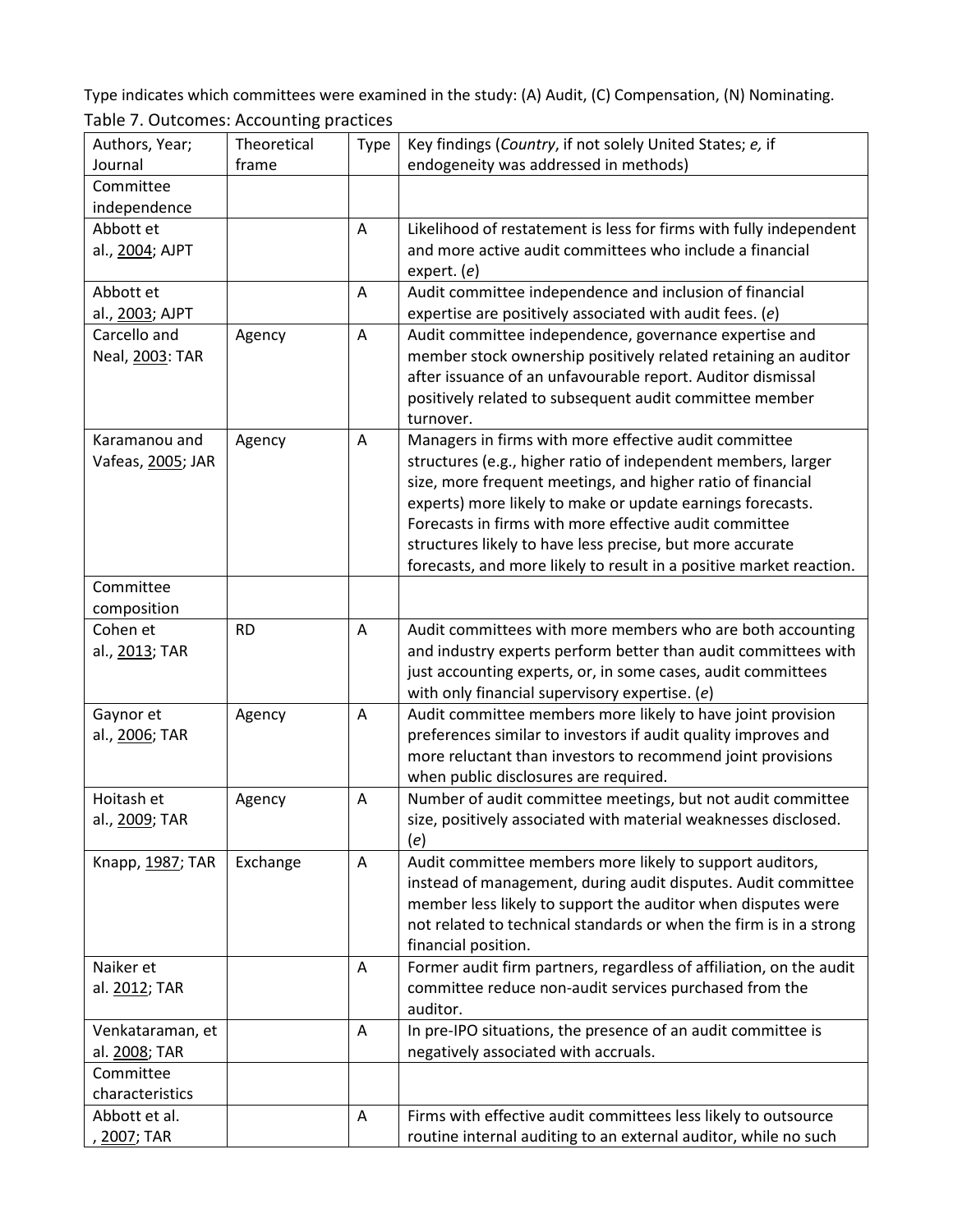|                                                 |                                       |                | relationship was found for outsourcing non-routine audit<br>activity.                                                                                                                                                                                                |
|-------------------------------------------------|---------------------------------------|----------------|----------------------------------------------------------------------------------------------------------------------------------------------------------------------------------------------------------------------------------------------------------------------|
| Agoglia et al2011;<br><b>TAR</b>                |                                       | Α              | The relationship between the CFO applying a more precise<br>standard with the likelihood of aggressive financial reporting<br>was negatively moderated by audit committee strength.                                                                                  |
| <b>Beck and</b><br>Maudlin, 2014;<br><b>TAR</b> | Power, Agency                         | Α              | More powerful audit committees were associated with smaller<br>audit fee reductions, while more powerful CFOs were associated<br>with larger audit fee reductions. (e)                                                                                               |
| Engel et al. 2010;<br>JAE                       | Agency,<br>Managerial<br>Productivity | Α              | Audit committee members' total compensation and cash<br>retainers were positively associated with the demand for<br>monitoring. (e)                                                                                                                                  |
| Kalbers and<br>Fogarty, 1998;<br>JMI            | Agency,<br>Institutional              | $\overline{A}$ | Level of inside director ownership negatively associated with<br>audit committee legitimacy. Outside directors on the board<br>positively associated with audit committee legitimacy.                                                                                |
| Krishna et<br>al., 2011; TAR                    | Agency                                | Α              | Legal expertise on audit committee positively related to financial<br>reporting quality. Positive effects of legal expertise combined<br>with accounting expertise on the audit committee are greater<br>after SOX. (e)                                              |
| Leventis et<br>al., 2013; CGIR                  |                                       | A              | Banks with effective board and audit committee governance<br>structures recognize larger loan loss provisions on<br>nonperforming loans compared to banks with ineffective<br>governance structures. (e)                                                             |
| Magilk et<br>al., 2009; TAR                     | Agency                                | Α              | Audit committee members prefer aggressive financial reporting<br>when compensated with current stock and overly conservative<br>reporting when compensated with future stock. Audit<br>committee members with no stock-based compensation are the<br>most objective. |
| Seabright et<br>al., 1992; AMJ                  | <b>SE</b>                             | Α              | Tenure of the relationships between audit committee members<br>and auditor is negatively associated with the likelihood that the<br>firm switches auditors.                                                                                                          |

For Theoretical Frame: (RD) Resource Dependence Theory, (SE) Social Exchange Theory Type indicates which committees were examined in the study: (A) Audit.

Table 8. Outcomes: Other firm-level outcomes

| Authors, Year;                              | Theoretical | Type | Key findings (Country, if not solely United States; e, if                                                                                                                                                                                                         |
|---------------------------------------------|-------------|------|-------------------------------------------------------------------------------------------------------------------------------------------------------------------------------------------------------------------------------------------------------------------|
| Journal                                     | frame       |      | endogeneity was addressed in methods)                                                                                                                                                                                                                             |
| Anderson et<br>al., 2004; JAE               | Agency      | A    | Audit committee independence is associated with lower cost of<br>debt financing. Audit committee size and number of audit<br>committee meetings are negatively associated with debt yield<br>spreads. $(e)$                                                       |
| Cheng, 2004;<br>TAR                         | Agency      | C    | CEOs may opportunistically reduce R&D spending when they<br>approach retirement or their firm faces a small earnings decline.<br>Compensation committees make changes in CEO option<br>compensation to prevent opportunistic reductions in R&D<br>spending. $(e)$ |
| Gomulya and<br>Boeker., 2016;<br><b>SMJ</b> |             | A    | Replacement of audit committee members leads to higher<br>probability of CEO replacement. (e)                                                                                                                                                                     |
| Guo and<br>Masulis, 2015;<br><b>RFS</b>     |             | N    | Noncompliant firms forced to raise board independence or adopt<br>a fully independent nominating committee significantly increase<br>their forced CEO turnover sensitivity to performance relative to                                                             |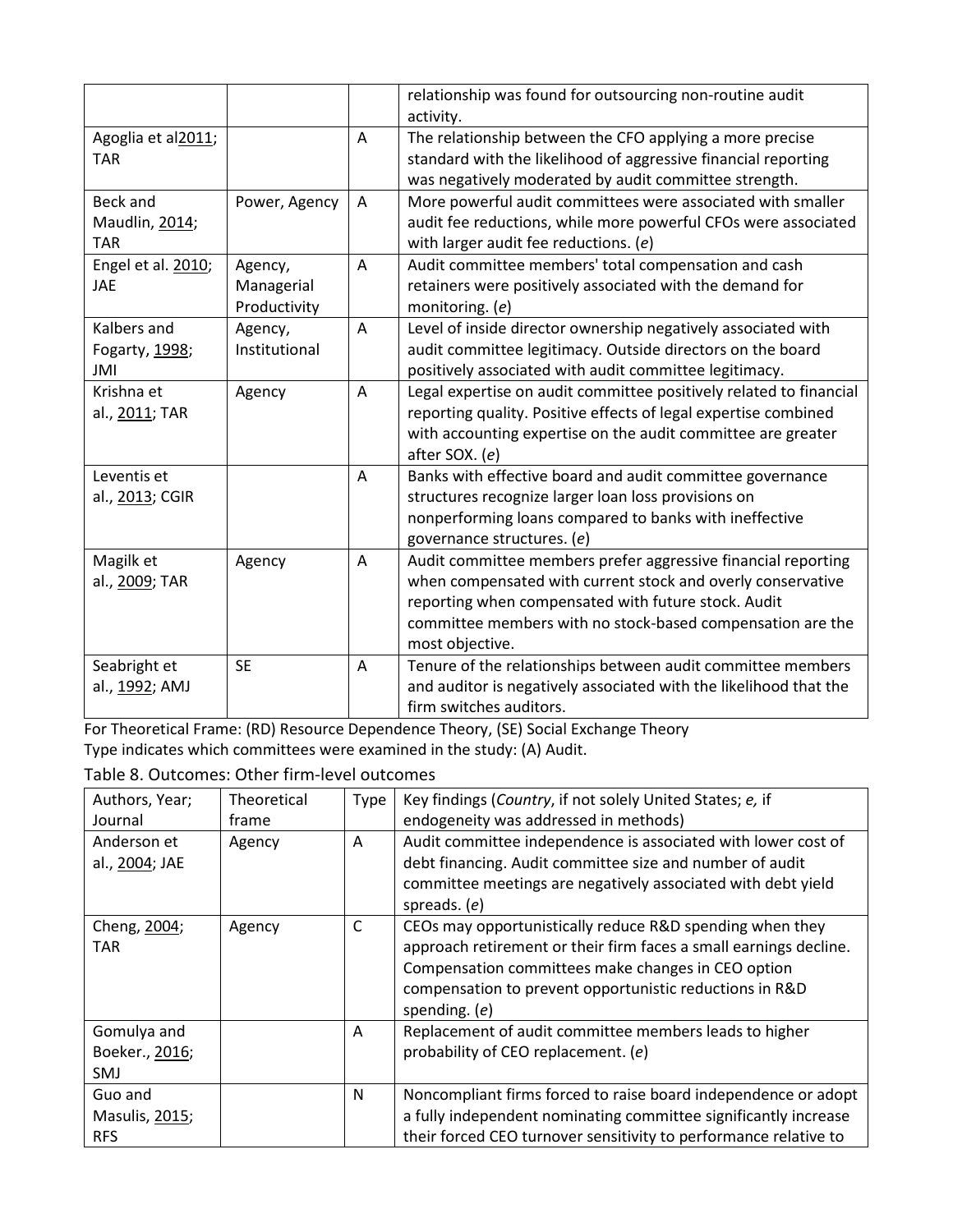|                  |                |      | compliant firms. Effect of nominating committee independence<br>stronger when CEO was previously on the committee. Board and<br>nominating committee independence associated with more<br>effective CEO monitoring and discipline. (e) |
|------------------|----------------|------|----------------------------------------------------------------------------------------------------------------------------------------------------------------------------------------------------------------------------------------|
| Ng and           | Behavioral     | A    | The availability of guidance from the audit committee has a                                                                                                                                                                            |
| Tan, 2003; TAR   | Negotiating,   |      | stronger effect on the potential for not meeting analysts'                                                                                                                                                                             |
|                  | Exchange       |      | expectations when the audit committee is not effective.                                                                                                                                                                                |
| Stevenson and    | Agency, Social | A, C | Serving on the compensation committee associated with greater                                                                                                                                                                          |
| Radin, 2009; JMS | Capital, SN    |      | influence on overall board decision-making. No relationship                                                                                                                                                                            |
|                  |                |      | found for audit committee membership with influence.                                                                                                                                                                                   |
| Zhang, 2008;     | Information    | N    | Presence of an independent nominating committee at the time                                                                                                                                                                            |
| SMJ              | Asymmetry      |      | of succession reduces the likelihood of new CEO dismissal. When                                                                                                                                                                        |
|                  |                |      | outside directors have fewer external directorships, the                                                                                                                                                                               |
|                  |                |      | likelihood of new CEO dismissal is lower in firms with a                                                                                                                                                                               |
|                  |                |      | nominating committee.                                                                                                                                                                                                                  |

For Theoretical Frame: (SN) Social Networking Theory.

Type indicates which committees were examined in the study: (A) Audit, (C) Compensation, (N) Nominating. Table 9. Findings related to less traditional committees

| Authors, Year; Journal                                         | Theoretical<br>frame              | Type                     | Key findings (Country, if not solely United States; e, if<br>endogeneity was addressed in methods)                                                                                                                                                                                                                                                                                             |
|----------------------------------------------------------------|-----------------------------------|--------------------------|------------------------------------------------------------------------------------------------------------------------------------------------------------------------------------------------------------------------------------------------------------------------------------------------------------------------------------------------------------------------------------------------|
| Environmental and<br>corporate social<br>responsibility issues |                                   |                          |                                                                                                                                                                                                                                                                                                                                                                                                |
| <b>Berrone and Gomez-</b><br>Mejia, 2009; AMJ                  | Institutional,<br>Agency          | E                        | Firms with an environmental committee do not reward<br>CEOs with environmental strategies more than CEOs<br>without environmental strategies. (e)                                                                                                                                                                                                                                              |
| Davidson and<br>Worrell, 2001; B&S                             | Institutional,<br>Configurational | E                        | Presence of an environmental committee positively<br>associated with reduced industry fines. Companies in<br>'dirtier' industries are less likely to have an<br>environmental board committee.                                                                                                                                                                                                 |
| Eccles et al., 2014; MS                                        | Stakeholder                       | E                        | High sustainability companies are more likely to form<br>board committees on sustainability                                                                                                                                                                                                                                                                                                    |
| McKendall et al., 1999;<br><b>IJOA</b>                         |                                   | CSR,<br>E,<br>Eth,<br>PP | The presence of an ethics, public policy, or corporate<br>social responsibility committee is not related to<br>environmental violations.                                                                                                                                                                                                                                                       |
| Peters and Romi, 2014;<br>JBE                                  | Stakeholder,<br>Legitimacy        | A, E                     | For environmental committees, presence, size, number<br>of meetings and expertise of its members positively<br>associated with likelihood of a greenhouse gas<br>disclosure. Committee size associated with lower<br>transparency. Overlap of board members serving on<br>the audit and environmental committees positively<br>associated with likelihood of greenhouse gas<br>disclosure. (e) |
| Walls et al., 2012; SMJ                                        | Agency,<br>Stakeholder            | CSR,<br>Ε                | Presence of an environmental committee is positively<br>related to environmental performance.                                                                                                                                                                                                                                                                                                  |
| Presence of non -                                              |                                   |                          |                                                                                                                                                                                                                                                                                                                                                                                                |
| required committees                                            |                                   |                          |                                                                                                                                                                                                                                                                                                                                                                                                |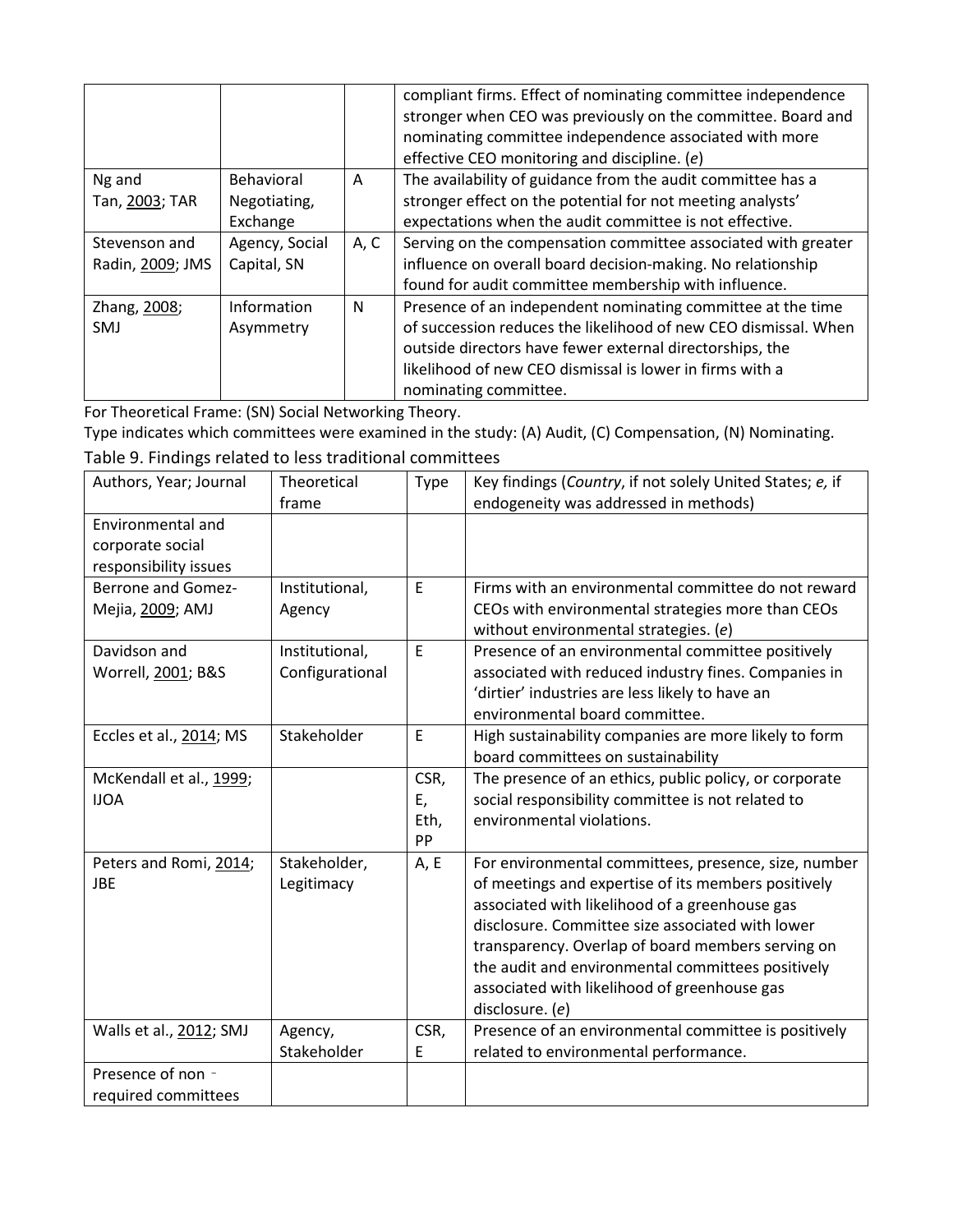| Beekun et al., 1998; JOM                            | Agency | <b>SP</b> | The presence of a strategic planning committee is<br>negatively related to emphasis on financial outcomes<br>in CEO evaluation. $(e)$                                                                                                                                                                            |
|-----------------------------------------------------|--------|-----------|------------------------------------------------------------------------------------------------------------------------------------------------------------------------------------------------------------------------------------------------------------------------------------------------------------------|
| Gore et al., 2011; SMJ                              | Agency | F         | Presence of a finance committee is negatively<br>associated with annual CFO equity incentives and the<br>proportion of compensation comprised of equity. (e)                                                                                                                                                     |
| Henke, 1986; JBS                                    |        | <b>SP</b> | Presence of a strategic planning committee correlates<br>with management participation and breadth of<br>involvement in strategic planning activities.                                                                                                                                                           |
| Premuroso and<br>Bhattacharya, 2007;<br><b>CGIR</b> |        | T         | Firms' corporate governance ratings and performance<br>(ROA, ROE, margin) are positively related to voluntary<br>decisions to form technology committees.                                                                                                                                                        |
| Outcomes from non -<br>required committees          |        |           |                                                                                                                                                                                                                                                                                                                  |
| Fracassi and Tate, 2012;<br><b>JOF</b>              |        | Ex,<br>PA | Connected directors more likely to serve on the<br>executive committee. Merger and acquisition activity<br>more frequent when executive committee contains<br>connected directors. Firm value decreases more from<br>connectivity of executive committee members than<br>from connectivity of board members. (e) |

Type indicates which committees were examined in the study: (A) Audit, (Ex) Executive, (CSR) Corporate Social Responsibility, (E) Environmental, (Eth) Ethics, (F) Finance, (PA) Public Affairs, (PP) Public Policy (SP) Strategic Planning, (T) Technology.

However, the use of other theoretical perspectives has varied widely across disciplines. In our review, we found that management has taken the most diverse approach, with agency theory being the chosen framework in approximately 35 per cent of the studies reviewed in which a theoretical frame was identified. Institutional theory and, relatedly, social networking theory have been used by management scholars, especially when examining committee existence and membership. Resource dependence has also been used in management studies, but to a lesser extent in recent years. Additionally, management scholars have used a variety of other behavioural theoretical lenses, including social comparison theory and economic perspectives such as human capital theory.

Finance, in contrast, is even more heavily focused on agency theory; around 75 per cent of board committee studies in finance stating a theoretical frame used agency theory. Some studies have drawn heavily from other economic perspectives (e.g., contracting, bargaining power, human capital theory). Still, finance scholars examining board committees tend to cluster work around basic economic ideas with little influence from organization theory (e.g., resource dependence, institutional theory) or behavioural decision-making frameworks (e.g., equity theory, social comparison theory).

Accounting scholars fall somewhere between management and finance scholars, with agency theory being used in a little more than 60 per cent of the studies of board committees that stated a theoretical framework. While accounting scholars have primarily used other economics-based theories in addition to agency theory, important accounting studies of board committees have been published using resource dependence and social networking theory, as well as several other behavioural decision-making approaches.

In terms of antecedents and outcomes of board committees, accounting scholars dominate published research on audit committees and how accounting practices are affected by board committee composition and characteristics, but have shown little interest in how committee members are selected. Management and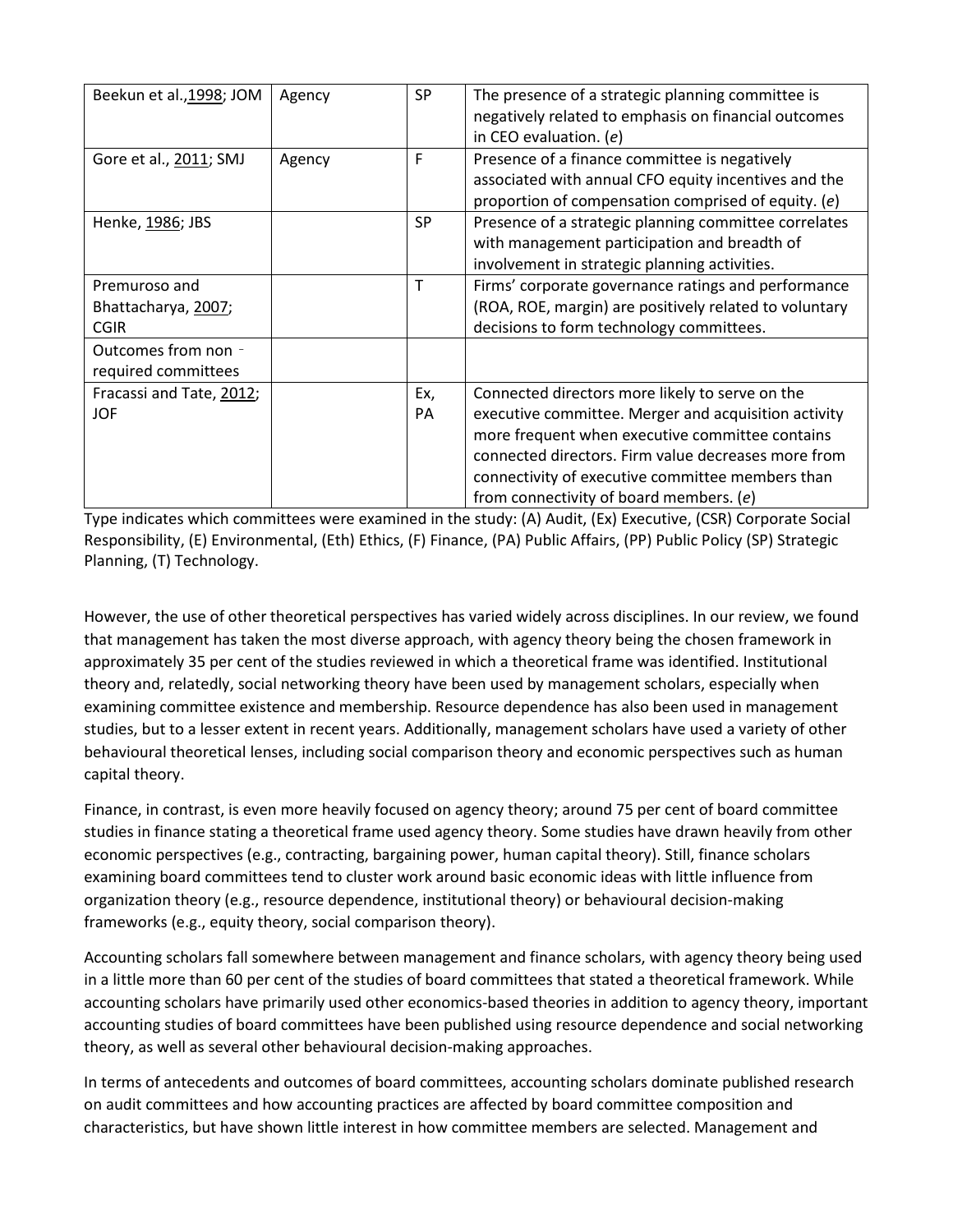finance scholars have shown a substantial and fairly equal focus on firm performance and executive compensation as major outcomes influenced by board committee characteristics. All three disciplines have been interested in examining how board committees may affect misconduct or illegal actions by firm managers.

## An Agenda for Future Research on Board Committees

Based on our review of board committee research, we identified several areas in which existing research can be extended or enhanced by using new theoretical perspectives or methodological approaches. In this section, we provide recommendations by outlining three broad areas for moving board committee research forward: *revisiting established topics with different approaches and theories*, *studying underexplored areas,* and *methodological improvements*. An overview of this recommended research agenda is provided in Figure **[2](https://onlinelibrary.wiley.com/doi/full/10.1111/joms.12444#joms12444-fig-0002)**. We first begin by discussing some of the most promising areas for theoretical enhancement, such as examining the role of director human and social capital and diversity and dynamics among committee members. While these approaches have been applied at the level of the entire board, they are scarce in board committee research.

Agenda for Future Board Committee Research

Revisiting Established Topics with Different Approaches and Theories

- Director Human Capital and Social Capital
- Diversity and Dynamics
	- Among Committee Members
	- Across Contexts
	- Involving Faultlines
- **Theoretical Perspectives** 
	- Resource Dependence
	- Network Theory
	- Group Processes

#### **Studying Underexplored Areas**

- Additional Predictors of Committee Composition
	- Firm Strategic Direction
	- Resource Requirements
	- Social Capital
	- Director Turnover
- Less Traditional Committees (e.g., CSR, Environmental, Finance)
- Committee Interactions with
	- Other Committees
	- The Board
- Influence of Relationships and Affiliations on Independence
	- Power
		- Committee Chairs
- Between Directors and CEO

**Employing Methodological Improvements** 

- Endogeneity
- Measuring Committee Independence
- Alternative Data Sources

Figure 2 Agenda for future board committee research

## Revisiting Established Topics with Different Approaches and Theories

## Director human and social capital

Board level research illustrates the importance of directors' human capital (i.e., knowledge, skills and experience; Becker, **[1994](https://onlinelibrary.wiley.com/doi/full/10.1111/joms.12444#joms12444-bib-0020)**) and social capital (i.e., personal networks with associated reciprocity; Lin, **[2017](https://onlinelibrary.wiley.com/doi/full/10.1111/joms.12444#joms12444-bib-0149)**), though it can be difficult to distinguish between human and social capital (Haynes and Hillman, **[2010](https://onlinelibrary.wiley.com/doi/full/10.1111/joms.12444#joms12444-bib-0110)**). Research suggests that to perform its monitoring and resource provisioning functions appropriately, directors must have the necessary combination of human and social capital (Hillman and Dalziel, **[2003](https://onlinelibrary.wiley.com/doi/full/10.1111/joms.12444#joms12444-bib-0114)**; Withers et al., **[2012](https://onlinelibrary.wiley.com/doi/full/10.1111/joms.12444#joms12444-bib-0194)**). While these influences are important at the board level (e.g., Johnson et al., **[2013](https://onlinelibrary.wiley.com/doi/full/10.1111/joms.12444#joms12444-bib-0127)**), committees exist for distinct purposes and directors' human and social capital associated with those purposes may serve an even more essential role. However, the value of such capital to a committee is likely to be bounded by the nature of committees' tasks. For instance, the audit committee requires extensive monitoring by directors to maintain the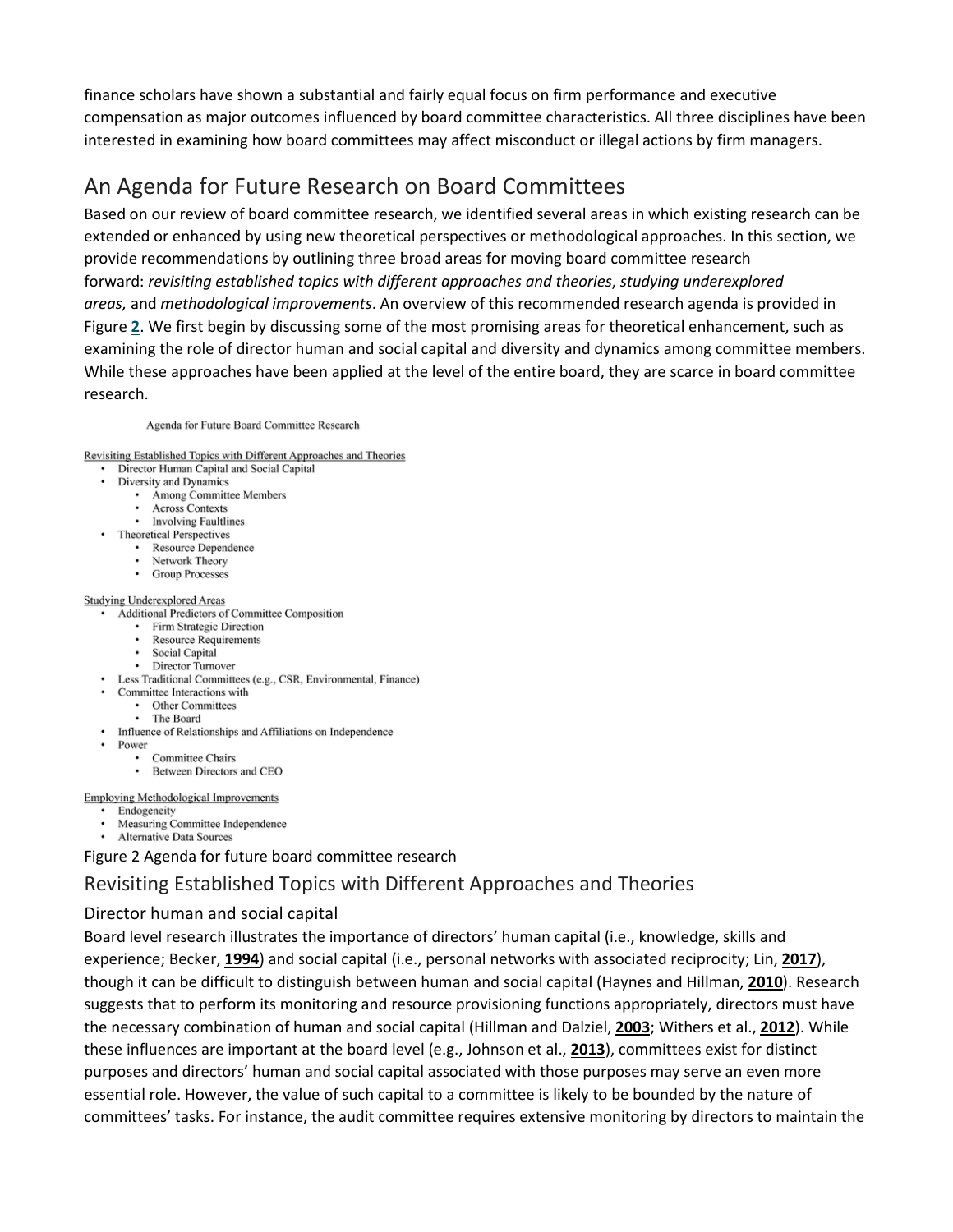independence of the external auditor and examine financial statement accuracy (Carcello et al., **[2011](https://onlinelibrary.wiley.com/doi/full/10.1111/joms.12444#joms12444-bib-0040)**). Thus, a director's accounting skills and financial reporting expertise, combined with prior experience working for or with an external auditor, contribute to the quality of monitoring by the audit committee. However, other aspects of human and social capital (e.g., experience in mergers and acquisitions) may be valuable to the board, but would be of little value to the audit committee.

As such, an avenue for future research is to explore whether director human and social capital transfers to all committees conditioned on the nature of the committee's purpose. Given the primary monitoring role played by the audit committee, human capital should have a stronger influence on its effectiveness (Carcello et al., **[2011](https://onlinelibrary.wiley.com/doi/full/10.1111/joms.12444#joms12444-bib-0040)**), something recognized by capital markets when directors with accounting expertise are appointed (Davidson et al., **[2004](https://onlinelibrary.wiley.com/doi/full/10.1111/joms.12444#joms12444-bib-0064)**). At the same time, social capital, particularly ties to executives within the firm, may dampen audit committee effectiveness by making directors more sympathetic to management and reducing the quality of oversight. Social capital, however, may be of utmost importance to nominating committees, where directors are tasked with finding high quality future directors and recruiting them to the board (Eminet and Guedri, **[2010](https://onlinelibrary.wiley.com/doi/full/10.1111/joms.12444#joms12444-bib-0073)**). In the middle, the compensation committee's focus on executive compensation and, in many cases, executive succession planning, may leverage both human and social capital. On the one hand, the compensation committee is tasked with limiting managerial opportunism through rent-seeking, requiring social capital, experience, and other facets of human capital to identify such behaviour. At the same time, social comparison theory suggests that social capital might lead to increases in CEO compensation (Belliveau et al., **[1996](https://onlinelibrary.wiley.com/doi/full/10.1111/joms.12444#joms12444-bib-0023)**).

As a whole, the value of director capital is likely to be reflected differently at the committee level than it is at the board level. When monitoring or advice are necessary, human capital is likely to take a prominent role. When the focus is placed on resource provisioning or accessing external parties, social capital is likely to be more important. Research can examine whether committees perform better based on the accumulated capital brought by directors and whether this capital matches the requirements of the committee, as well as the specific types of capital that influence the committee's effectiveness in accomplishing its purpose.

One final important aspect of committee functioning is the relevance of a director's human or social capital to the committee. Compared to employed executives, retired executives bring a wealth of knowledge to boards that is more readily available (Platt and Platt, **[2012](https://onlinelibrary.wiley.com/doi/full/10.1111/joms.12444#joms12444-bib-0170)**). As such, retired executives may serve in a more meaningful manner by being available for counsel. This experience, however, is only valuable to the extent that it is relevant in the firm's context. While retired executives may be more involved, their contributions may be based on obsolete knowledge or relationships. For instance, such directors on the compensation committee may make incomplete social comparisons (see Belliveau et al., **[1996](https://onlinelibrary.wiley.com/doi/full/10.1111/joms.12444#joms12444-bib-0023)**). Research could examine the effect of retired executive directors on committee performance, particularly when potentially obsolete human or social capital could influence committee effectiveness. Of course, scholars examining this question should acknowledge that retired executives serving as board members have more available time to serve on committees compared to other board members.

#### Diversity and dynamics among committee members and across contexts

In our review, we show that an oft-studied aspect of board composition is the degree of diversity or dissimilarity among board members along different dimensions, such as gender, race, or functional background. At the level of the entire board, scholars have found that different types of director diversity may constrain strategic change (Goodstein et al., **[1994](https://onlinelibrary.wiley.com/doi/full/10.1111/joms.12444#joms12444-bib-0099)**; Tasheva and Hillman, in press), but also increase firm value (Carter et al., **[2003](https://onlinelibrary.wiley.com/doi/full/10.1111/joms.12444#joms12444-bib-0042)**) and performance (Erhardt et al., **[2003](https://onlinelibrary.wiley.com/doi/full/10.1111/joms.12444#joms12444-bib-0075)**).

Management research, however, illustrates that differences among directors can become problematic when they create faultlines between factions due to social categorization processes which yield conflict and cause disruptions through the creation of schisms among directors (Veltrop et al., **[2015](https://onlinelibrary.wiley.com/doi/full/10.1111/joms.12444#joms12444-bib-0188)**). Faultlines exist when there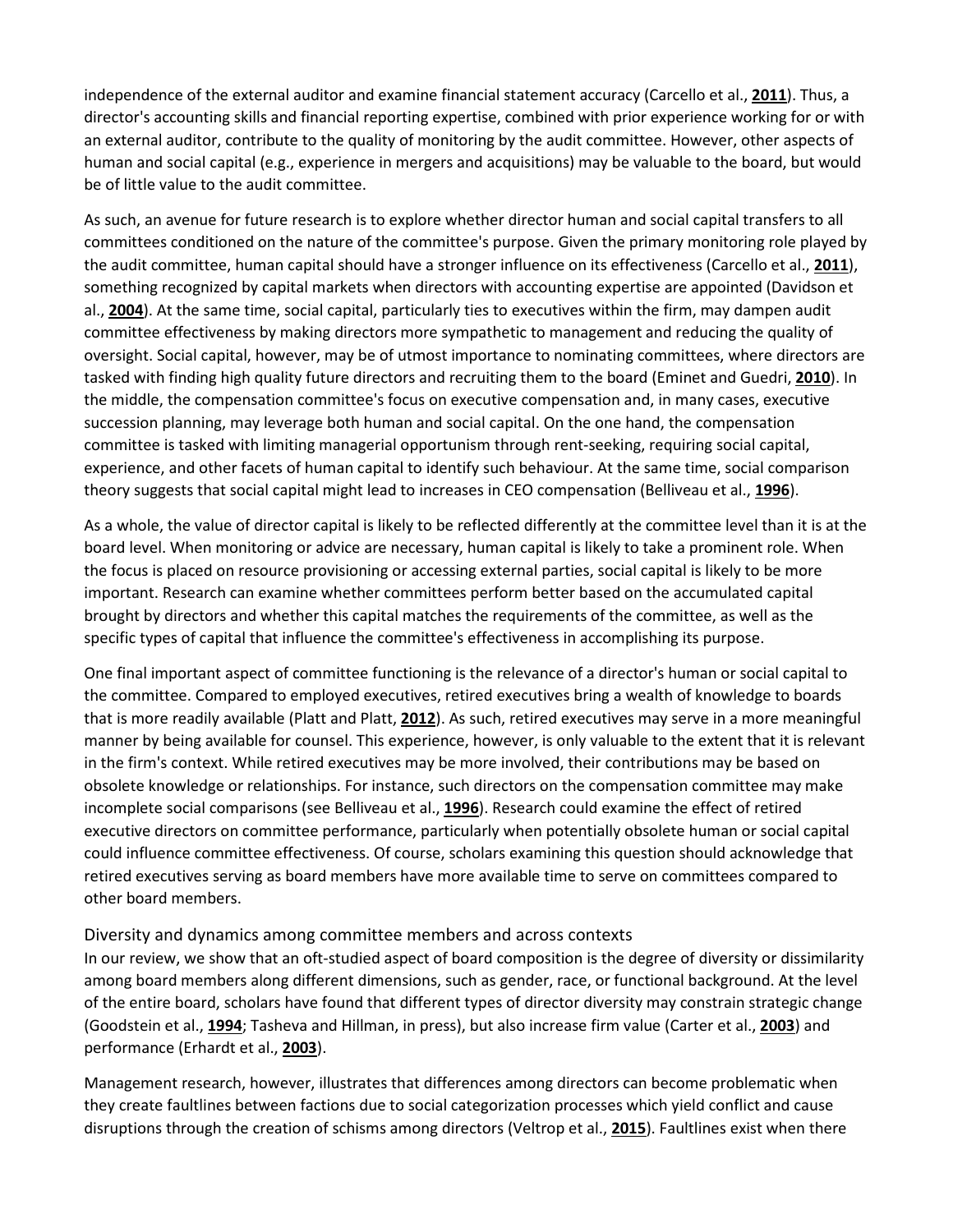are categorizations, primarily based on demographics, which might lead directors to group themselves into smaller subgroups. While faultline research is nascent at the board level, we believe it has important implications at the committee level for two reasons. First, the effects of faultlines on group performance may be exacerbated within smaller groups like board committees. Strong faultlines require homogeneity within subgroups (Lau and Murnighan, **[1998](https://onlinelibrary.wiley.com/doi/full/10.1111/joms.12444#joms12444-bib-0144)**), which is unlikely across multiple attributes in larger groups (Hart and Van Vugt, **[2006](https://onlinelibrary.wiley.com/doi/full/10.1111/joms.12444#joms12444-bib-0109)**). Second, board committees are more deeply focused on specific topics, requiring greater attention and discussion on contentious issues. Deep divides are more likely to breed conflict, which is also enhanced by faultlines (Thatcher and Patel, **[2012](https://onlinelibrary.wiley.com/doi/full/10.1111/joms.12444#joms12444-bib-0182)**). This does not indicate the entire board is immune to conflict, but rather suggests that such contentious issues (e.g., dismissing a CEO) are less likely to arise on a routine basis.

Exploring committee faultlines is potentially illuminating, since it can highlight mechanisms through which director diversity may not translate to performance. Boards may not consider director characteristics, traits and experience when determining committee membership, creating faultlines in committees. Given that faultlines often lead to conflict and reduced task satisfaction (Thatcher and Patel, **[2012](https://onlinelibrary.wiley.com/doi/full/10.1111/joms.12444#joms12444-bib-0182)**), committee faultlines may lead to member turnover or disengagement in activities particularly critical for the organization, hampering committee effectiveness. Research might also explore how committee composition changes influence potential faultline shifts and, subsequently, committee effectiveness. New committee members can be brought on to break up existing subgroups, replace a departed subgroup member, or reinforce existing subgroups (Thatcher and Patel, **[2012](https://onlinelibrary.wiley.com/doi/full/10.1111/joms.12444#joms12444-bib-0182)**). Changes in committee membership may have a significant influence on the working relationships among committee members going forward. As boards increase diversity, it is important to understand how diversity's effects might be leveraged differently at the committee level.

Relatedly, recently published theory associated with boards and corporate governance has predicted that diversity across individuals (i.e., team diversity) and the ranges of diversity within individuals (i.e., personal diversity) may be the missing link when attempting to understand the how diversity influences team outcomes (Tasheva and Hillman, in press). Such arguments suggest that team diversity may be overstated if the overlap of non-dominant backgrounds or network ties among team members is not considered (Zhu et al., **[2014](https://onlinelibrary.wiley.com/doi/full/10.1111/joms.12444#joms12444-bib-0198)**). However, Tasheva and Hillman theorize that, within boards, team and personal diversity may act as substitutes or complements to one another, and that the need for collaboration to fulfil tasks determines whether they act as such. Integrated with or independent from a study of faultlines in board committees, examining team and personal diversity not only at the board level, but also at the committee level may bring an entirely new perspective of when and where diversity provides the most value.

## Infusion of new theoretical perspectives

As noted earlier, our review shows committee level research has drawn heavily on agency theory (70 out of 142 studies), with most research emphasizing independence and diligent monitoring. Since director responsibilities have expanded over time, we believe board committee research needs more extensive application of other management theories, including resource dependence, upper echelons, and institutional and network theories, to gain a more detailed picture of a committee's role in governance. Indeed, the virtual disappearance of insiders on most boards over the last two decades calls into question how to examine independence from an agency theory approach (more on this point later).

Board-level research integrating multiple theoretical perspectives has been the catalyst for developing new board-level theories (e.g., Aguilera et al., **[2018](https://onlinelibrary.wiley.com/doi/full/10.1111/joms.12444#joms12444-bib-0010)**; Hambrick et al., **[2015](https://onlinelibrary.wiley.com/doi/full/10.1111/joms.12444#joms12444-bib-0108)**), as well as serving as the foundation for new findings associated with board membership and the board's monitoring and resource provisioning functions (e.g., Hillman and Dalziel, **[2003](https://onlinelibrary.wiley.com/doi/full/10.1111/joms.12444#joms12444-bib-0114)**; Hillman et al., **[2008](https://onlinelibrary.wiley.com/doi/full/10.1111/joms.12444#joms12444-bib-0118)**). Integrating management theories with agency theory may provide a better understanding of the rationale for appointing certain directors to committees and how those committees help firms adapt to their environment. For example, are directors more likely to become committee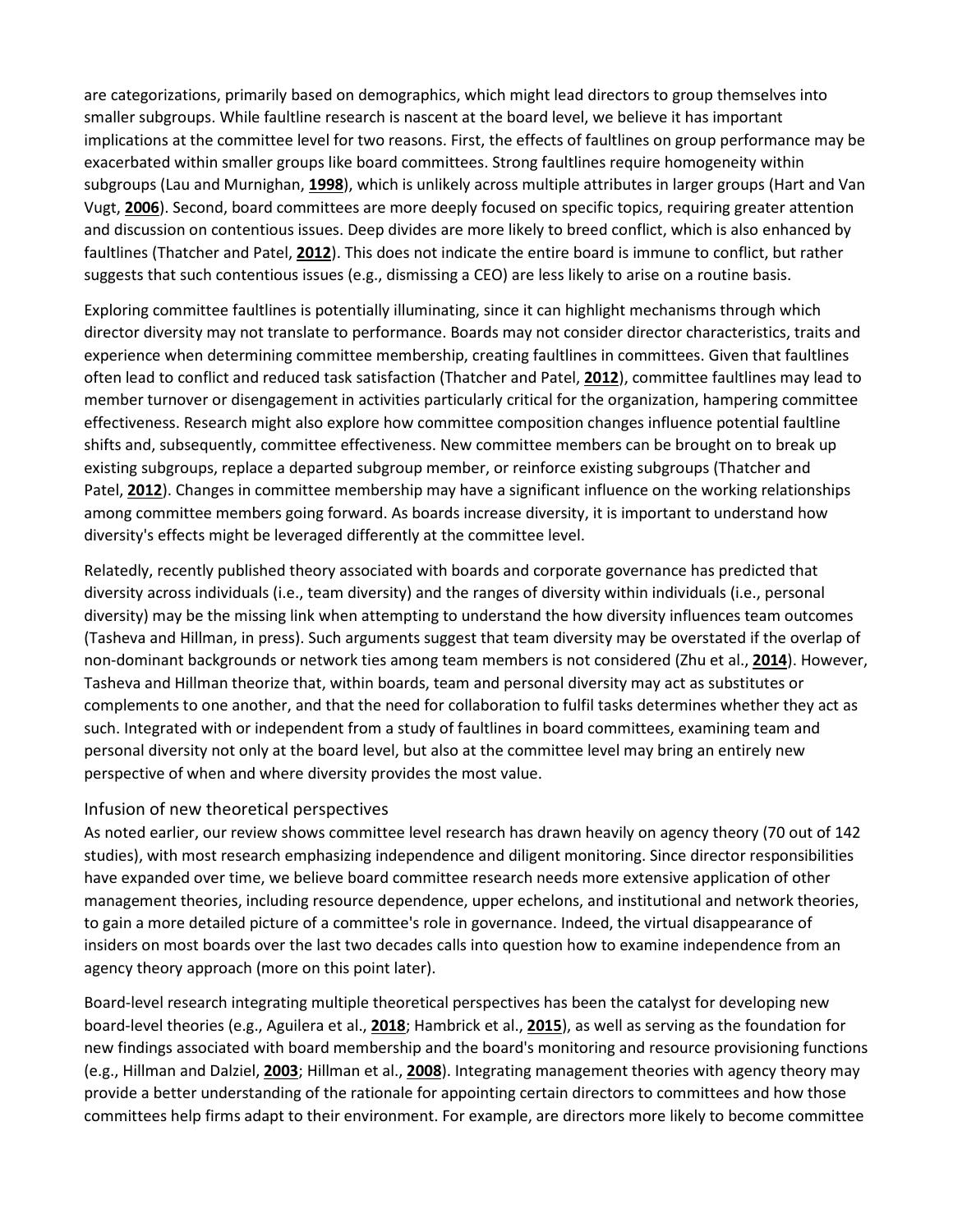members due to their monitoring and counselling skills (resource dependence theory), friendship ties to existing directors (network theory), or individual characteristics (upper echelons perspective)? Furthermore, we envision scholars utilizing network theory to examine whether committee members use their network status to gain power and how that power translates into committee decisions. Are higher-status committee members likely to exercise their power across all committee decisions or selectively dominate key committee decisions? Do high status directors influence board appointments, thus further enabling a small network of corporate elites?

As we have argued in the previous pages, we believe that future progress will come through theories that either complement or compete with agency theory approaches to board committees. Within resource dependence theory, examining the human and social capital of board committee members will likely yield new insights, but will also require the understanding and measurement of director experiences, expertise and social connections. Likewise, we expect group dynamics research to play a stronger role in future studies. Because board committees are relatively small in size, dysfunctional relationships between several members could have a disproportionate effect on the committee's performance of its duties.

## Studying Underexplored Areas

In the following sections, we provide further suggestions for different topics to be explored within new or enhanced theoretical frameworks.

## Additional predictors of board committee composition

In our review, we discuss research findings on factors influencing committee composition. While director human capital, independence, demographic characteristics and behaviour predict committee composition, we envision a greater and more diverse set of predictors. Firm strategic direction, resource requirements, and director social capital may serve as important predictors of committee membership. One research opportunity is to examine how restructuring activities, including acquisitions, mergers and divestitures, impact board committee composition. Since these activities are associated with significant structural and executive changes in the firm (Haleblian et al., **[2009](https://onlinelibrary.wiley.com/doi/full/10.1111/joms.12444#joms12444-bib-0107)**), such changes may also reach board committees. For example, how likely and under what conditions are a target firm's directors invited to serve on committees in the acquiring firm? Drawing on group diversity research, we could expect that an acquiring firm's strong culture of inclusiveness (Chatman et al., **[1998](https://onlinelibrary.wiley.com/doi/full/10.1111/joms.12444#joms12444-bib-0045)**; Hopkins and Hopkins, **[2002](https://onlinelibrary.wiley.com/doi/full/10.1111/joms.12444#joms12444-bib-0121)**) positively impacts the addition of target firm directors to the acquiring firm's board committees. An equally important research question relates to understanding how dynamics within committees are impacted by the addition of target firm directors and how such new members are integrated. We speculate that the addition of target firm directors could initially yield relational conflict, limiting cohesion (Horwitz and Horwitz, **[2007](https://onlinelibrary.wiley.com/doi/full/10.1111/joms.12444#joms12444-bib-0122)**), but may also bring more diverse perspectives for comprehensive decision making.

In addition, we envision the application of resource dependence and network theory to examine how a director's experiences, expertise and social ties predict committee membership. For example, we speculate that current or former members of leading executive compensation consulting firms have strong credentials and are perceived as highly relevant additions to the compensation committee. Similarly, a current or former CEO who has led a successful turnaround may be a highly-sought addition for a newly formed strategic planning committee, since he or she can enhance a committee's and firm's credibility. Additionally, examining whether politicians, due to their social connections, fame and experience, are more likely to chair a firm's governance committee would be thought-provoking and valuable, as well as shedding light on whether political connections can bring valuable resources to the board and its committees within various contexts. These research opportunities can examine matches between committee functions and the skills and resources needed to perform those functions.

Haynes and Hillman (**[2010](https://onlinelibrary.wiley.com/doi/full/10.1111/joms.12444#joms12444-bib-0110)**) also found positive effects from directors' cumulative human capital breadth and negative effects from cumulative human capital depth on firm outcomes. As board committees have more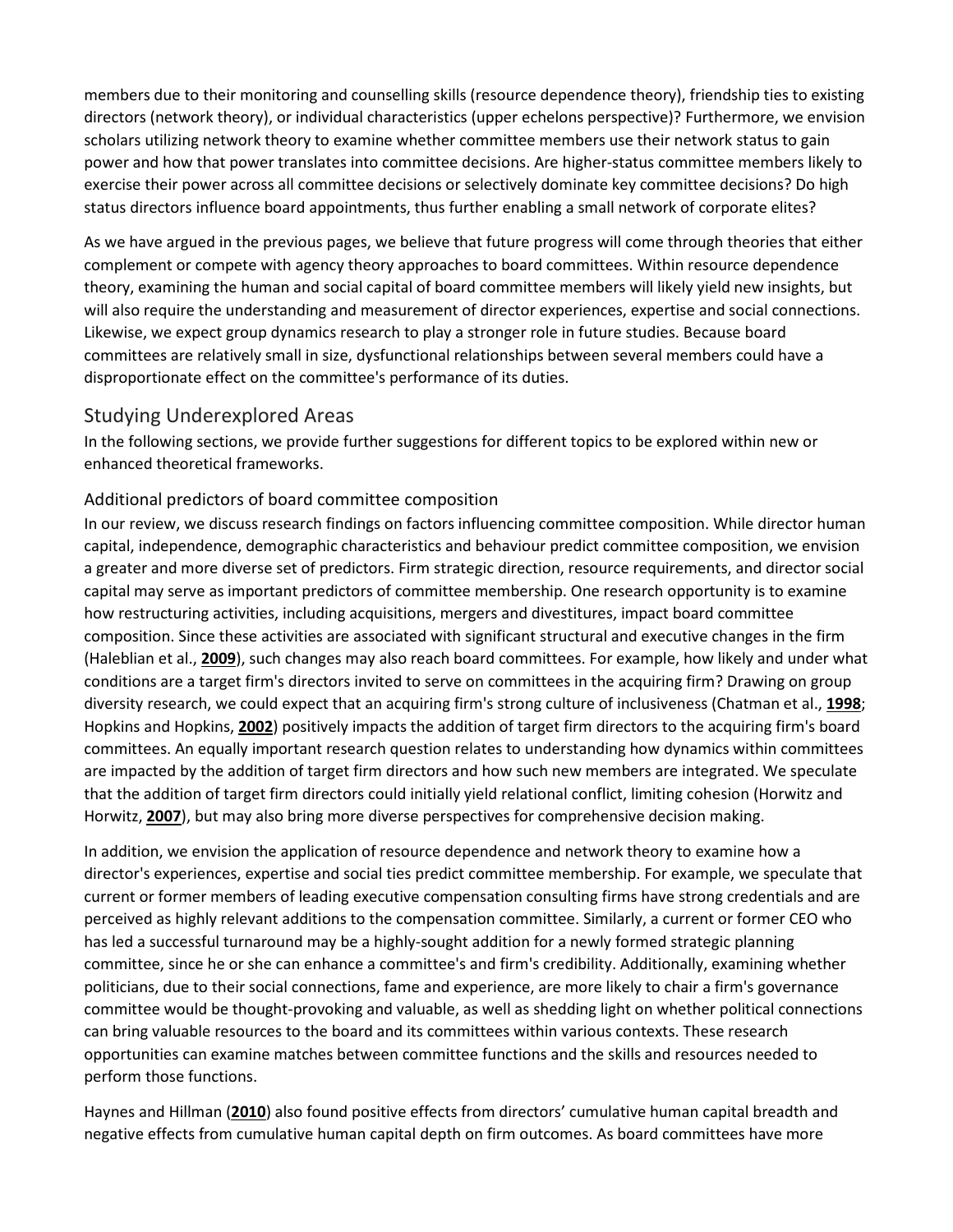focused objectives, future research that extends Haynes and Hillman's work to the committee level could yield valuable insights regarding the right mix of experience, functional expertise and networking for committees to meet their objectives.

Finally, prior research has not addressed how director turnover influences committee composition. Given committees' small size, the turnover of one member not only changes a committee's configuration, but may also alter committee dynamics and functioning. For example, if an audit committee member retires from the board, general and firm-specific financial knowledge may be lost and the power dynamics within the audit committee may be dramatically changed. In such cases, does the board prioritize hiring a replacement with similar functional background and experience, a similar demographic background, a close relationship with the remaining audit committee members, or a replacement who brings a different skillset and unique expertise and experience? In a broader sense, research is needed to understand the influence of the nominating committee and its members on the demographics, skills and experience of new board and committee members.

#### Focus on less traditional committees

As our review revealed, the bulk of research has been centred on the three major committees, as only 11 of the 142 articles examined less traditional committees. Greater attention can be given to less traditional committees, examining why they exist and the degree to which they influence various processes and firm outcomes. Given the rising importance of CSR and increases in shareholder activism, we envision a positive relationship between CSR-related shareholder proposals and the formation of CSR committees. Furthermore, this relationship should be stronger when shareholder activists have greater experience with prior campaigns and when firms exhibit, or the media reports them as having, CSR violations.

Changes in societal norms or perceptions could be an important driver for the emergence of less traditional committees. For example, recent revelations of sexual misconduct and harassment might force firms to create committees responsible for the implementation and enforcement of equal treatment and protection of employees. We speculate that the announcement of such committees would be perceived positively by the market only when their purpose is not perceived by stakeholders as impression management.

Board-level factors are also likely to impact the emergence and purpose of less traditional committees. Using a finance committee as an example, it would be interesting to test the following competing hypotheses: the presence of directors with financial expertise is positively associated with the formation of a finance committee and, alternatively, weak financial expertise on the board is positively associated with the formation of a financial committee. The first hypothesis argues that greater expertise in a specific function drives formalized structures associated with that function, while the latter hypothesis argues that formal structure is used to overcome functional weaknesses.

Because the vast majority of large firms in English common law countries have compensation, nominating/governance, and audit committees, less traditional committees might offer a fruitful setting for testing resource dependence versus institutional theory as a driver of committee existence. If a firm's strategy or industry creates crucial resource contingencies, specialized committees might develop from that dependence. For example, firms that use a substantial amount of clean water for operations may be more likely to have environmental board committees. In contrast to such an explanation, environmental committees may be more likely to be established when the firm's board has interlocks to other firms with environmental committees. This suggests an institutional theory explanation in which the presence of board committees is motivated by a need for legitimacy (e.g., DiMaggio and Powell, **[1983](https://onlinelibrary.wiley.com/doi/full/10.1111/joms.12444#joms12444-bib-0069)**). Such research could extend to a number of less traditional board committees.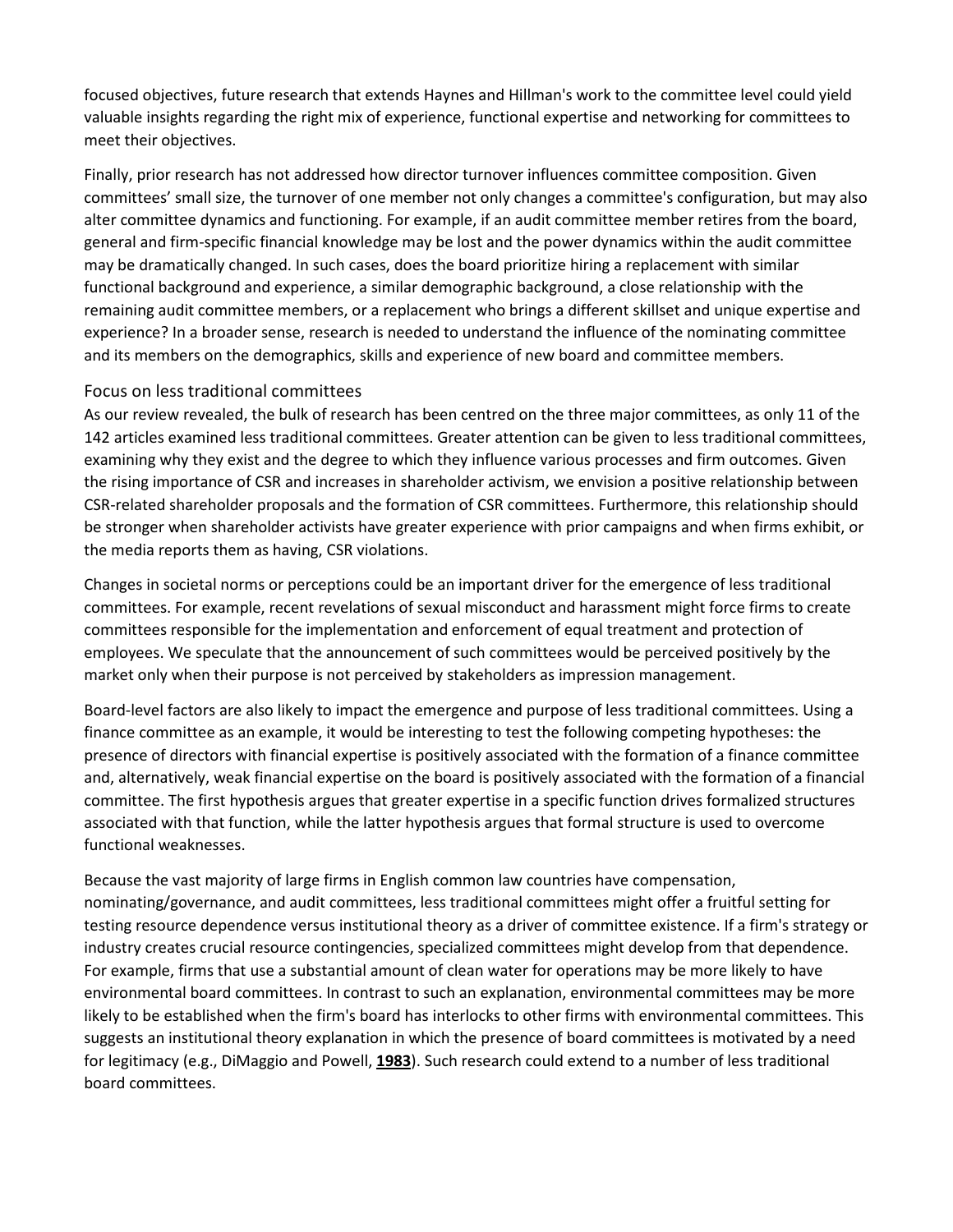#### Interactions between various committees

As shown in our cross-disciplinary review, most research has examined committees in isolation and overlooked interactions between committees and their members. One way to increase focus on this topic is to draw on the idea of complementary versus substitute governance mechanisms (e.g., Misangyi and Acharya, **[2014](https://onlinelibrary.wiley.com/doi/full/10.1111/joms.12444#joms12444-bib-0156)**) and examine if and when different board committees serve as substitutes or complements. For example, what is the interplay between the nominating and compensation committees and its impact on firm performance? Is it sufficient to have an independent nominating committee that is responsible for appointing the 'right' CEO and directors to guide the firm? Alternatively, an independent nominating committee may be necessary but not sufficient, with firms also needing a vigilant compensation committee that complements the nominating committee and ensures that a new CEO's compensation structure incentivizes value maximization. Furthermore, recent studies drawing on fuzzy set methodology have shown that performance is influenced simultaneously by multiple governance factors that operate as complex configurations (e.g., Misangyi and Acharya, **[2014](https://onlinelibrary.wiley.com/doi/full/10.1111/joms.12444#joms12444-bib-0156)**). Applying this logic to committees, scholars need to consider committee characteristics, such as size, composition, tenure, and expertise, as a configuration when examining their association with firm performance and other outcomes.

Another important committee phenomenon is directors who simultaneously serve on multiple committees. Such common membership is characterized by complex dynamics and interactions among directors. For example, Brandes et al. (**[2016](https://onlinelibrary.wiley.com/doi/full/10.1111/joms.12444#joms12444-bib-0029)**) found that directors serving simultaneously on audit and compensation committees act as important conduits for knowledge transfer between directors' monitoring and incentive alignment duties, leading to lower executive compensation. In contrast, Liao and Hsu (**[2013](https://onlinelibrary.wiley.com/doi/full/10.1111/joms.12444#joms12444-bib-0148)**) find that common committee membership can make directors too busy, resulting in poorer earnings quality and reduced CEO payperformance sensitivity. These conflicting results indicate that further research into common membership is needed to determine whether the benefits of knowledge transfer outweigh the drawbacks of busyness (e.g., Ferris et al., **[2003](https://onlinelibrary.wiley.com/doi/full/10.1111/joms.12444#joms12444-bib-0088)**). A contingency perspective might bring better understanding to this question. For example, directors of firms in industries with greater uncertainty and unpredictability could face additional cognitive pressures that might overwhelm and further distract them, reducing their ability to effectively contribute to multiple committees.

Further, the characteristics of such directors may influence their effectiveness. Retired directors may have additional time to devote to the firm, reducing problems associated with busyness. Alternatively, busyness may be a substantial problem if a director is a sitting CEO of another firm and has membership on multiple committees. Moreover, overlap might be particularly important for some critical board functions. For instance, CEO succession planning may be the purview of multiple committees: the nominating committee identifies, evaluates and hires new directors and ensures they buy into the importance of succession planning, while the compensation committee provides incentives to attract, develop and retain high potential executives. Ultimately, committees may have responsibilities geared toward accomplishing a common goal and coordinating activities among them may be critical to achieving that objective.

Finally, future research on common committee membership could focus on the degree to which committee interlocks create potentially harmful isomorphism. An influential director serving on multiple committees may compel each committee to function too similarly or frame issues and potential directions in the same manner. To the degree that committees help drive the firm forward through in-depth discussion and a focus on key issues, interlocks may reduce the firm's ability to adapt and consider alternative directions in a meaningful fashion.

## Interactions of committees with the full corporate board

From our review of the literature, another area with negligible prior research is the interactions between committees and the full board. A key feature of board committees is their ability to utilize specialized knowledge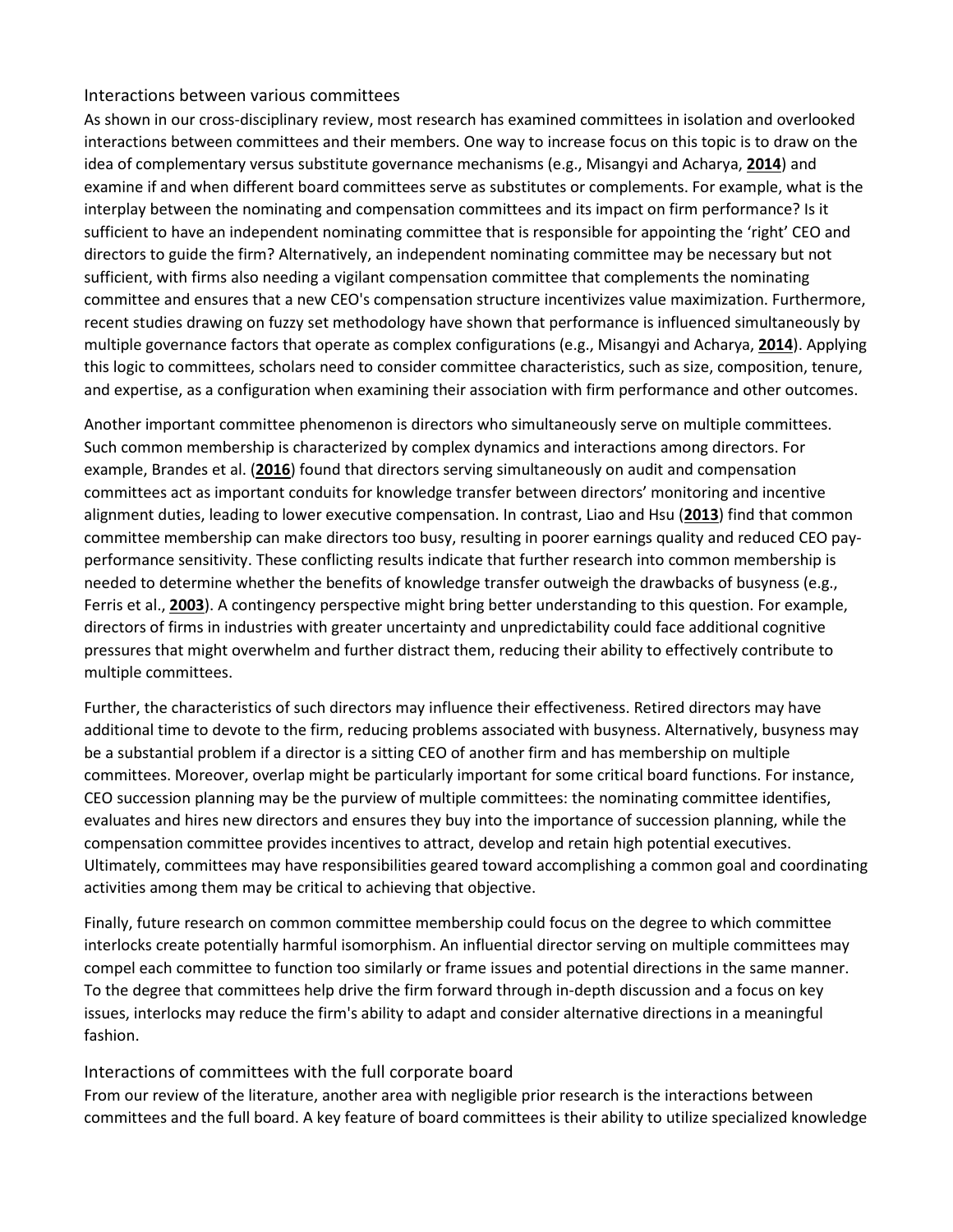and skills (Kesner, **[1988](https://onlinelibrary.wiley.com/doi/full/10.1111/joms.12444#joms12444-bib-0133)**), which allows them to perform specific tasks more efficiently and effectively than the full board. Since committees play an integral and complementary role to the full board, it is important for future research to provide a deeper and more comprehensive understanding of the relationships and interactions between board committees and the full board.

Expertise and experience deserve further attention, examining the interaction of their specialized nature at the committee level and their general nature at the board level. For example, how does nominating committee expertise interact with other directors' expertise to identify director candidates? While we can expect a positive relationship between nominating committee social capital and appointing prestigious directors, we speculate that other directors' interlocks and network connections (e.g., their social capital) strengthen the relationship.

We believe it is also important to examine fit between structural characteristics, such as independence, of committees and the full board. While it is logical to expect that committee independence interacts with board independence to constrain managerial self-serving behaviour and enhance firm performance, it would be interesting to examine how committee independence and lack of board independence impact firm performance. Can committee independence compensate for the lack of overall board independence? If true, such research can offer a new understanding of the equivocal findings on the effectiveness of board independence on firm performance (e.g., Dalton et al., **[1998](https://onlinelibrary.wiley.com/doi/full/10.1111/joms.12444#joms12444-bib-0061)**). It would also be interesting to examine the interaction of additional governance mechanisms, such as equity ownership. For example, is the compensation committee's equity ownership sufficient to constrain CEO total compensation and ensure CEO pay-performance sensitivity, or does the compensation committee's equity ownership need to be paired with the full board's equity ownership for shareholder value maximization?

Finally, the nested structure of committees within corporate boards is associated with directors having multiple work-related identities (e.g., Johnson et al., **[2006](https://onlinelibrary.wiley.com/doi/full/10.1111/joms.12444#joms12444-bib-0126)**). Audit committee members, for example, associate themselves with the accounting and finance professions, with the audit committee, and with the firm's board. Given that identities can shape behaviour and the salience of a particular identity is dependent on the surrounding context (Ashforth, **[2000](https://onlinelibrary.wiley.com/doi/full/10.1111/joms.12444#joms12444-bib-0015)**; Hillman et al., **[2008](https://onlinelibrary.wiley.com/doi/full/10.1111/joms.12444#joms12444-bib-0118)**), directors might exhibit different behaviours dependent on the role that they are currently serving. When a director is performing audit committee functions, he or she might focus on specific details regarding reporting accuracy (i.e., 'the trees'). However, in full board meetings, the same director might stress the importance of long-range planning and strategy (i.e., 'the forest'). How might these multiple identities and potential identity conflicts impact the overall effectiveness of directors and their contribution to firm value creation? Overall, we believe that utilizing multi-level analysis for committee and board research could enhance understanding their complex and multi-faceted nature and relationships.

## Board committees and directors' power

Prior work has also extensively examined committees' impact on board decision-making processes and organizational outcomes. In doing so, scholars have primarily focused on the committee as a level of analysis and relied on aggregating directors' characteristics to theorize how and when committees are more likely to exercise power. While research advances our understanding of committees' role in governing the firm, it has left many unanswered questions about the power of committee members.

For example, committee chairs are likely to have greater power than other committee members, as the committee chair sets its agenda. Therefore, constructs often examined at the committee level, such as human or social capital through board interlocks, should be examined at the committee chair level. The committee chair's power may be enough to affect the firm regardless of the other members' characteristics, rendering other directors' capital moot.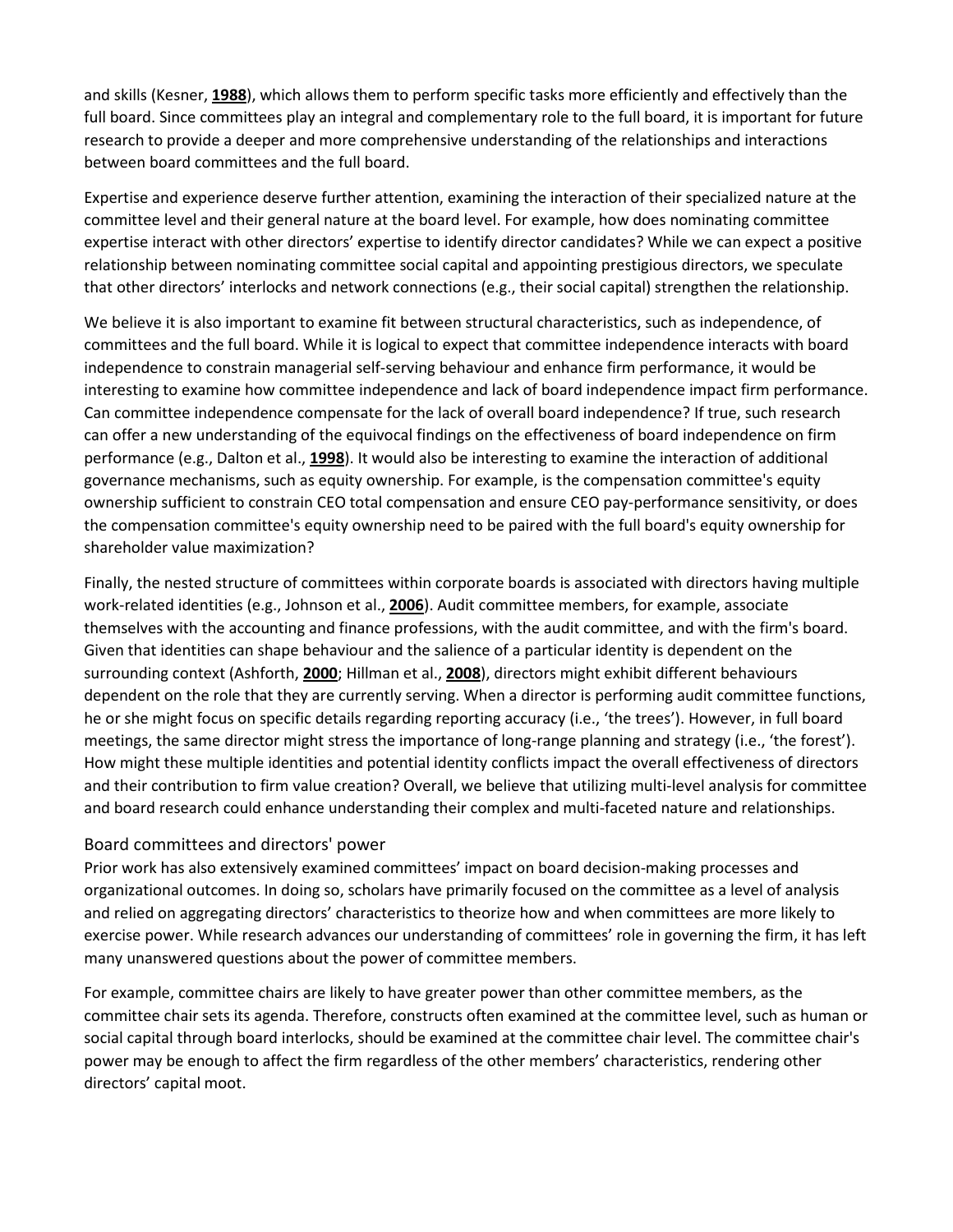Future research could study how directors' power associated with major committee membership is perceived by CEOs. Do CEOs try to limit the power of major board committee chairs and, if so, in what ways? One covert approach to undermine power is to push for the appointment of diverse and conflict-prone directors who oppose and disagree with the committee chair, inhibiting committee social integration (see O'Reilly et al., **[1989](https://onlinelibrary.wiley.com/doi/full/10.1111/joms.12444#joms12444-bib-0163)**). Relatedly, what do CEOs do when they disagree with a major committee's decision? While, in some cases, CEOs may adapt to such a decision, they may also seek to control processes, not due to opportunism, but because they have better information. Additionally, if CEOs anticipate conflicts with a committee and its members, do they focus on developing relationships with committee members or do they seek ways to place similar or more supportive directors on that committee?

Furthermore, it would be interesting to examine how director turnover is affected by the power stemming from committee membership. Do directors on lower-status and voluntary committees turn over more than directors on higher-status, mandatory committees? On one hand, higher-status committees are more visible, and their mistakes and ineffective decisions are more likely to lead to external pressure for members to resign (Arthaud-Day et al., **[2006](https://onlinelibrary.wiley.com/doi/full/10.1111/joms.12444#joms12444-bib-0014)**). On the other hand, higher-status committees garner more power for members to withstand such pressure.

Addressing these questions associated with CEO and director power creates a challenge for scholars. Utilizing established board capital measures, such as functional categories (see Hillman et al., **[2000](https://onlinelibrary.wiley.com/doi/full/10.1111/joms.12444#joms12444-bib-0115)**) and measuring directors' industry embeddedness, expertise and interlocks (see Haynes and Hillman, **[2010](https://onlinelibrary.wiley.com/doi/full/10.1111/joms.12444#joms12444-bib-0110)**), may begin to address challenges at the committee level. Archival measures of CEO (see Finkelstein, **[1992](https://onlinelibrary.wiley.com/doi/full/10.1111/joms.12444#joms12444-bib-0093)**) and director power (see Westphal and Zajac, **[1995](https://onlinelibrary.wiley.com/doi/full/10.1111/joms.12444#joms12444-bib-0193)**) may also be beneficial for examining committee member power. However, if scholars are going to better understand power in committees, or how CEO power may or may not overcome a powerful committee chair, we recommend the development of new scales and interview methodologies. We endorse an updated version of scales developed by Pearce and Zahra (**[1991](https://onlinelibrary.wiley.com/doi/full/10.1111/joms.12444#joms12444-bib-0164)**) that focus on ethics, process, style and effectiveness of committees. Scholars would then interview committee members during their available time when the board is meeting.

#### A more comprehensive view of independence

The predominance of independent boards post-SOX may have made research examining board independence somewhat obsolete (Joseph et al., **[2014](https://onlinelibrary.wiley.com/doi/full/10.1111/joms.12444#joms12444-bib-0129)**). However, it has also opened up avenues for new research examining different director characteristics (Krause et al., **[2013](https://onlinelibrary.wiley.com/doi/full/10.1111/joms.12444#joms12444-bib-0139)**). Indeed, the role of independence in committee composition and function is a rich topic for employing more refined predictors of committee membership with an emphasis on professional affiliations and social connections.

We found that 34 studies operationalized independence in our review, yet only 13 studies used samples that spanned pre- and post-SOX enactment in 2002, and only four studies used samples solely after SOX. Studies using samples prior to SOX often applied simpler measures of independence, such as no relationship with management (e.g., Callahan et al., **[2003](https://onlinelibrary.wiley.com/doi/full/10.1111/joms.12444#joms12444-bib-0035)**) or the majority of directors on the committee having not been employed by the firm (e.g., Krishnan, **[2005](https://onlinelibrary.wiley.com/doi/full/10.1111/joms.12444#joms12444-bib-0140)**). For research utilizing samples partially or fully after SOX, we see greater consideration of all types of prior and current relationships and affiliations. Bruynseels and Cardinaels (**[2013](https://onlinelibrary.wiley.com/doi/full/10.1111/joms.12444#joms12444-bib-0031)**), for instance, considered social network ties between audit committee members and the CEO, finding that such ties influence the firm's financial reporting behaviour, while Hwang and Kim (**[2009](https://onlinelibrary.wiley.com/doi/full/10.1111/joms.12444#joms12444-bib-0124)**) utilized an extensive array of possible social linkages between audit committee members and CEOs in a pre- and post-SOX sample, finding that CEOs receive larger bonuses when audit committees, despite being conventionally independent, are socially linked.

Future research that more extensively captures committee members' expertise and histories, with an emphasis on past personal and professional relationships, offers the opportunity to bridge social networking and social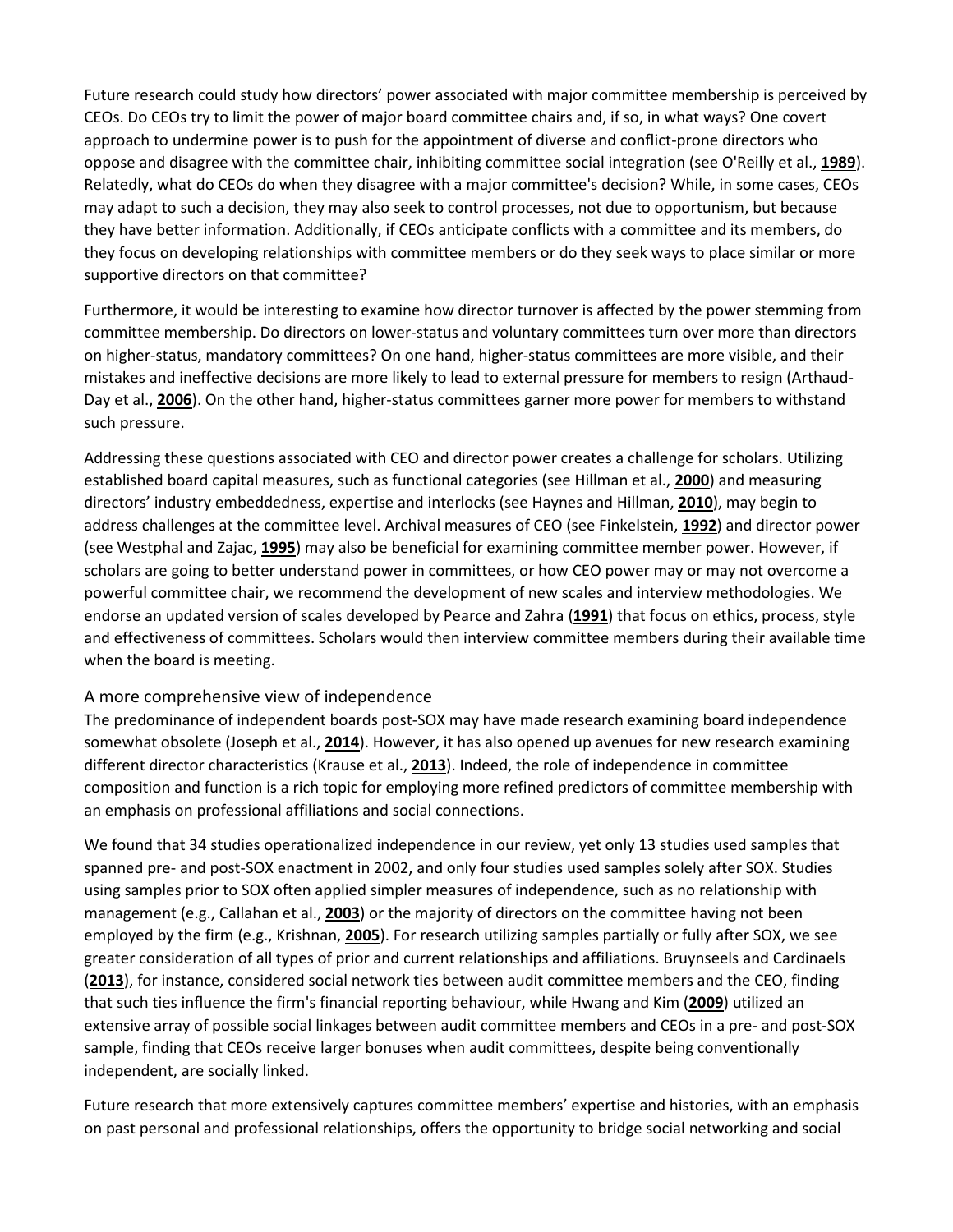exchange theories with agency theory to offer fresh, wide-ranging insights regarding committee members meeting their fiduciary duties. Additionally, committee members' alignment with the current CEO may also influence their execution of fiduciary duties. Prior research offers evidence that directors without any formal ties to the firm may refrain from independent decision making due to social and other relational ties with the CEO (Westphal and Graebner, **[2010](https://onlinelibrary.wiley.com/doi/full/10.1111/joms.12444#joms12444-bib-0192)**). We recommend future studies that consider the breadth of social dependence and how various ties and connections (e.g., joint membership in clubs and associations, graduation from the same university cohort) influence a committee's ability to perform its duties.

We also encourage a far greater examination of board member longevity and independence. An examination of interdependence, in which directors are conventionally independent but began serving as director after the CEO started in his or her position (see Dalton et al., **[1998](https://onlinelibrary.wiley.com/doi/full/10.1111/joms.12444#joms12444-bib-0061)**), may improve scholarly understanding of whether CEOs are able to choose more sympathetic directors and how those directors influence committee outcomes. Alternatively, long-serving board members may have a strong familiarity with firm strategies and operations or may have developed close relationships with firm executives and other board members. Future studies examining whether committee member longevity and ability to act independently may help scholars resolve previous ambiguous findings, such as those associated with the relationship of committee independence and CEO compensation (e.g., Faulkender and Yang, **[2010](https://onlinelibrary.wiley.com/doi/full/10.1111/joms.12444#joms12444-bib-0085)**).

Only a handful of studies consider the effects of ownership among committee members on committee composition and outcomes, with research largely centred on blockholders on committees (e.g., Bebchuk et al., **[2010](https://onlinelibrary.wiley.com/doi/full/10.1111/joms.12444#joms12444-bib-0018)**; Callaghan et al., **[2004](https://onlinelibrary.wiley.com/doi/full/10.1111/joms.12444#joms12444-bib-0034)**; Yermack, **[1997](https://onlinelibrary.wiley.com/doi/full/10.1111/joms.12444#joms12444-bib-0195)**). Future research could draw from power theories to explore whether directors with greater equity ownership are more likely to gain influence on certain committees. For instance, a director who holds more equity may be more likely to become committee chair and, thus, control the agenda. Exploratory research may even reveal which committees are thought to be most powerful given which committee seats and chairs are held by powerful directors. Further, scholars may use research on equity among directors to explore whether the equity concentration of committee members may improve monitoring among audit committee members or enhance shareholder value creation through executive compensation. Such findings may build on research by Deutsch et al. (**[2011](https://onlinelibrary.wiley.com/doi/full/10.1111/joms.12444#joms12444-bib-0067)**) who identified that stock options provided to directors are more effective in encouraging firm risk than those provided to CEOs. Finally, it may be beneficial to utilize prior research on the types of institutional investors and blockholders to explore whether differences in owner preferences influence committee outcomes. For instance, the existence of a transient institutional investor on the compensation committee may result in a significantly different executive compensation arrangement than one in which a dedicated institutional investor was appointed to the committee. Such arrangements may result in greater principal-principal conflicts.

## Methodological Improvements

## Endogeneity

Hermalin and Weisbach (**[2001](https://onlinelibrary.wiley.com/doi/full/10.1111/joms.12444#joms12444-bib-0113)**) asserted that since boards are developed by firms to address potential agency problems, studies examining boards suffer from endogeneity as the variables of interest are often endogenous. Additionally, since a director's membership on a committee is not random, the relationships between members' characteristics and various firm and board outcomes are likely to be endogenous. For example, prior research has examined how compensation committee members' diversity, pay, and social status (Belliveau et al., **[1996](https://onlinelibrary.wiley.com/doi/full/10.1111/joms.12444#joms12444-bib-0023)**; Conyon and He, **[2004](https://onlinelibrary.wiley.com/doi/full/10.1111/joms.12444#joms12444-bib-0055)**; Conyon and Peck, 2004) impact executive compensation. Yet, directors are appointed to the compensation committee based on their prior experiences and behaviours (e.g., Bilimoria and Piderit, **[1994](https://onlinelibrary.wiley.com/doi/full/10.1111/joms.12444#joms12444-bib-0025)**; Kesner, **[1988](https://onlinelibrary.wiley.com/doi/full/10.1111/joms.12444#joms12444-bib-0133)**). Not accounting for selection bias in committee membership or overlooking the impact of the full board could raise validity concerns about the effects of directors' characteristics on executive compensation. Similarly, scholars examining the formation of committees, especially less traditional ones, may face endogeneity concerns.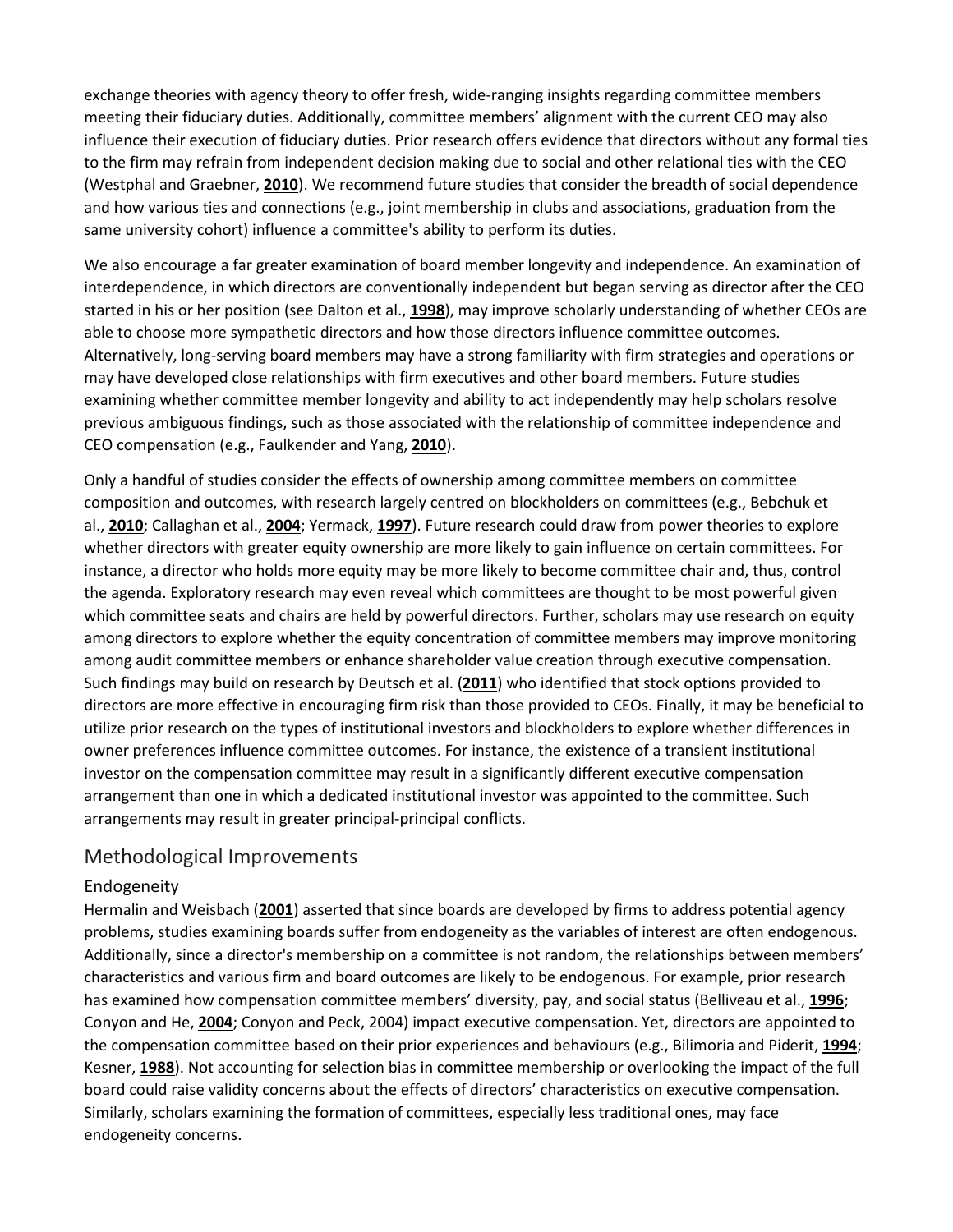As shown in Tables **[3](https://onlinelibrary.wiley.com/doi/full/10.1111/joms.12444#joms12444-tbl-0003)** through **[4](https://onlinelibrary.wiley.com/doi/full/10.1111/joms.12444#joms12444-tbl-0004)**, we have noted studies in which the research design accounted for endogeneity in its methodological approach. In our review, only 20 per cent of pre-2001 studies employed analytical specifications to deal with endogeneity; however, over 75 per cent of the post-2010 studies employed such methods. These findings suggest that methodological rigor today is more commonly employed by scholars and expected by leading journals. While finance scholars were the first to emphasize and address this issue, it is clear that such rigor is now considered essential in accounting and management research. Gupta and Wowak (**[2017](https://onlinelibrary.wiley.com/doi/full/10.1111/joms.12444#joms12444-bib-0105)**), for example, utilized instrumental variables, Heckman selection models, and fixed-effects regression to address reverse causality and unobserved heterogeneity. Other scholars have used similar methods to validate that results have not been influenced by endogenous factors (e.g., Bruyneels and Cardinaels, **[2013](https://onlinelibrary.wiley.com/doi/full/10.1111/joms.12444#joms12444-bib-0031)**; Hoitash et al., **[2009](https://onlinelibrary.wiley.com/doi/full/10.1111/joms.12444#joms12444-bib-0120)**). It is imperative that scholars continue to utilize appropriate techniques to alleviate endogeneity concerns; however, we are encouraged by the increasing attention paid to methodological considerations of endogeneity.**[8](https://onlinelibrary.wiley.com/doi/full/10.1111/joms.12444#joms12444-note-1008_370)**

## Measurement of committee independence

Research primarily operationalizes committee independence as either a continuous variable, measured as the percentage of independent committee members, or as a dichotomous variable set to 1 when a majority of members are independent (Aggarwal et al., **[2011](https://onlinelibrary.wiley.com/doi/full/10.1111/joms.12444#joms12444-bib-0006)**; Cohen et al., **[2012](https://onlinelibrary.wiley.com/doi/full/10.1111/joms.12444#joms12444-bib-0053)**) or there is an independent lead director (Cheng et al., **[2010](https://onlinelibrary.wiley.com/doi/full/10.1111/joms.12444#joms12444-bib-0048)**). Given changes in independence requirements following SOX (see Table **[2](https://onlinelibrary.wiley.com/doi/full/10.1111/joms.12444#joms12444-tbl-0002)**), it is important to consider how independence is measured. Consistent with our previous recommendation for a more comprehensive view on independence, we offer four suggestions to scholars which would enable an examination of committee member independence in line with today's governance climate. First, for committees in which the traditional measure of independence can still be used, relationships should be explored using a proportional, rather than dichotomous, measure of independence. Second, alternative measures of social dependence, capturing an extensive array of connections, are needed to understand if committee members act independently. Third, the longevity of a committee member, both overall and in relationship to the CEO, should be used to consider whether the committee member is too bound to firm history or the CEO to act independently. Lastly, scholars are encouraged to develop more behaviourally-oriented measures of independence, including scales that apply survey-based methodologies.

## Alternative sources of data collection

We have a limited understanding of how board committees function and this is mainly due to the exclusive reliance on archival methods for obtaining data on board committees. While we recognize that it is extremely difficult to achieve sufficient response rates or access when surveys or qualitative methodologies are employed, we reaffirm the previous call of Johnson et al. (**[2013](https://onlinelibrary.wiley.com/doi/full/10.1111/joms.12444#joms12444-bib-0127)**) that scholars examining boards need to gain better access to executives and board members, since closer and more personal access is essential to understanding how board committees function. In particular, even limited observation of committee meetings could yield insights on how committee members interact with each and with the broader board. There is likely to be considerable variation in the degree to which the full board is informed about the committee's work, and understanding how these interactions affect not only the committee, but also the board's knowledge and information, could be beneficial.

## Conclusion

Board committee research has been a growing field. However, despite the increased attention from various disciplines, such as management, finance, and accounting, the literature on board committees has developed rather independently and with little integration. The purpose of this review was to aggregate existing board committee research, synthesize the main antecedents to committee formation and membership, and outline the key outcomes associated with board committees. Based on this review, we identified weaknesses and gaps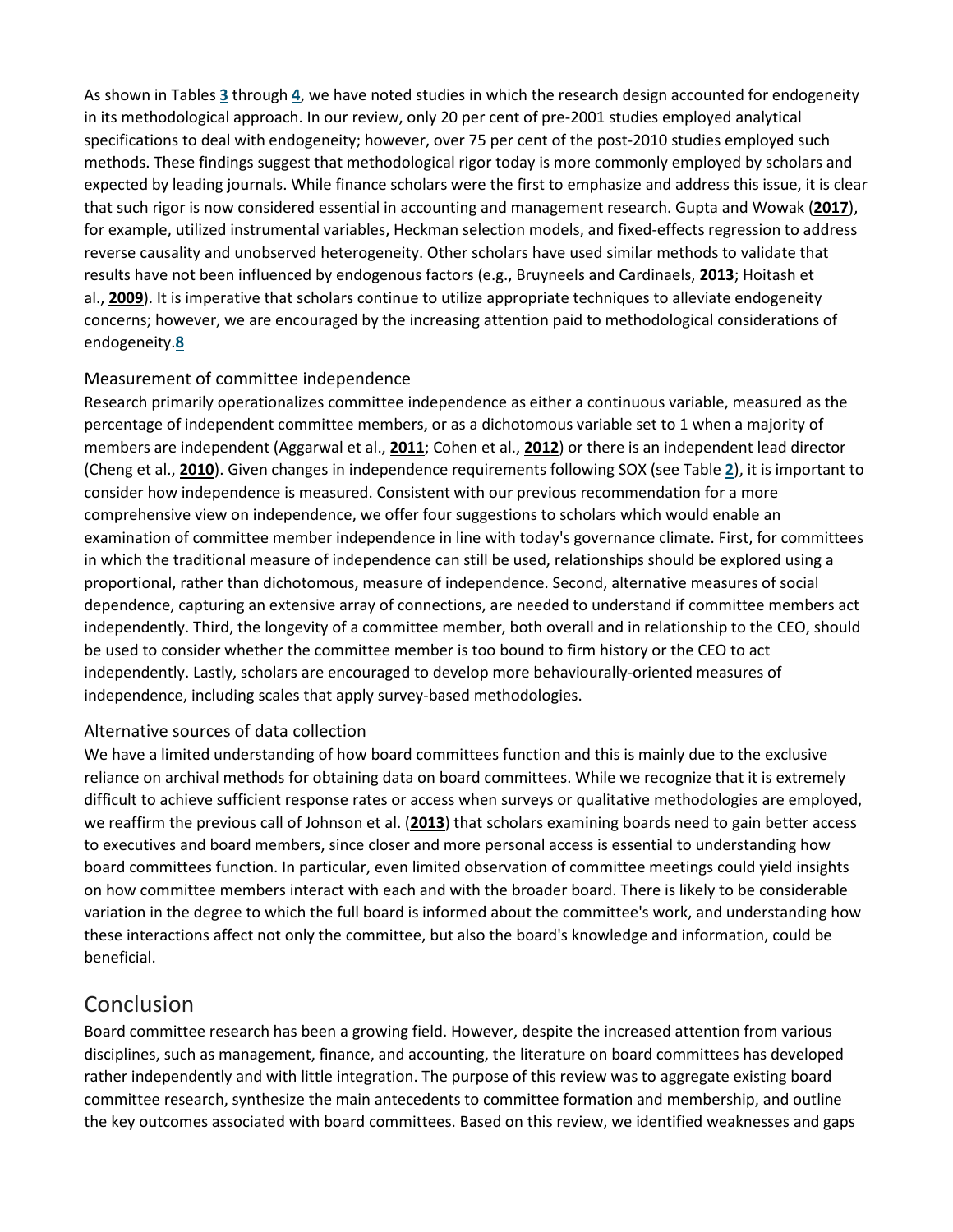in prior research that could be leveraged to generate new and exciting knowledge about board committees. From these findings, we proposed a series of recommendations for future research. We believe that greater focus on independence, committee members' human and social capital, committee diversity and power, and interactions between various committees could significantly enhance our understanding of board committees' role in corporate governance. We are hopeful that our review spurs new scholarship related to board committees, as this is where the real work is accomplished in boards.

## Acknowledgements

We thank General Editor Don Siegel and four anonymous reviewers for their helpful comments on previous versions of the paper. All errors or oversights belong solely to the authors.

| <b>Abbreviation</b> | Journal                                          | <b>Articles</b> |
|---------------------|--------------------------------------------------|-----------------|
|                     | <b>Accounting</b>                                |                 |
| ABR                 | <b>Accounting and Business Review</b>            | $\mathbf{1}$    |
| <b>AJPT</b>         | Accounting: A Journal of Practice & Theory       | 4               |
| <b>JAE</b>          | Journal of Accounting and Economics              | 5               |
| <b>JAPP</b>         | Journal of Accounting and Public Policy          | $\mathbf{1}$    |
| <b>JAR</b>          | Journal of Accounting Research                   | 4               |
| <b>JMAR</b>         | Journal of Management Accounting Research        | $\overline{2}$  |
| <b>TAR</b>          | The Accounting Review                            | 26              |
|                     | <b>Total</b>                                     | 43              |
|                     | <b>Finance</b>                                   |                 |
| FAJ                 | <b>Financial Analysts Journal</b>                | $\mathbf{1}$    |
| <b>FM</b>           | <b>Financial Management</b>                      | $\mathbf{1}$    |
| <b>JCF</b>          | Journal of Corporate Finance                     | $\mathbf{1}$    |
| <b>JFE</b>          | Journal of Financial Economics                   | 25              |
| <b>JLE</b>          | The Journal of Law and Economics                 | $\mathbf{1}$    |
| <b>JOF</b>          | Journal of Finance                               | 10              |
| <b>RFS</b>          | <b>Review of Financial Studies</b>               | 3               |
|                     | <b>Total</b>                                     | 42              |
|                     | <b>Management</b>                                |                 |
| AMJ                 | Academy of Management Journal                    | 10              |
| AMR                 | Academy of Management Review                     | 0               |
| ASQ                 | <b>Administrative Science Quarterly</b>          | $\overline{7}$  |
| <b>B&amp;S</b>      | <b>Business and Society</b>                      | $\mathbf{1}$    |
| <b>CGIR</b>         | Corporate Governance: An International Review    | 9               |
| <b>IJOA</b>         | International Journal of Organizational Analysis | $\mathbf{1}$    |
| <b>JBE</b>          | Journal of Business Ethics                       | 5               |
| <b>JBR</b>          | Journal of Business Research                     | $\overline{1}$  |
| <b>JBS</b>          | Journal of Business Strategy                     | $\mathbf{1}$    |
| <b>JIBS</b>         | Journal of International Business Studies        | 0               |
| JMI                 | Journal of Management Inquiry                    | $\overline{2}$  |
| <b>JMS</b>          | Journal of Management Studies                    | 3               |
| <b>JOM</b>          | Journal of Management                            | 4               |
| <b>MD</b>           | <b>Management Decision</b>                       | $\mathbf{1}$    |
| <b>MS</b>           | <b>Management Science</b>                        | 4               |
| <b>OS</b>           | <b>Organization Science</b>                      | 0               |

## Appendix I: Journals Included in Literature Review Tables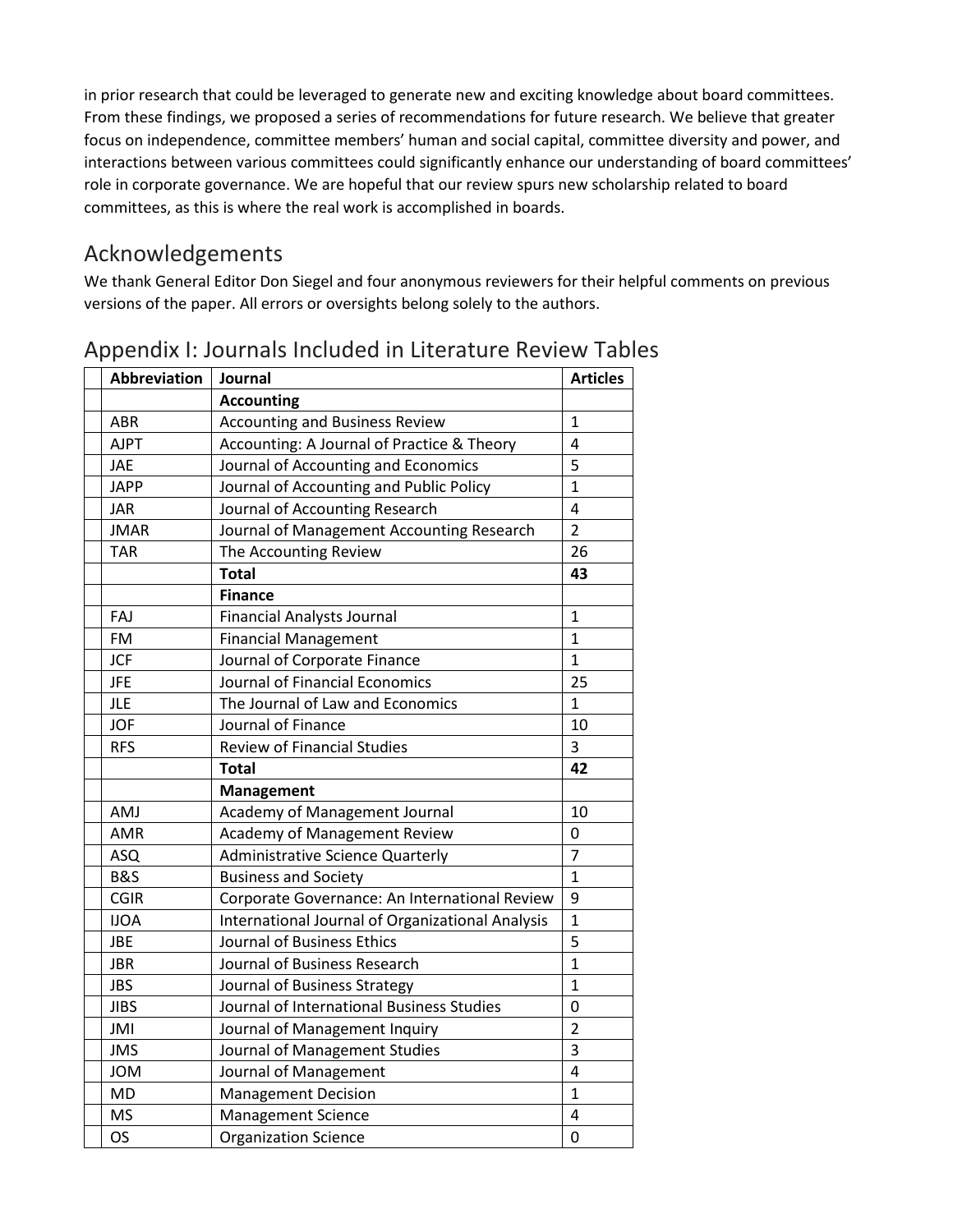| <b>SMJ</b> | Strategic Management Journal |  |
|------------|------------------------------|--|

## References

- Abbott, L. J., Parker, S. and Peters, G. F. (2004). ' Audit committee characteristics and restatements'. *Auditing: A Journal of Practice & Theory*, **23**, 69– 87.
- Abbott, L. J., Parker, S., Peters, G. F. and Raghunandan, K. (2003). ' The association between audit committee characteristics and audit fees'. *Auditing: A Journal of Practice & Theory*, **22**, 17– 32.
- Abbott, L. J., Parker, S., Peters, G. F. and Rama, D. V. (2007). ' Corporate governance, audit quality, and the Sarbanes-Oxley Act: Evidence from internal audit outsourcing'. *The Accounting Review*, **82**, 803– 35.
- Adams, R. B., Ragunathan, V. and Tumarkin, R. (2015). *Death by Committee? An Analysis of Delegation in Corporate Boards*. An Analysis of Delegation in Corporate Boards (30 October 2015).
- Adut, D., Cready, W. H. and Lopez, T. J. (2003). ' Restructuring charges and CEO cash compensation: A reexamination'. *The Accounting Review*, **78**, 169– 92.
- Aggarwal, R., Erel, I., Ferreira, M. and Matos, P. (2011). ' Does governance travel around the world? Evidence from institutional investors'. *Journal of Financial Economics*, **100**, 154– 81.
- Aggarwal, R., Erel, I., Stulz, R. and Williamson, R. (2008). ' Differences in governance practices between US and foreign firms: Measurement, causes, and consequences'. *The Review of Financial Studies*, **22**, 3131– 69.
- Agoglia, C. P., Doupnik, T. S. and Tsakumis, G. T. (2011). ' Principles-based versus rules-based accounting standards: The influence of standard precision and audit committee strength on financial reporting decisions'. *The Accounting Review*, **86**, 747– 77.
- Aguilera, R. V. (2005). ' Corporate governance and director accountability: An institutional comparative perspective'. *British Journal of Management*, **16**, S39– S53.
- Aguilera, R. V., Judge, W. Q. and Terjesen, S. A. (2018). ' Corporate governance deviance'. *Academy of Management Review*, **43**, 87– 109.
- Anderson, R. C. and Reeb, D. M. (2004). ' Board composition: Balancing family influence in S&P 500 firms'. *Administrative Science Quarterly*, **49**, 209– 37.
- Anderson, R. C., Mansi, S. A. and Reeb, D. M. (2004). ' Board characteristics, accounting report integrity, and the cost of debt'. *Journal of Accounting and Economics*, **37**, 315– 42.
- Armstrong, C. S., Core, J. E. and Guay, W. R. (2014). ' Do independent directors cause improvements in firm transparency?'. *Journal of Financial Economics*, **113**, 383– 403.
- Arthaud-Day, M. L., Certo, S. T., Dalton, C. M. and Dalton, D. R. (2006). ' A changing of the guard: Executive and director turnover following corporate financial restatements'. *Academy of Management Journal*, **49**, 1119– 36.
- Ashforth, B. (2000). *Role Transitions in Organizational Life. An Identity‐Based Perspective*. New York: Routledge.
- Badolato, P. G., Donelson, D. C. and Ege, M. (2014). ' Audit committee financial expertise and earnings management: The role of status'. *Journal of Accounting and Economics*, **58**, 208– 30.
- Beasley, M. S. (1996). ' An empirical analysis of the relation between the board of director composition and financial statement fraud'. *The Accounting Review*, **71**, 443– 65.
- Bebchuk, L. A., Grinstein, Y. and Peyer, U. (2010). ' Lucky CEOs and lucky directors'. *The Journal of Finance*, **65**, 2363– 401.
- Beck, M. J. and Mauldin, E. G. (2014). ' Who's really in charge? Audit committee versus CFO power and audit fees'. *The Accounting Review*, **89**, 2057– 85.
- Becker, G. S. (1994). ' Human capital revisited'. In Becker, G. S. (Ed.), *Human Capital: A Theoretical and Empirical Analysis with Special Reference to Education*, 3rd edition. Chicago, IL: The University of Chicago Press, 15– 28.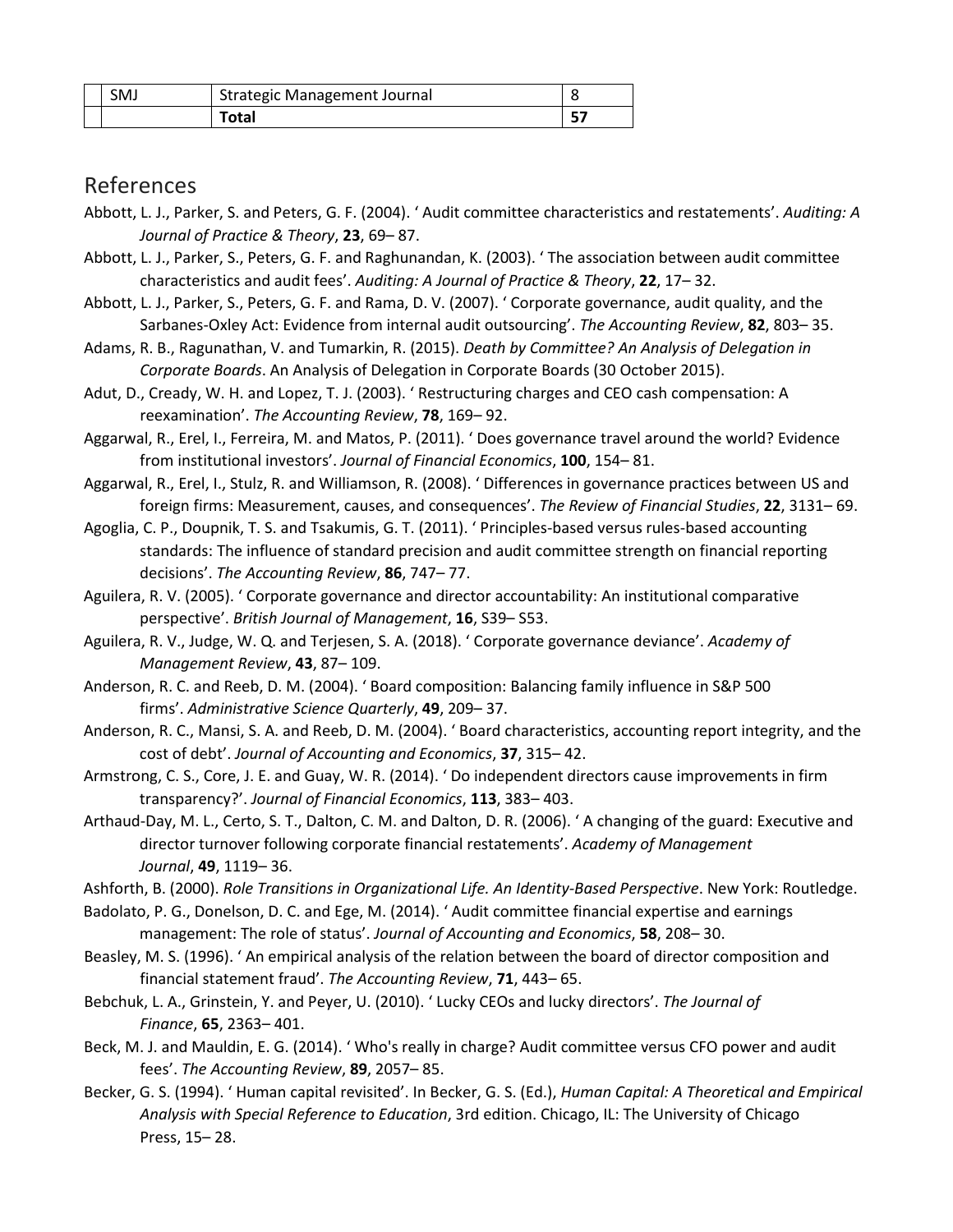Bedard, J., Chtourou, S. M. and Courteau, L. (2004). ' The effect of audit committee expertise, independence, and activity on aggressive earnings management'. *Auditing: A Journal of Practice & Theory*, **23**, 13– 35.

- Beekun, R. I., Stedham, Y. and Young, G. J. (1998). ' Board characteristics, managerial controls and corporate strategy: A study of US hospitals'. *Journal of Management*, **24**, 3– 19.
- Belliveau, M. A., O'Reilly, C. A. III and Wade, J. B. (1996). ' Social capital at the top: Effects of social similarity and status on CEO compensation'. *Academy of Management Journal*, **39**, 1568– 93.

Berrone, P. and Gomez-Mejia, L. R. (2009). ' Environmental performance and executive compensation: An integrated agency-institutional perspective'. *Academy of Management Journal*, **52**, 103– 26.

- Bilimoria, D. and Piderit, S. K. (1994). ' Board committee membership: Effects of sex-based bias'. *Academy of Management Journal*, **37**, 1453– 77.
- Bizjak, J. M., Lemmon, M. L. and Naveen, L. (2008). ' Does the use of peer groups contribute to higher pay and less efficient compensation?'. *Journal of Financial Economics*, **90**, 152– 68.
- Boivie, S., Bednar, M. K., Aguilera, R. V. and Andrus, J. L. (2016). ' Are boards designed to fail? The implausibility of effective board monitoring'. *Academy of Management Annals*, **10**, 319– 407.

Boivie, S., Graffin, S. D. and Pollock, T. G. (2012). ' Time for me to fly: Predicting director exit at large firms'. *Academy of Management Journal*, **55**, 1334– 59.

- Brandes, P., Dharwadkar, R. and Suh, S. (2016). ' I know something you don't know!: The role of linking pin directors in monitoring and incentive alignment'. *Strategic Management Journal*, **37**, 964– 81.
- Brochet, F. and Srinivasan, S. (2014). ' Accountability of independent directors: Evidence from firms subject to securities litigation'. *Journal of Financial Economics*, **111**, 430– 49.
- Bruynseels, L. and Cardinaels, E. (2013). ' The audit committee: Management watchdog or personal friend of the CEO?'. *The Accounting Review*, **89**, 113– 45.
- Cai, J., Garner, J. L. and Walkling, R. A. (2009). ' Electing directors'. *The Journal of Finance*, **64**, 2389– 421.
- Calkoen, W. E. (2017). *The Corporate Governance Review*. London: Law Business Research, Limited.
- Callaghan, S. R., Saly, P. J. and Subramaniam, C. (2004). ' The timing of option repricing'. *The Journal of Finance*, **59**, 1651– 76.
- Callahan, W. T., Millar, J. A. and Schulman, C. (2003). ' An analysis of the effect of management participation in director selection on the long-term performance of the firm'. *Journal of Corporate Finance*, **9**, 169– 81.
- Cao, Y., Dhaliwal, D., Li, Z. and Yang, Y. G. (2014). ' Are all independent directors equally informed? Evidence based on their trading returns and social networks'. *Management Science*, **61**, 795– 813.
- Capezio, A., Shields, J. and O'Donnell, M. (2011). ' Too good to be true: Board structural independence as a moderator of CEO pay-for-firm-performance'. *Journal of Management Studies*, **48**, 487– 513.
- Carcello, J. V. and Neal, T. L. (2000). ' Audit committee composition and auditor reporting'. *The Accounting Review*, **75**, 453– 67.
- Carcello, J. V. and Neal, T. L. (2003). ' Audit committee characteristics and auditor dismissals following "new" going-concern reports'. *The Accounting Review*, **78**, 95– 117.
- Carcello, J. V., Hermanson, D. R. and Ye, Z. (2011). ' Corporate governance research in accounting and auditing: Insights, practice implications, and future research directions'. *Auditing: A Journal of Practice & Theory*, **30**, 1– 31.
- Carter, D. A., D'Souza, F., Simkins, B. J. and Simpson, W. G. (2010). ' The gender and ethnic diversity of US boards and board committees and firm financial performance'. *Corporate Governance: An International Review*, **18**, 396– 414.
- Carter, D. A., Simkins, B. J. and Simpson, W. G. (2003). ' Corporate governance, board diversity, and firm value'. *Financial Review*, **38**, 33– 53.
- Chan, K. C. and Li, J. (2008). ' Audit committee and firm value: Evidence on outside top executives as expertindependent directors'. *Corporate Governance: An International Review*, **16**, 16– 31.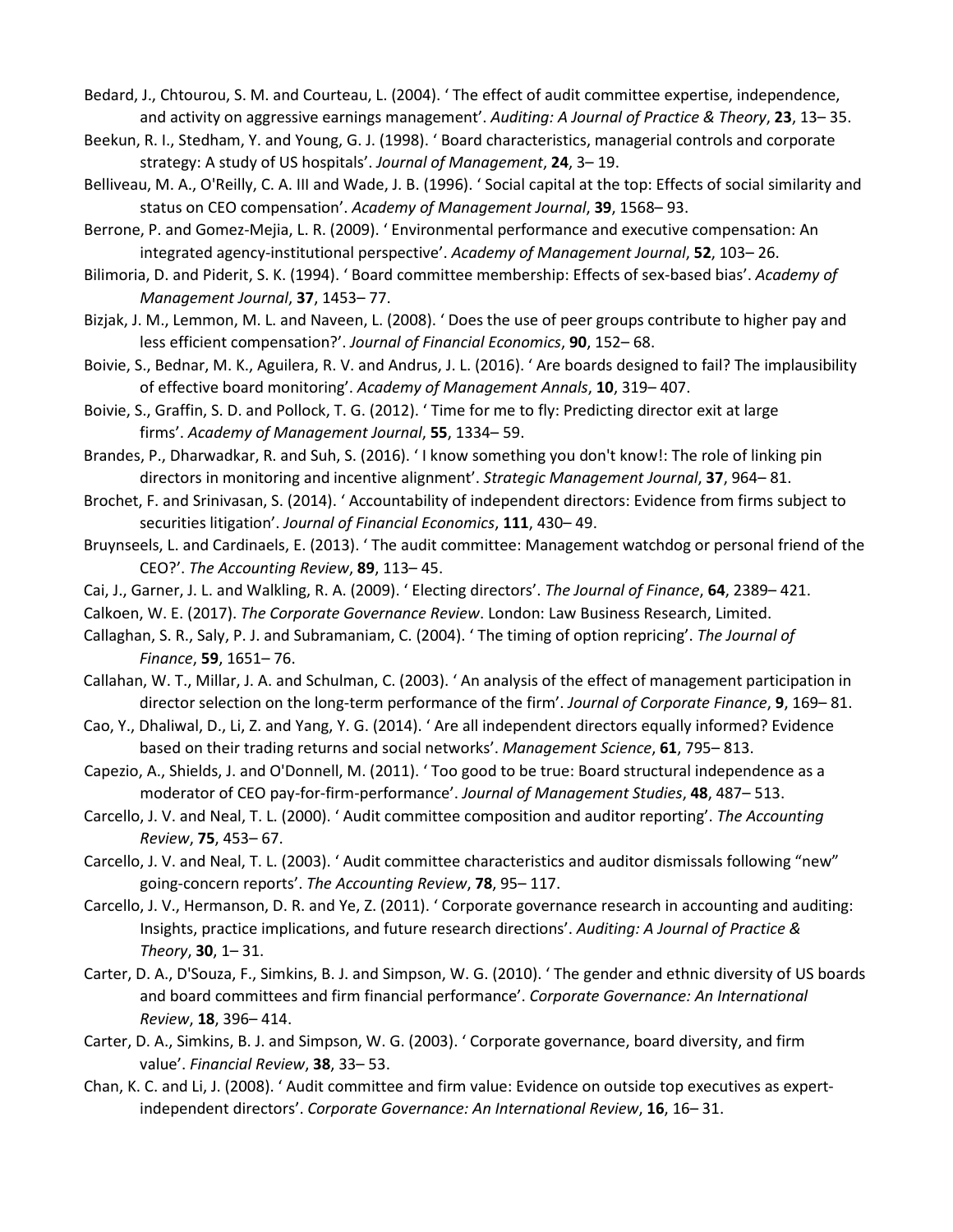- Chan, L. H., Chen, K. C., Chen, T.-Y. and Yu, Y. (2012). ' The effects of firm-initiated clawback provisions on earnings quality and auditor behavior'. *Journal of Accounting and Economics*, **54**, 180– 96.
- Chatman, J. A., Polzer, J. T., Barsade, S. G. and Neale, M. A. (1998). ' Being different yet feeling similar: The influence of demographic composition and organizational culture on work processes and outcomes'. *Administrative Science Quarterly*, **43**, 749– 80.
- Chen, K. D. and Wu, A. (2016). *The Structure of Board Committees*. Boston, MA: Harvard Business School.
- Cheng, S. (2004). ' R&D expenditures and CEO compensation'. *The Accounting Review*, **79**, 305– 28.
- Cheng, C. A., Huang, H. H., Li, Y. and Lobo, G. (2010). ' Institutional monitoring through shareholder litigation'. *Journal of Financial Economics*, **95**, 356– 83.
- Chhaochharia, V. and Grinstein, Y. (2007). ' Corporate governance and firm value: The impact of the 2002 governance rules'. *The Journal of Finance*, **62**, 1789– 825.
- Chhaochharia, V. and Grinstein, Y. (2009). ' CEO compensation and board structure'. *The Journal of Finance*, **64**, 231– 61.
- Chin, M. and Semadeni, M. (2017). ' CEO political ideologies and pay egalitarianism within top management teams'. *Strategic Management Journal*, **38**, 1608– 25.
- Chowdhury, S. D. and Wang, E. Z. (2009). ' Institutional activism types and CEO compensation: A time-series analysis of large Canadian corporations'. *Journal of Management*, **35**, 5– 36.
- Cohen, L., Frazzini, A. and Malloy, C. J. (2012). ' Hiring cheerleaders: Board appointments of "independent" directors'. *Management Science*, **58**, 1039– 58.
- Cohen, J. R., Hoitash, U., Krishnamoorthy, G. and Wright, A. M. (2013). ' The effect of audit committee industry expertise on monitoring the financial reporting process'. *The Accounting Review*, **89**, 243– 73.
- Conyon, M. J. and He, L. (2004). ' Compensation committees and CEO compensation incentives in US entrepreneurial firms'. *Journal of Management Accounting Research*, **16**, 35– 56.
- Conyon, M. J. and Mallin, C. (1997). ' Women in the boardroom: Evidence from large UK companies'. *Corporate Governance: An International Review*, **5**, 112– 7.
- Conyon, M. J. and Peck, S. I. (1998). ' Board control, remuneration committees, and top management compensation'. *Academy of Management Journal*, **41**, 146– 57.
- Cyert, R. M., Kang, S.-H. and Kumar, P. (2002). ' Corporate governance, takeovers, and top-management compensation: Theory and evidence'. *Management Science*, **48**, 453– 69.
- Daily, C. M. (1996). ' Governance patterns in bankruptcy reorganizations'. *Strategic Management Journal*, **17**, 355– 75.
- Daily, C. M., Johnson, J. L., Ellstrand, A. E. and Dalton, D. R. (1998). ' Compensation committee composition as a determinant of CEO compensation'. *Academy of Management Journal*, **41**, 209– 20.
- Dalton, D. R., Daily, C. M., Ellstrand, A. E. and Johnson, J. L. (1998). ' Meta-analytic reviews of board composition, leadership structure, and financial performance'. *Strategic Management Journal*, **19**, 269– 90.
- Dalton, D. R., Daily, C. M., Certo, S. T. and Roengpitya, R. (2003). ' Meta-analyses of financial performance and equity: Fusion or confusion?'. *Academy of Management Journal*, **46**, 13– 26.
- Davidson, W. N. III and Worrell, D. L. (2001). ' Regulatory pressure and environmental management infrastructure and practices'. *Business & Society*, **40**, 315– 42.
- Davidson, W. N. III, Xie, B. and Xu, W. (2004). ' Market reaction to voluntary announcements of audit committee appointments: The effect of financial expertise'. *Journal of Accounting and Public Policy*, **23**, 279– 93.
- DeFond, M. L. and Jiambalvo, J. (1991). ' Incidence and circumstances of accounting errors'. *The Accounting Review*, **66**, 643– 55.
- DeFond, M. L., Hann, R. N. and Hu, X. (2005). ' Does the market value financial expertise on audit committees of boards of directors?' *Journal of Accounting Research*, **43**, 153– 93.
- Deutsch, Y., Keil, T. and Laamanen, T. (2011). ' A dual agency view of board compensation: The joint effects of outside director and CEO stock options on firm risk'. *Strategic Management Journal*, **32**, 212– 27.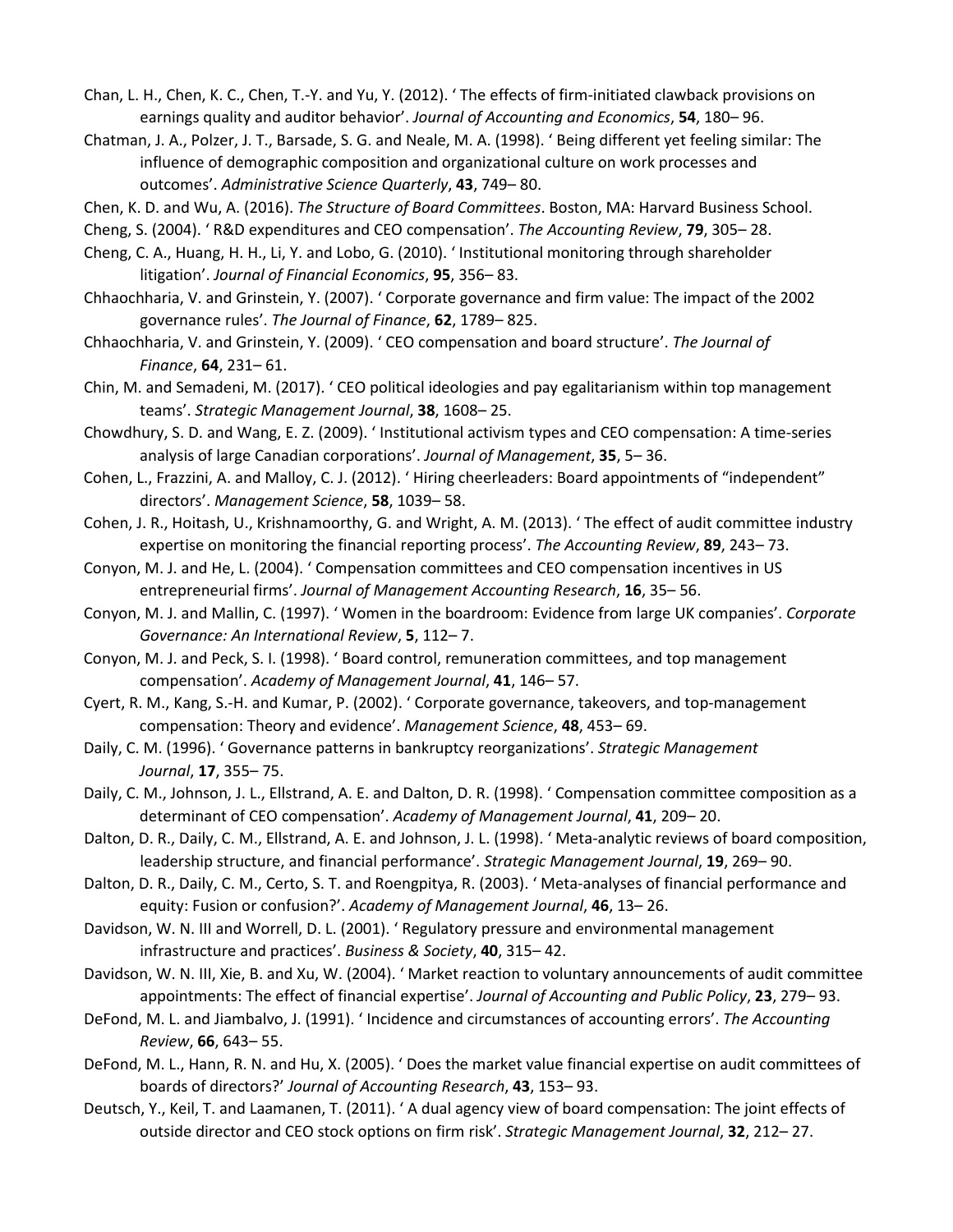Dey, A. (2008). ' Corporate governance and agency conflicts'. *Journal of Accounting Research*, **46**, 1143– 81.

- DiMaggio, P. and Powell, W. W. (1983). ' The iron cage revisited: Collective rationality and institutional isomorphism in organizational fields'. *American Sociological Review*, **48**, 147– 60.
- Donaldson, L. and Davis, J. H. (1994). ' Boards and company performance-research challenges the conventional wisdom'. *Corporate Governance: An International Review*, **2**, 151– 60.
- Duchin, R., Matsusaka, J. G. and Ozbas, O. (2010). ' When are outside directors effective?'. *Journal of Financial Economics*, **96**, 195– 214.
- Eccles, R. G., Ioannou, I. and Serafeim, G. (2014). ' The impact of corporate sustainability on organizational processes and performance'. *Management Science*, **60**, 2835– 57.
- Eminet, A. and Guedri, Z. (2010). ' The role of nominating committees and director reputation in shaping the labor market for directors: An empirical assessment'. *Corporate Governance: An International Review*, **18**, 557– 74.
- Engel, E., Hayes, R. M. and Wang, X. (2010). ' Audit committee compensation and the demand for monitoring of the financial reporting process'. *Journal of Accounting and Economics*, **49**, 136– 54.
- Erhardt, N. L., Werbel, J. D. and Shrader, C. B. (2003). ' Board of director diversity and firm financial performance'. *Corporate Governance: An International Review*, **11**, 102– 11.
- Erkens, D. H. and Bonner, S. E. (2012). ' The role of firm status in appointments of accounting financial experts to audit committees'. *The Accounting Review*, **88**, 107– 36.
- Ernst and Young Center for Board Matters. (2018). *A Fresh Look at Board Committees*. Available at [https://www.ey.com/Publication/vwLUAssets/ey-cbm-a-fresh-look-at-board-committees/\\$FILE/ey](https://www.ey.com/Publication/vwLUAssets/ey-cbm-a-fresh-look-at-board-committees/$FILE/ey-cbm-a-fresh-look-at-board-committees.pdf)[cbm-a-fresh-look-at-board-committees.pdf](https://www.ey.com/Publication/vwLUAssets/ey-cbm-a-fresh-look-at-board-committees/$FILE/ey-cbm-a-fresh-look-at-board-committees.pdf) (accessed 17 March 2019).
- Ertimur, Y., Ferri, F. and Maber, D. A. (2012). ' Reputation penalties for poor monitoring of executive pay: Evidence from option backdating'. *Journal of Financial Economics*, **104**, 118– 44.
- Ezzamel, M. and Watson, R. (2002). ' Pay comparability across and within UK boards: An empirical analysis of the cash pay awards to CEOs and other board members'. *Journal of Management Studies*, **39**, 207– 32.
- Falato, A., Kadyrzhanova, D. and Lel, U. (2014). ' Distracted directors: Does board busyness hurt shareholder value?'. *Journal of Financial Economics*, **113**, 404– 26.
- Faleye, O. (2007). ' Classified boards, firm value, and managerial entrenchment'. *Journal of Financial Economics*, **83**, 501– 29.
- Faleye, O., Hoitash, R. and Hoitash, U. (2011). ' The costs of intense board monitoring'. *Journal of Financial Economics*, **101**, 160– 81.
- Fama, E. F. and Jensen, M. C. (1983). ' Separation of ownership and control'. *The Journal of Law and Economics*, **26**, 301– 25.
- Farber, D. B. (2005). ' Restoring trust after fraud: Does corporate governance matter?'. *The Accounting Review*, **80**, 539– 61.
- Faulkender, M. and Yang, J. (2010). ' Inside the black box: The role and composition of compensation peer groups'. *Journal of Financial Economics*, **96**, 257– 70.
- Felo, A. J. (2001). ' Ethics programs, board involvement, and potential conflicts of interest in corporate governance'. *Journal of Business Ethics*, **32**, 205– 18.
- Ferrell, A., Liang, H. and Renneboog, L. (2016). ' Socially responsible firms'. *Journal of Financial Economics*, **122**, 585– 606.
- Ferris, S. P., Jagannathan, M. and Pritchard, A. C. (2003). ' Too busy to mind the business? Monitoring by directors with multiple board appointments'. *The Journal of Finance*, **58**, 1087– 111.
- Fich, E. M. and Shivdasani, A. (2007). ' Financial fraud, director reputation, and shareholder wealth'. *Journal of Financial Economics*, **86**, 306– 36.
- Fich, E. M., Cai, J. and Tran, A. L. (2011). ' Stock option grants to target CEOs during private merger negotiations'. *Journal of Financial Economics*, **101**, 413– 30.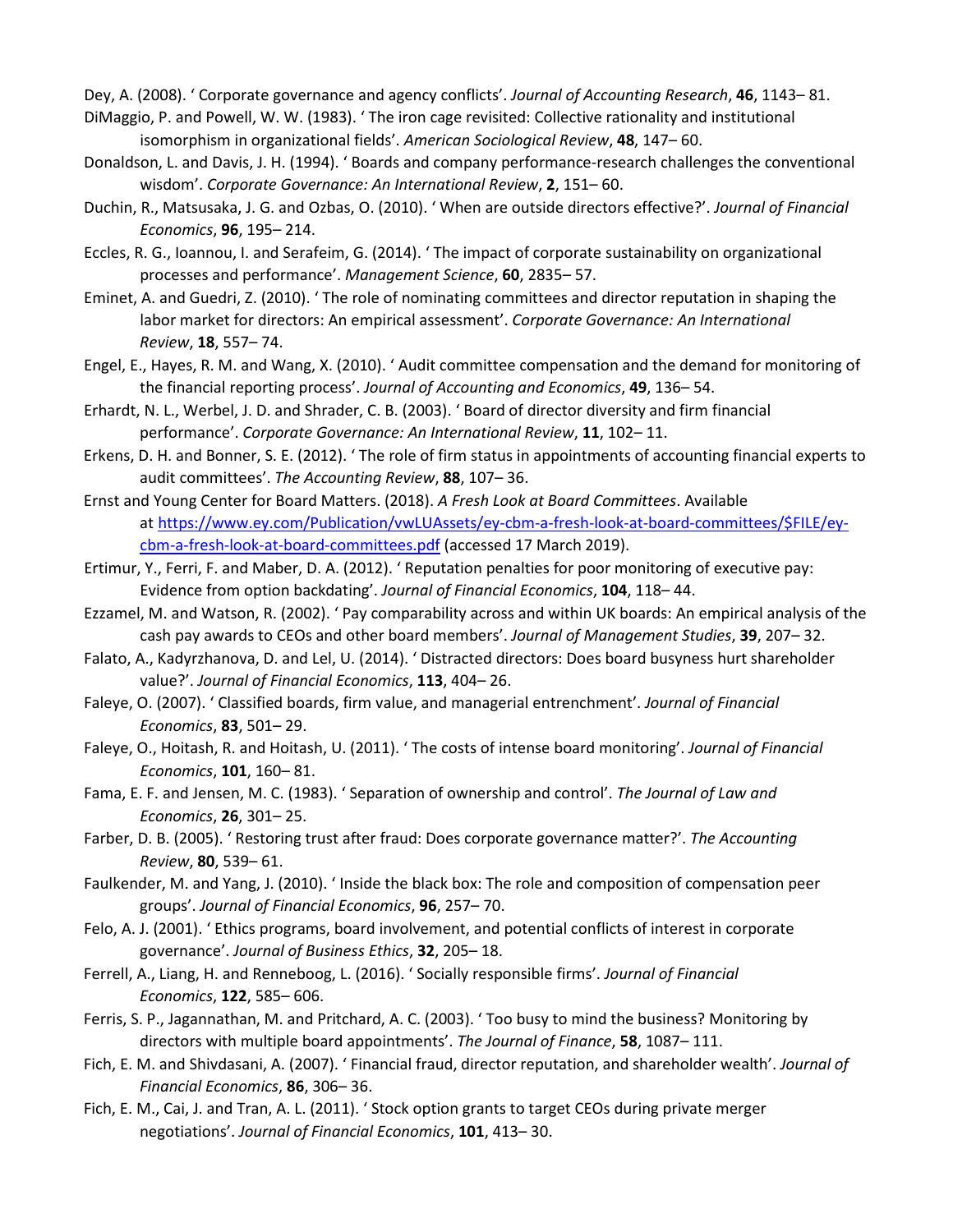- Fich, E. M., Starks, L. T. and Yore, A. S. (2014). ' CEO deal-making activities and compensation'. *Journal of Financial Economics*, **114**, 471– 92.
- Field, L., Lowry, M. and Mkrtchyan, A. (2013). ' Are busy boards detrimental?'. *Journal of Financial Economics*, **109**, 63– 82.
- Finkelstein, S. (1992). ' Power in top management teams: Dimensions, measurement, and validation'. *Academy of Management Journal*, **35**, 505– 38.
- Focke, F., Maug, E. and Niessen-Ruenzi, A. (2017). ' The impact of firm prestige on executive compensation'. *Journal of Financial Economics*, **123**, 313– 36.
- Fracassi, C. and Tate, G. (2012). ' External networking and internal firm governance'. *The Journal of Finance*, **67**, 153– 94.
- Gaynor, L. M., McDaniel, L. S. and Neal, T. L. (2006). ' The effects of joint provision and disclosure of nonaudit services on audit committee members' decisions and investors' preferences'. *The Accounting Review*, **81**, 873– 9.
- Gerety, M., Hoi, C. K. and Robin, A. (2001). ' Do shareholders benefit from the adoption of incentive pay for directors?'. *Financial Management*, **30**, 45– 61.
- Gomulya, D. and Boeker, W. (2016). ' Reassessing board member allegiance: CEO replacement following financial misconduct'. *Strategic Management Journal*, **37**, 1898– 918.
- Goodstein, J., Gautam, K. and Boeker, W. (1994). ' The effects of board size and diversity on strategic change'. *Strategic Management Journal*, **15**, 241– 50.
- Gore, A. K., Matsunaga, S. and Yeung, P. E. (2011). ' The role of technical expertise in firm governance structure: Evidence from chief financial officer contractual incentives'. *Strategic Management Journal*, **32**, 771– 86.
- Grinstein, Y. and Hribar, P. (2004). ' CEO compensation and incentives: Evidence from M&A bonuses'. *Journal of Financial Economics*, **73**, 119– 43.
- Grove, H., Patelli, L., Victoravich, L. M. and Xu, P. T. (2011). ' Corporate governance and performance in the wake of the financial crisis: Evidence from US commercial banks'. *Corporate Governance: An International Review*, **19**, 418– 36.
- Del Guercio, D., Seery, L. and Woidtke, T. (2008). ' Do boards pay attention when institutional investor activists "just vote no"?'. *Journal of Financial Economics*, **90**, 84– 103.
- Guo, L. and Masulis, R. W. (2015). ' Board structure and monitoring: New evidence from CEO turnovers'. *Review of Financial Studies*, **28**, 2770– 811.
- Gupta, A. and Wowak, A. J. (2017). ' The elephant (or donkey) in the boardroom how board political ideology affects CEO pay'. *Administrative Science Quarterly*, **62**, 1– 30.
- Guthrie, K., Sokolowsky, J. and Wan, K. M. (2012). ' CEO compensation and board structure revisited'. *The Journal of Finance*, **67**, 1149– 68.
- Haleblian, J., Devers, C. E., McNamara, G., Carpenter, M. A. and Davison, R. B. (2009). ' Taking stock of what we know about mergers and acquisitions: A review and research agenda'. *Journal of Management*, **35**, 469– 502.
- Hambrick, D. C., Misangyi, V. F. and Park, C. A. (2015). ' The quad model for identifying a corporate director's potential for effective monitoring: Toward a new theory of board sufficiency'. *Academy of Management Review*, **40**, 323– 44.
- Hart, C. M. and Van Vugt, M. (2006). ' From fault line to group fission: Understanding membership changes in small groups'. *Personality and Social Psychology Bulletin*, **32**, 392– 404.
- Haynes, K. T. and Hillman, A. (2010). ' The effect of board capital and CEO power on strategic change'. *Strategic Management Journal*, **31**, 1145– 63.
- Heilman, M. E., Block, C. J., Martell, R. F. and Simon, M. C. (1989). ' Has anything changed? Current characterizations of men, women, and managers'. *Journal of Applied Psychology*, **74**, 935– 42.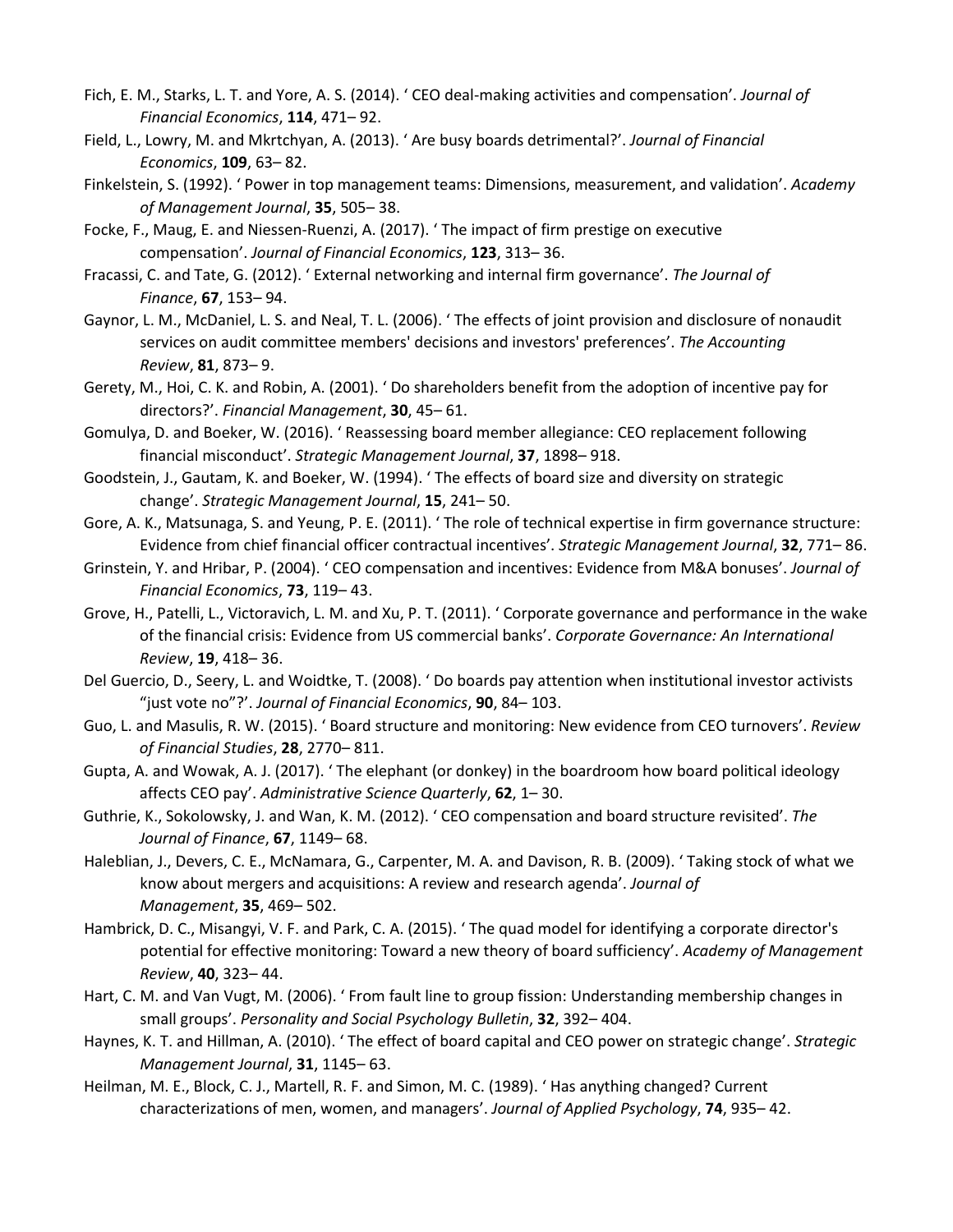- Henke, J. W. Jr (1986). ' Involving the board of directors in strategic planning'. *Journal of Business Strategy*, **7**, 87– 95.
- Hermalin, B. E. and Weisbach, M. S. (2001). *Boards of directors as an endogenously determined institution: A survey of the economic literature*. National Bureau of Economic Research. Available at <https://www.nber.org/papers/w8161> (accessed 15 February 2019).
- Hillman, A. J. and Dalziel, T. (2003). ' Boards of directors and firm performance: Integrating agency and resource dependence perspectives'. *Academy of Management Review*, **28**, 383– 96.
- Hillman, A. J., Cannella, A. A. Jr and Paetzold, R. L. (2000). ' The resource dependence role of corporate directors: Strategic adaptation of board composition in response to environmental change'. *Journal of Management Studies*, **37**, 235– 56.
- Hillman, A. J., Cannella, A. A. Jr and Harris, I. C. (2002). ' Women and racial minorities in the boardroom: How do directors differ?'. *Journal of Management*, **28**, 747– 63.
- Hillman, A. J., Shropshire, C. and Cannella, A. A. Jr (2007). ' Organizational predictors of women on corporate boards'. *Academy of Management Journal*, **50**, 941– 52.
- Hillman, A. J., Nicholson, G. and Shropshire, C. (2008). ' Directors' multiple identities, identification, and board monitoring and resource provision'. *Organization Science*, **19**, 441– 56.
- Hoechle, D., Schmid, M., Walter, I. and Yermack, D. (2012). ' How much of the diversification discount can be explained by poor corporate governance?'. *Journal of Financial Economics*, **103**, 41– 60.
- Hoitash, U., Hoitash, R. and Bedard, J. C. (2009). ' Corporate governance and internal control over financial reporting: A comparison of regulatory regimes'. *The Accounting Review*, **84**, 839– 67.
- Hopkins, W. E. and Hopkins, S. A. (2002). ' Effects of cultural recomposition on group interaction processes'. *Academy of Management Review*, **27**, 541– 53.
- Horwitz, S. K. and Horwitz, I. B. (2007). ' The effects of team diversity on team outcomes: A meta-analytic review of team demography'. *Journal of Management*, **33**, 987– 1015.
- Huang, H., Lobo, G. J. and Zhou, J. (2009). ' Determinants and accounting consequences of forming a governance committee: Evidence from the United States'. *Corporate Governance: An International Review*, **17**, 710– 27.
- Hwang, B.-H. and Kim, S. (2009). ' It pays to have friends'. *Journal of Financial Economics*, **93**, 138– 58.
- Jensen, M. C. and Meckling, W. H. (1976). ' Theory of the firm: Managerial behavior, agency costs and ownership structure'. *Journal of Financial Economics*, **3**, 305– 60.
- Johnson, M. D., Morgeson, F. P., Ilgen, D. R., Meyer, C. J. and Lloyd, J. W. (2006). ' Multiple professional identities: Examining differences in identification across work-related targets'. *Journal of Applied Psychology*, **91**, 498– 506.
- Johnson, S. G., Schnatterly, K. and Hill, A. D. (2013). ' Board composition beyond independence: Social capital, human capital, and demographics'. *Journal of Management*, **39**, 232– 62.
- Jones, C. D., Li, M. and Cannella, A. A. Jr (2015). ' Responses to a governance mandate: The adoption of governance committees by NYSE firms'. *Journal of Management*, **41**, 1873– 97.
- Joseph, J., Ocasio, W. and McDonnell, M. H. (2014). ' The structural elaboration of board independence: Executive power, institutional logics, and the adoption of CEO-only board structures in US corporate governance'. *Academy of Management Journal*, **57**, 1834– 58.
- Kalbers, L. P. and Fogarty, T. J. (1998). ' Organizational and economic explanations of audit committee oversight'. *Journal of Managerial Issues*, **10**, 129– 50.
- Kang, E. (2008). ' Director interlocks and spillover effects of reputational penalties from financial reporting fraud'. *Academy of Management Journal*, **51**, 537– 55.
- Karamanou, I. and Vafeas, N. (2005). ' The association between corporate boards, audit committees, and management earnings forecasts: An empirical analysis'. *Journal of Accounting Research*, **43**, 453– 86.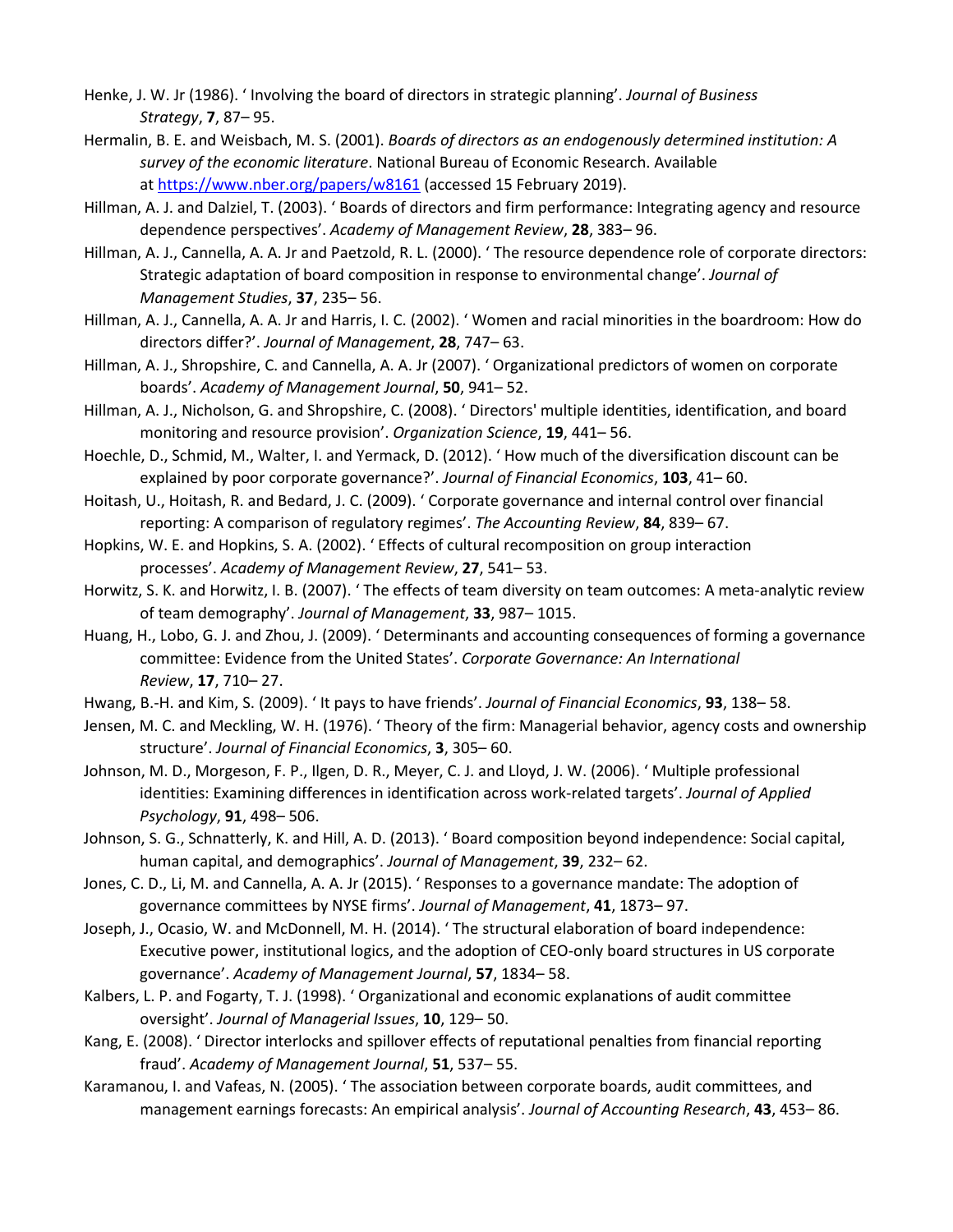- Kesner, I. F. (1988). ' Directors' characteristics and committee membership: An investigation of type, occupation, tenure, and gender'. *Academy of Management Journal*, **31**, 66– 84.
- Keune, M. B. and Johnstone, K. M. (2012). ' Materiality judgments and the resolution of detected misstatements: The role of managers, auditors, and audit committees'. *The Accounting Review*, **87**, 1641– 77.
- Klein, A. (1998). ' Firm performance and board committee structure'. *The Journal of Law and Economics*, **41**, 275– 304.
- Klein, A. (2002a). ' Audit committee, board of director characteristics, and earnings management'. *Journal of Accounting and Economics*, **33**, 375– 400.
- Klein, A. (2002b). ' Economic determinants of audit committee independence'. *The Accounting Review*, **77**, 435– 52.
- Knapp, M. C. (1987). ' An empirical study of audit committee support for auditors involved in technical disputes with client management'. *The Accounting Review*, **62**, 578– 88.
- Krause, R., Semadeni, M. and Cannella, A. A. Jr (2013). ' External COO/presidents as expert directors: A new look at the service role of boards'. *Strategic Management Journal*, **34**, 1628– 41.
- Krishnan, J. (2005). ' Audit committee quality and internal control: An empirical analysis'. *The Accounting Review*, **80**, 649– 75.
- Krishnan, J., Wen, Y. and Zhao, W. (2011). ' Legal expertise on corporate audit committees and financial reporting quality'. *The Accounting Review*, **86**, 2099– 130.
- Laing, D. and Weir, C. M. (1999). ' Governance structures, size and corporate performance in UK firms'. *Management Decision*, **37**, 457– 64.
- Larcker, D. F., Richardson, S. A. and Tuna, I. (2007). ' Corporate governance, accounting outcomes, and organizational performance'. *The Accounting Review*, **82**, 963– 1008.
- Lau, D. C. and Murnighan, J. K. (1998). ' Demographic diversity and faultlines: The compositional dynamics of organizational groups'. *Academy of Management Review*, **23**, 325– 40.
- Laux, C. and Laux, V. (2009). ' Board committees, CEO compensation, and earnings management'. *The Accounting Review*, **84**, 869– 91.
- Lawrence, P. R. and Lorsch, J. W. (1967). ' Differentiation and integration in complex organizations'. *Administrative Science Quarterly*, **12**, 1– 47.
- Leventis, S., Dimitropoulos, P. and Owusu-Ansah, S. (2013). ' Corporate governance and accounting conservatism: Evidence from the banking industry'. *Corporate Governance: An International Review*, **21**, 264– 86.
- Liao, C. H. and Hsu, A. W. H. (2013). ' Common membership and effective corporate governance: Evidence from audit and compensation committees'. *Corporate Governance: An International Review*, **21**, 79– 92.
- Lin, N. (2017). ' Building a network theory of social capital'. In N. Lin, K. Cook and R. S. Burt (Eds), *Social Capital: Theory and Research*. New York: Routledge, 3– 28.
- Linck, J. S., Netter, J. M. and Yang, T. (2008). ' The determinants of board structure'. *Journal of Financial Economics*, **87**, 308– 28.
- Magilke, M. J., Mayhew, B. W. and Pike, J. E. (2009). ' Are independent audit committee members objective? Experimental evidence'. *The Accounting Review*, **84**, 1959– 81.
- Main, B. G. and Johnston, J. (1993). ' Remuneration committees and corporate governance'. *Accounting and Business Research*, **23**, 351– 62.
- Masulis, R. W. and Mobbs, S. (2014). ' Independent director incentives: Where do talented directors spend their limited time and energy?'. *Journal of Financial Economics*, **111**, 406– 29.
- Masulis, R. W., Wang, C. and Xie, F. (2012). ' Globalizing the boardroom-The effects of foreign directors on corporate governance and firm performance'. *Journal of Accounting and Economics*, **53**, 527– 54.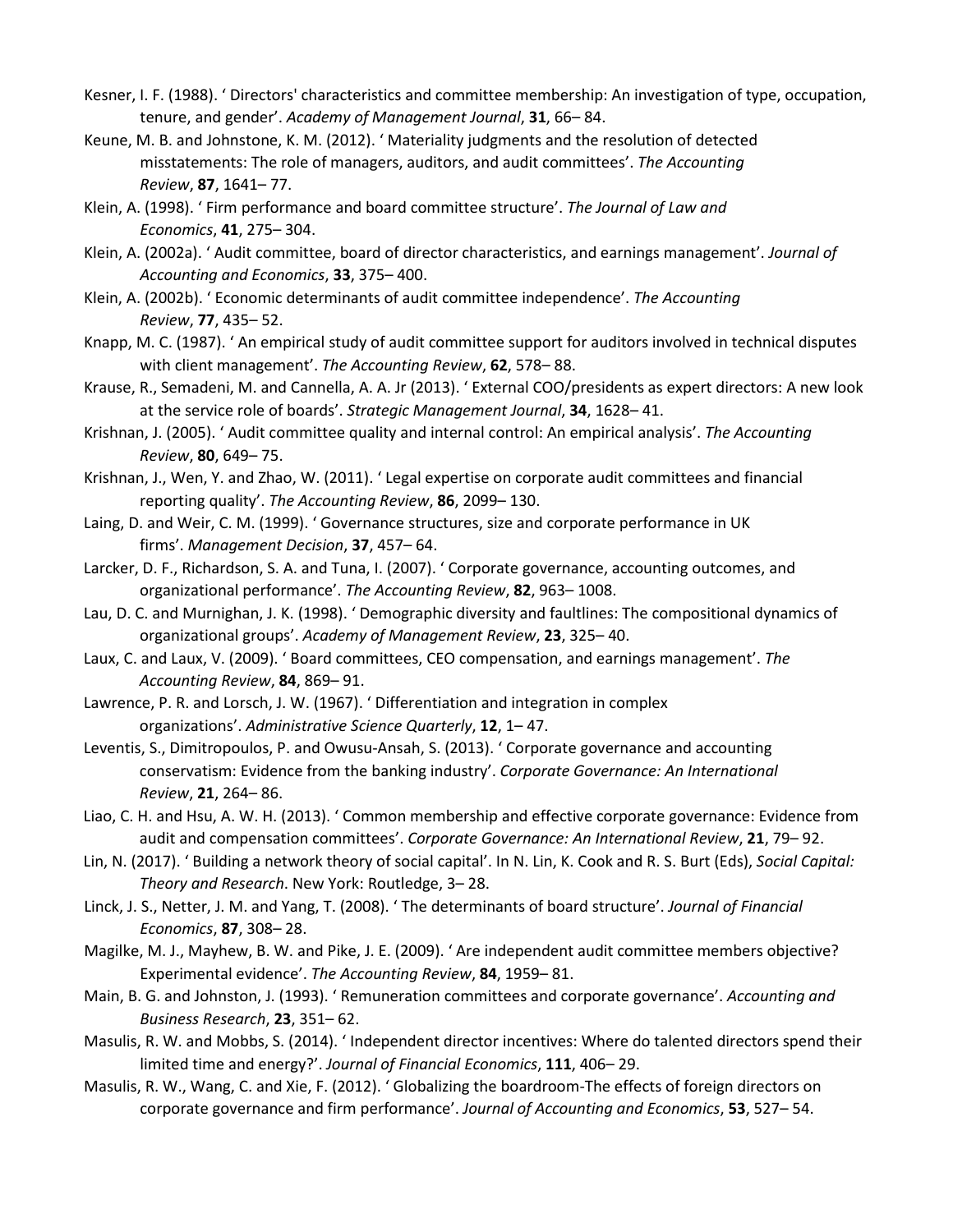- McKendall, M., Sánchez, C. and Sicilian, P. (1999). ' Corporate governance and corporate illegality: The effects of board structure on environmental violations'. *The International Journal of Organizational Analysis*, **7**, 201– 23.
- Misangyi, V. F. and Acharya, A. G. (2014). ' Substitutes or complements? A configurational examination of corporate governance mechanisms'. *Academy of Management Journal*, **57**, 1681– 705.
- Naiker, V. and Sharma, D. S. (2009). ' Former audit partners on the audit committee and internal control deficiencies'. *The Accounting Review*, **84**, 559– 87.
- Naiker, V., Sharma, D. S. and Sharma, V. D. (2012). ' Do former audit firm partners on audit committees procure greater nonaudit services from the auditor?'. *The Accounting Review*, **88**, 297– 326.
- Ndofor, H. A., Wesley, C. and Priem, R. L. (2015). ' Providing CEOs with opportunities to chea: The effects of complexity-based information asymmetries on financial reporting fraud'. *Journal of Management*, **41**, 1774– 97.
- Ng, T. B.-P. and Tan, H.-T. (2003). ' Effects of authoritative guidance availability and audit committee effectiveness on auditors' judgments in an auditor-client negotiation context'. *The Accounting Review*, **78**, 801– 18.
- Nguyen, B. D. and Nielsen, K. M. (2010). ' The value of independent directors: Evidence from sudden deaths'. *Journal of Financial Economics*, **98**, 550– 67.
- O'Reilly, C. A. III, Main, B. G. and Crystal, G. S. (1988). ' CEO compensation as tournament and social comparison: A tale of two theories'. *Administrative Science Quarterly*, **33**, 257– 74.
- O'Reilly, C. A. III, Caldwell, D. F. and Barnett, W. P. (1989). ' Work group demography, social integration, and turnover'. *Administrative Science Quarterly*, **34**, 21– 37.
- Pearce, J. A. and Zahra, S. A. (1991). ' The relative power of CEOs and boards of directors: Associations with corporate performance'. *Strategic Management Journal*, **12**, 135– 53.
- Perry, T. and Zenner, M. (2001). ' Pay for performance? Government regulation and the structure of compensation contracts'. *Journal of Financial Economics*, **62**, 453– 88.
- Persons, O. S. (2006). ' The effects of fraud and lawsuit revelation on US executive turnover and compensation'. *Journal of Business Ethics*, **64**, 405– 19.
- Peters, G. F. and Romi, A. M. (2014). ' Does the voluntary adoption of corporate governance mechanisms improve environmental risk disclosures? Evidence from greenhouse gas emission accounting'. *Journal of Business Ethics*, **125**, 637– 66.
- Peterson, C. A. and Philpot, J. (2007). ' Women's roles on US Fortune 500 boards: Director expertise and committee memberships'. *Journal of Business Ethics*, **72**, 177– 96.
- Pfeffer, J. and Salancik, G. R. (1978). *The External Control of Organizations: A Resource Dependence Perspective*. New York: Harper & Row.
- Platt, H. and Platt, M. (2012). ' Corporate board attributes and bankruptcy'. *Journal of Business Research*, **65**, 1139– 43.
- Premuroso, R. F. and Bhattacharya, S. (2007). ' Is there a relationship between firm performance, corporate governance, and a firm's decision to form a technology committee?'. *Corporate Governance: An International Review*, **15**, 1260– 76.
- Schnatterly, K. (2003). ' Increasing firm value through detection and prevention of white-collar crime'. *Strategic Management Journal*, **24**, 587– 614.
- Seabright, M. A., Levinthal, D. A. and Fichman, M. (1992). ' Role of individual attachments in the dissolution of interorganizational relationships'. *Academy of Management Journal*, **35**, 122– 60.
- Shivdasani, A. and Yermack, D. (1999). ' CEO involvement in the selection of new board members: An empirical analysis'. *The Journal of Finance*, **54**, 1829– 53.
- Srinivasan, S. (2005). ' Consequences of financial reporting failure for outside directors: Evidence from accounting restatements and audit committee members'. *Journal of Accounting Research*, **43**, 291– 334.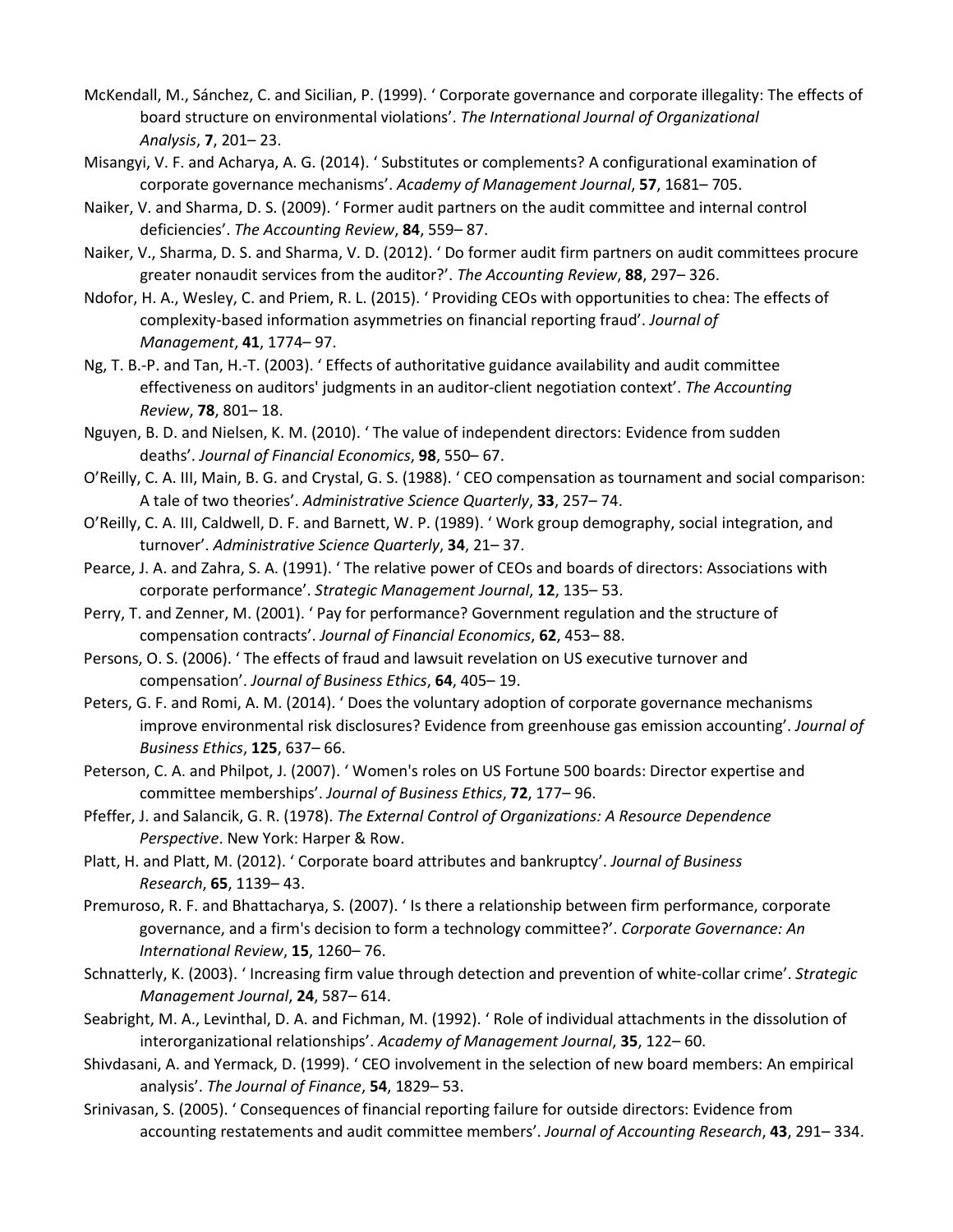- Stathopoulos, K., Espenlaub, S. and Walker, M. (2004). ' UK executive compensation practices: New economy versus old economy'. *Journal of Management Accounting Research*, **16**, 57– 92.
- Stern, I. and Westphal, J. D. (2010). ' Stealthy footsteps to the boardroom: Executives' backgrounds, sophisticated interpersonal influence behavior, and board appointments'. *Administrative Science Quarterly*, **55**, 278– 319.
- Stevenson, W. B. and Radin, R. F. (2009). ' Social capital and social influence on the board of directors'. *Journal of Management Studies*, **46**, 16– 44.
- Suchman, M. C. (1995). ' Managing legitimacy: Strategic and institutional approaches'. *Academy of Management Review*, **20**, 571– 610.
- Sun, J. and Cahan, S. (2009). ' The effect of compensation committee quality on the association between CEO cash compensation and accounting performance'. *Corporate Governance: An International Review*, **17**, 193– 207.
- Tasheva, S. N. and Hillman, A. (in press). ' Integrating diversity at different levels: Multi-level human capital, social capital, and demographic diversity and their implications for team effectiveness'. *Academy of Management Review*, [https://doi.org/10.5465/amr.2015.0396.](https://doi.org/10.5465/amr.2015.0396)
- Thatcher, S. M. and Patel, P. C. (2012). ' Group faultlines: A review, integration, and guide to future research'. *Journal of Management*, **38**, 969– 1009.
- Tosi, H. L. Jr and Gomez-Mejia, L. R. (1989). ' The decoupling of CEO pay and performance: An agency theory perspective'. *Administrative Science Quarterly*, **34**, 169– 89.
- Tricker, R. I. (2015). *Corporate Governance: Principles, Policies, and Practices*. Oxford: Oxford University Press.
- Uzun, H., Szewczyk, S. H. and Varma, R. (2004). ' Board composition and corporate fraud'. *Financial Analysts Journal*, **60**, 33– 43.
- Vafeas, N. (1999). ' Board meeting frequency and firm performance'. *Journal of Financial Economics*, **53**, 113– 42.
- Valenti, A. (2008). ' The Sarbanes-Oxley Act of 2002: Has it brought about changes in the boards of large US corporations?'. *Journal of Business Ethics*, **81**, 401– 12.
- Veltrop, D. B., Hermes, N., Postma, T. J. and Haan, J. (2015). ' A tale of two factions: Why and when factional demographic faultlines hurt board performance'. *Corporate Governance: An International Review*, **23**, 145– 60.
- Venkataraman, R., Weber, J. P. and Willenborg, M. (2008). ' Litigation risk, audit quality, and audit fees: Evidence from initial public offerings'. *The Accounting Review*, **83**, 1315– 45.
- Walls, J. L., Berrone, P. and Phan, P. H. (2012). ' Corporate governance and environmental performance: Is there really a link?'. *Strategic Management Journal*, **33**, 885– 913.
- Westphal, J. D. and Bednar, M. K. (2008). ' The pacification of institutional investors'. *Administrative Science Quarterly*, **53**, 29– 72.
- Westphal, J. D. and Graebner, M. E. (2010). ' A matter of appearances: How corporate leaders manage the impressions of financial analysts about the conduct of their boards'. *Academy of Management Journal*, **53**, 15– 44.
- Westphal, J. D. and Zajac, E. J. (1995). ' Who shall govern? CEO/board power, demographic similarity, and new director selection'. *Administrative Science Quarterly*, **40**, 60– 83.
- Withers, M. C., Hillman, A. J. and Cannella, A. A. Jr (2012). ' A multidisciplinary review of the director selection literature'. *Journal of Management*, **38**, 243– 77.
- Yermack, D. (1997). ' Good timing: CEO stock option awards and company news announcements'. *The Journal of Finance*, **52**, 449– 76.
- Young, M. N. and Buchholtz, A. K. (2002). ' Firm performance and CEO pay: Relational demography as a moderator'. *Journal of Managerial Issues*, **14**, 296– 313.